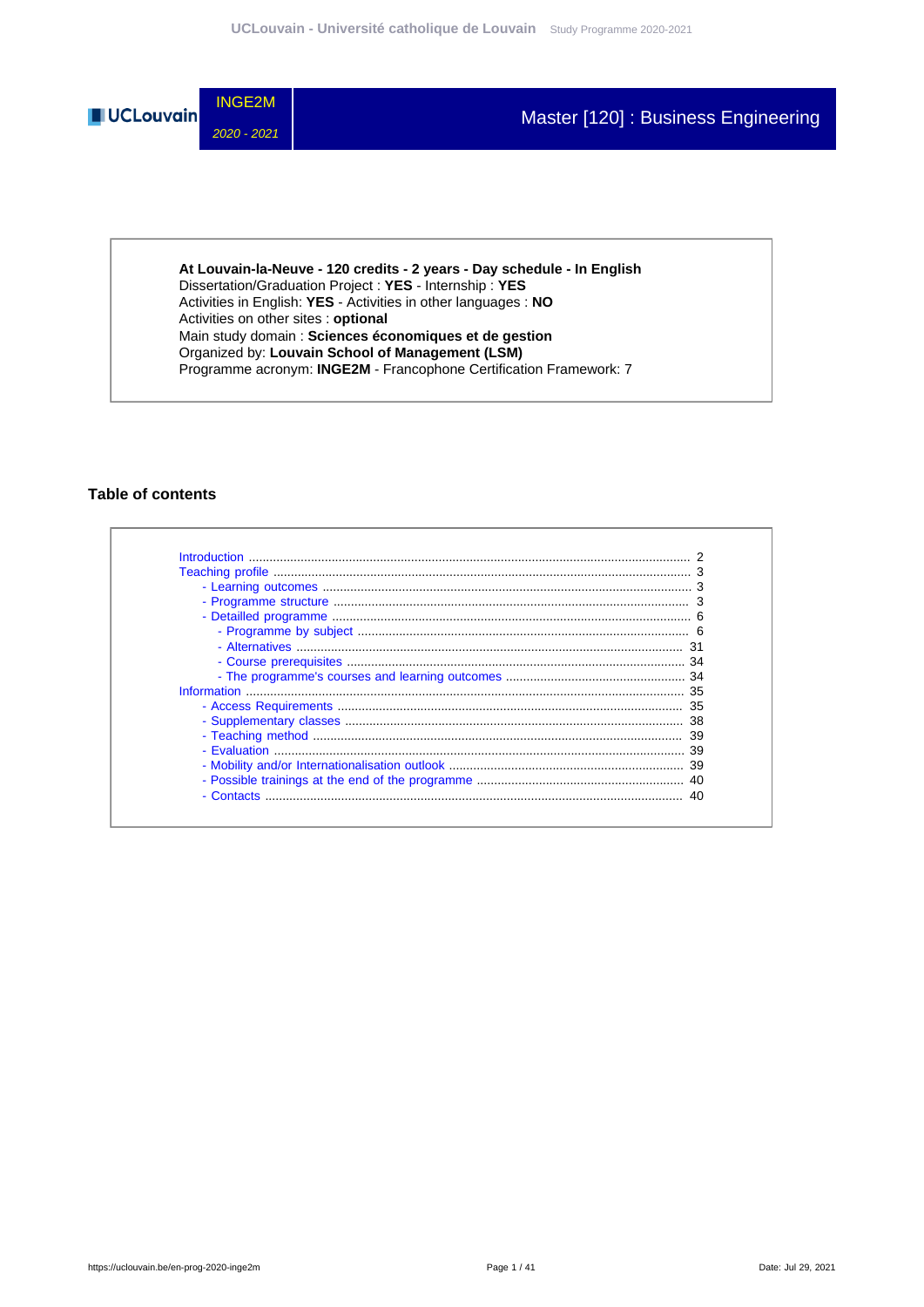# **INGE2M - Introduction**

# <span id="page-1-0"></span>**Introduction**

#### **Introduction**

The Business Engineering master is a two-year management programme which is intended to strengthen the managerial abilities of students having a background in sciences (physics and chemistry) and technologies (energy, electronics and telecommunications, mechanical engineering and processes) in addition to their training in economics and management and quantitative methods.

The Louvain School of Management was classed 22nd in the world in the 2011 ranking of the Financial Times (and 1st in Belgium) for its master programme in Business Engineering.

#### **Your profile**

- You wish to develop your skills in the management of technologies;
- you seek to develop concrete in-company experience and participate in the management of complex and innovative projects;
- you are looking for a high-quality education, based on solid scientific knowledge, in the area of high-tech industry and services;
- you are motivated by entrepreneurial drive and a desire to learn how to work effectively in a team;
- you wish to become a manager.

#### **Your future job**

Entrepreneurial ability, the capacity to transform initiatives into economic realities, to organise these activities and ensure their continuity, to find the necessary resources and adequately combine them: these are the skills that one expects from those wishing to assume responsibilities in the management of companies.

Our araduates can be found in the highest corporate management positions, as well as in consultancy, auditing, banking, industry (production and operations management) and environmental management.

#### **Your programme**

During the course of this master, you will develop the skills necessary for mastering the complex and varied realities that companies encounter in the knowledge economy.

- You will learn to model and formalise management problems and situations;
- you will integrate the technological processes and master their application in the industrial world;
- you will strengthen your language skills by taking a part of the courses in English;
- you will be able to take a quarter of courses in one of the 130 partner universities;
- you will have the possibility to be selected to complete your programme with the degree of Master's in International Management (CEMS), an exclusive in Belgium;
- you will be able to have the opportunity to take the **Annual Block 2** abroad either within the framework of the IB (International Business) programme which provides for an exchange stay in a university partner and the performance of a 6-month traineeship in a company outside the European Union, or by applying for a double degree organised with our partner universities;
- you will be able to integrate the specialisation in "entrepreneurship" (CPME training);
- you will be able to expand your choice of options thanks to the offer in the areas of expertise on the two sites of the LSM.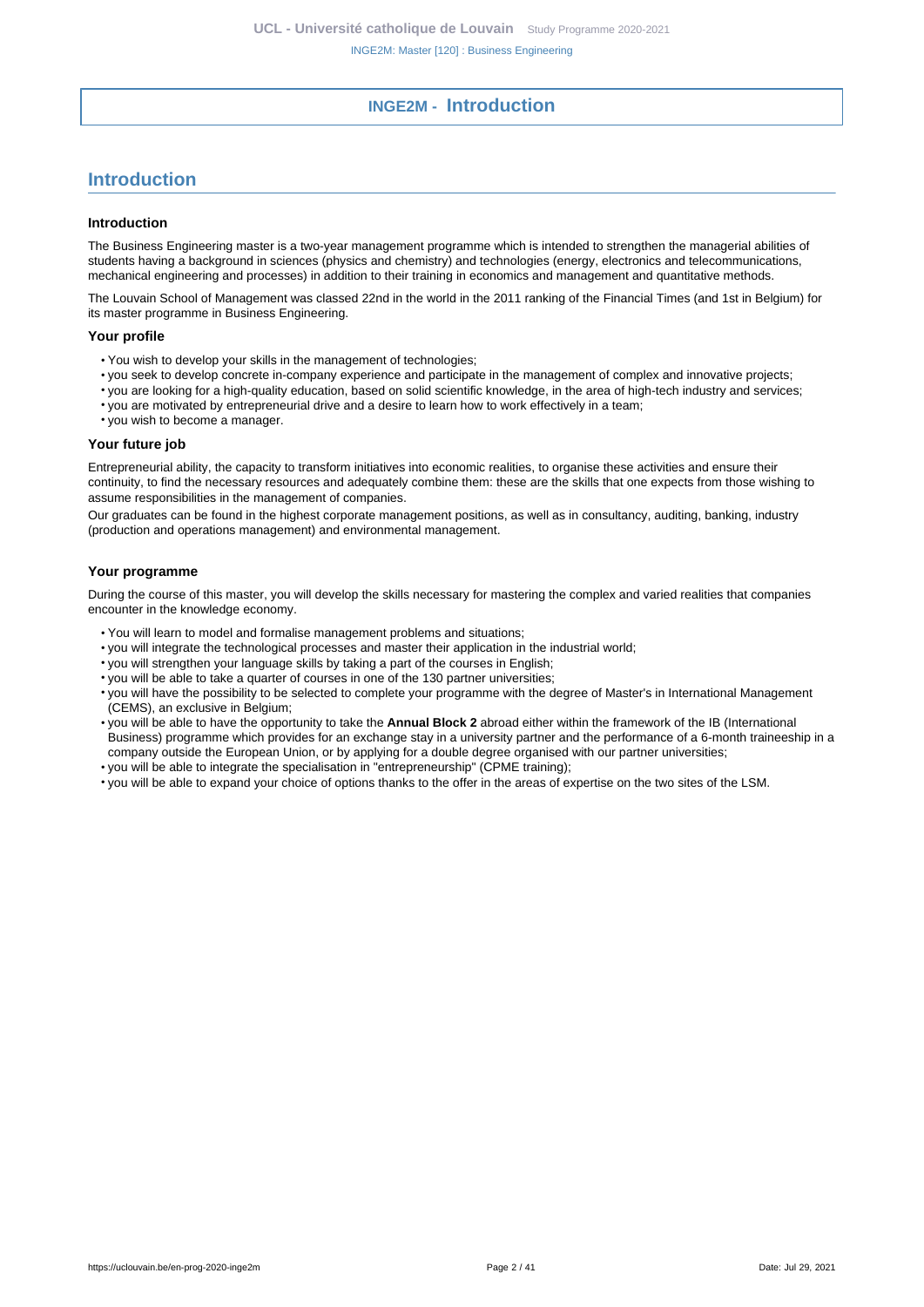# **INGE2M - Teaching profile**

# <span id="page-2-1"></span><span id="page-2-0"></span>**Learning outcomes**

#### **1. A profile of the graduate**

The Master in Business Engineering prepares the graduate to meet the challenge of **becoming a socially responsible and enterprising expert in management, incorporating technological and industrial aspects and innovation.**

The **Master in Business Engineering** is a programme that develops the skills and expertise necessary for the dialogue between management professions and science- and technology-oriented professions in public or private, commercial or non-commercial organisations. In addition to training in economics and management and quantitative methods, it aims to boost knowledge in science (physics and chemistry) and technologies (energy, electronics and telecommunications, mechanics and procedures).

At the end of this programme (including a required work placement in a company or research centre and an optional foreign exchange), the graduate will have developed the skills and knowhow that will allow him to master the complex and varied issues that businesses and industries encounter in managing knowledge, occupations, skills and processes at a strategic or logistical level. He will also be specialised in one or more areas of management:

- functional: human management, marketing, finance, accounting, operations and logistics, information systems and ICT, strategy and innovation, etc.
- or transversal: operational, tactical or strategic levels.

At the end of this programme, the graduate will be:

#### **Responsible:**

He is capable of implementing socially responsible management practices in any type of organisation.

#### **An Expert:**

- He will have acquired in-depth quantitative and methodological skills;
- He is capable of modelling and formulating management problems and situations in sectors that ate highly technological and centred on innovation, among others, with a view to providing solutions and improvements;
- He is capable of assimilating technological processes and mastering their applications in the industrial and service setting.

#### **Enterprising:**

He is capable of grasping and comprehending the complex issues of the innovative sectors and mastering their management.

Aware of the responsibility inherent to his profession, the graduate will have acquired the mindset of a critical participant, capable of making decisions in organisational, technological and innovative environments while putting **ethical and socially responsible management values** at the centre of his concerns. He will have adopted an approach of continuous development that will allow him to be a professional demonstrating expertise, capable of adapting and evolving positively in his environment.

#### **2. The competency framework**

#### **At the end of this programme, the graduate is capable of:**

#### **Introduction**

The exit profile of the Master in Business Engineering graduate is specified by the LSM competency framework [\(www.lsmcompetencyframework.be\)](http://www.lsmcompetencyframework.be) with in particular:

- an academic education centred on training in economics and management, quantitative methods, science (physics and chemistry) and technologies (energy, electronics and telecommunications, mechanics and procedures), • priority given to the following skills:
	- Acting as a socially responsible participant,
	- Mastering knowledge,
	- Managing a project,
	- Innovating and taking action,
	- Applying a scientific approach.
- possibility of developing some of these skills in greater depth through his choice of options, tracks, thesis, work placement and exchange.

#### **3. Research training**

Students wishing to prepare for the completion of a Doctorate in Management or, more broadly, to learn the methods and domains in research, fundamental and applied, in management have the opportunity to follow the Specialized Focus. The Specialized Focus will develop the student's ability to:

- Identify and locate the different epistemological paradigms characterizing the research in management
- Master the specific methodological modelling approaches and/or empirical, qualitative/quantitative, and design a research platform

# <span id="page-2-2"></span>**Programme structure**

**The 120 Master's degree in Business Engineering includes the following four elements:**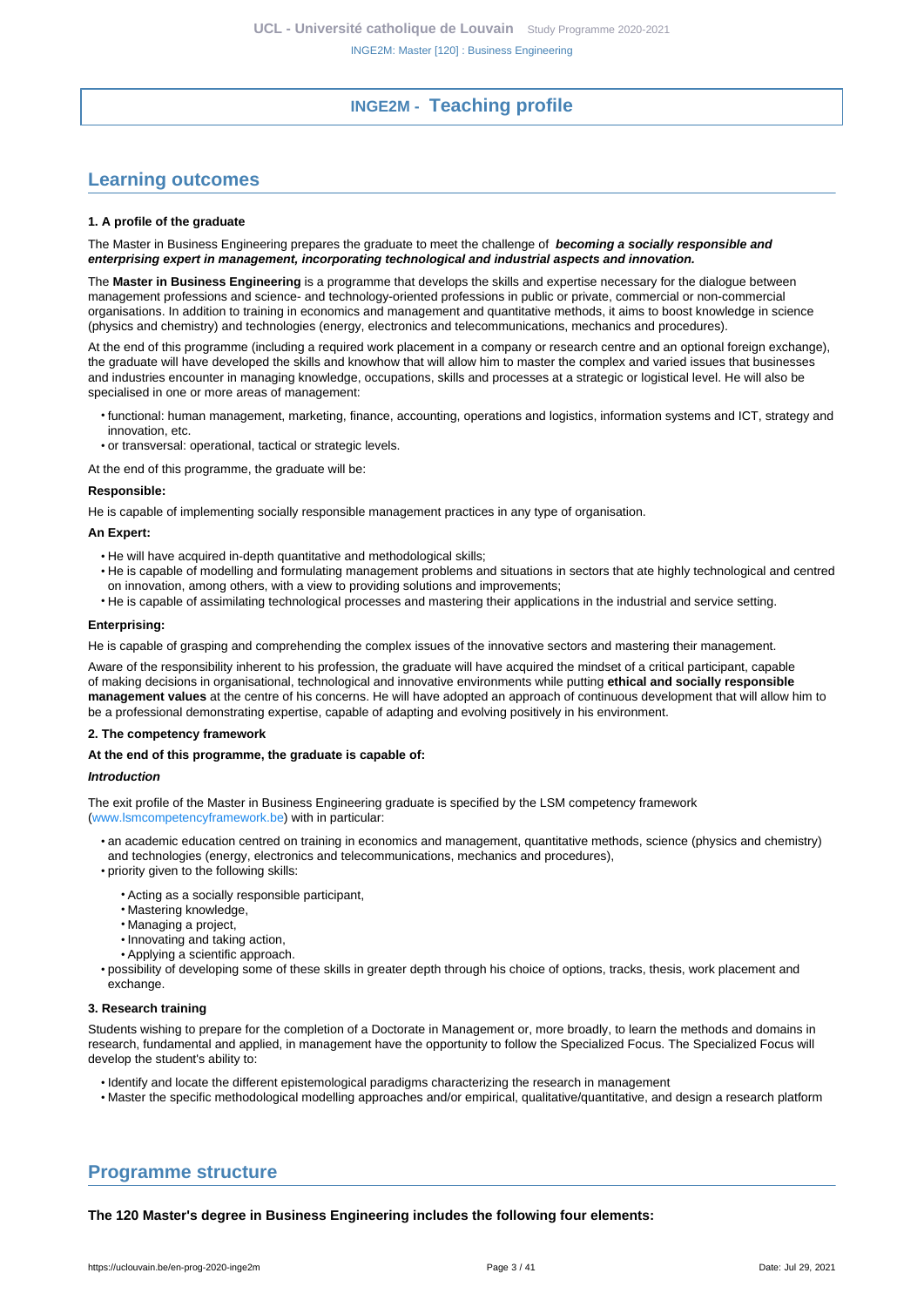#### 1. **Core subjects worth 30 credits**

It includes the master's thesis (20 credits) as well as an internship (10 credits) which can be linked (or not) to the master's thesis.

#### 2. **A professional focus worth 30 credits**,

In-depth study of the distinctive disciplines of the engineer: Performance Management, Data Analytics applied in Business, Technological and Quantitative Project,...

The professional focus courses are given during the six first weeks (Part 1) of each term.

#### 3. **A major worth 30 credits,**

Spread over the two terms, it enables the student to specialise in a domain e.g. Supply Chain Management, Financial Engineering, International Finance, Business Analytics, Decision Marketing...

The student has access to the majors offered on the two sites of the Louvain School of Management : Louvain-la-Neuve and Mons. The courses of the majors are given during the six last weeks (Part 2) of each term.

[> Detailed description \(objectives, carreer opportunities,...\) of the majors offered in the Master in Business Engineering](https://alfresco.uclouvain.be/alfresco/service/guest/streamDownload/workspace/SpacesStore/d4269cae-c9ab-4abe-8954-089e2d4c6b5a/Portfolio Majors Business Engineering_INGE_as from 2019-20.pdf?guest=true)

#### 4. **An exchange of 30 credits or an option and LSM courses (30 credits**)

For the Annual Block 2, the student has either the opportunity to follow courses on exchange in one of the 145 partner universities of the Louvain School of Management or to continue its specialisation by taking an option of 3 courses as well as LSM courses.



#### **Four different areas of training which can be accessed after they have been selected:**

#### **CEMS Master's in International Management - CEMS MIM (https://uclouvain.be/en/faculties/lsm/cems.html)**

The **LSM** is the **sole partner in Belgium** of this network which brought together the best European management schools and various partners from outside Europe. This elite programme is designed to train future leaders of multinational and global companies.

#### **Interdisciplinary programme in Entrepreneurship - CPME (https://uclouvain.be/en/etudier/cpme)**

This programme brings together students from different faculties at UCL and provides them with the analytical tools to help them understand business processes, start or take on businesses of different kinds and to develop business projects within existing organisations.

#### **International Business programme - [IB](https://uclouvain.be/en/faculties/lsm/ib.html)**

This programme is designed for students who wish to pursue an international career. By combining a dedicated major, courses taken on exchange and a 6-month internship outside Europe in a company (multinational, SME, NGO,...), it promotes an open-minded approach, intercultural awareness, adaptability and pro-activity, all of which are vital for work in an international context.Students selected into the IB Programme spend their entire Annual Block 2 abroad.

#### **Double degree** - **[DD & DDD](https://uclouvain.be/en/faculties/lsm/double-degree.html)**

By gaining 60 credits courses at LSM, approximatively 40 credits from one of the DD partner universities and a master's thesis worth 20 credits common to both institutions, students are awarded two Masters' degrees, one from the LSM and the other from the partner university:

- Universität zu Köln (Cologne, Germany)
- Norwegian School of Economics and Business Administration (Bergen, Norway)
- Universidade NOVA de Lisboa (Lisbon, Portugal)
- University of Economics Prague (Czech Republic)
- Vytautas Magnus University (Kaunas, Lithuania)
- Aix-Marseille Université (Aix-Marseille, France)
- KU Leuven (Leuven, Belgium)
- Instituto Superior Técnico Technical University of Lisbon (Lisbon, Portugal)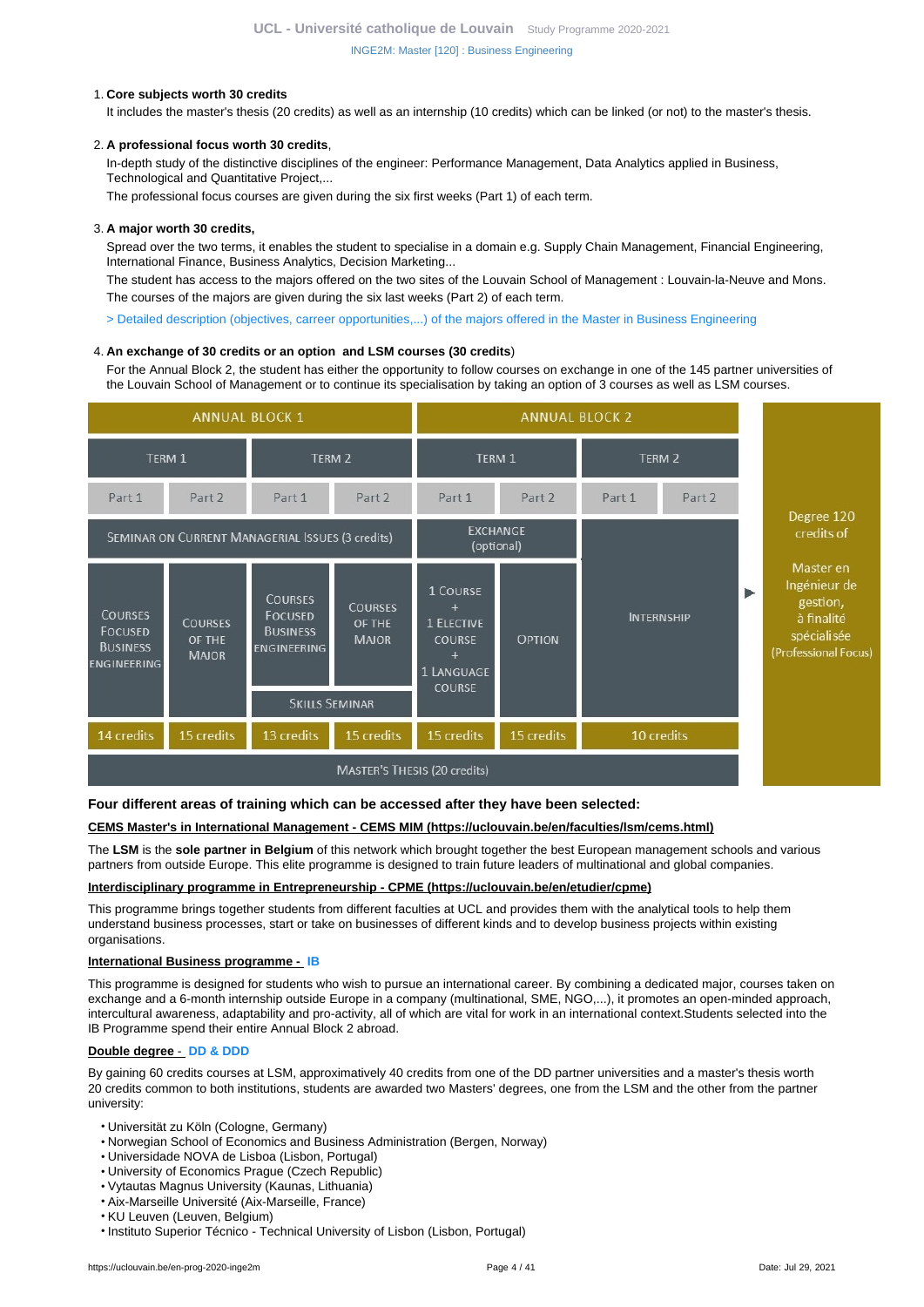A "Dedicated Double Degree", DDD focus on Environmental issues and Supply Chain Management, exclusively offered by LSM and NHH.

### **NOTE:**

If you hold a second cycle university degree or a Bachelor degree equivalent to the Business Engineering degree (i.e. minimum 240 credits), you can **access directly the second year of the master 120 in Business Engineering**. This programme will include, depending on the credits accorded, a **minimum of 60 and a maximum of 75 credits. (https://uclouvain.be/277582)**

For a programme-type, and regardless of the focus, options/or elective courses selected, this master will carry a minimum of 120 credits divided over two annual units, corresponding to 60 credits each.

|        | Liste au choix de finalités INGE2M                                                                                                                                                                                                                                                                                                                                                                                                                                                                                                                                                                                                                                                                                                                                                                                                                                                                                                                                                                                                                                                                                              |
|--------|---------------------------------------------------------------------------------------------------------------------------------------------------------------------------------------------------------------------------------------------------------------------------------------------------------------------------------------------------------------------------------------------------------------------------------------------------------------------------------------------------------------------------------------------------------------------------------------------------------------------------------------------------------------------------------------------------------------------------------------------------------------------------------------------------------------------------------------------------------------------------------------------------------------------------------------------------------------------------------------------------------------------------------------------------------------------------------------------------------------------------------|
|        | > Professional Focus [en-prog-2020-inge2m-linge200s]                                                                                                                                                                                                                                                                                                                                                                                                                                                                                                                                                                                                                                                                                                                                                                                                                                                                                                                                                                                                                                                                            |
|        | > List of electives [en-prog-2020-inge2m-options]                                                                                                                                                                                                                                                                                                                                                                                                                                                                                                                                                                                                                                                                                                                                                                                                                                                                                                                                                                                                                                                                               |
| Majors |                                                                                                                                                                                                                                                                                                                                                                                                                                                                                                                                                                                                                                                                                                                                                                                                                                                                                                                                                                                                                                                                                                                                 |
|        | > Major Supply Chain Management (LLN) [en-prog-2020-inge2m-linge430o]<br>> Major Innovation Management (LLN) [en-prog-2020-inge2m-linge431o]<br>> Major International Finance (LLN) [en-prog-2020-inge2m-linge432o]<br>> Major Financial Engineering (LLN) [en-prog-2020-inge2m-linge433o]<br>> Major Marketing Strategy for Connected Brands (LLN) [en-prog-2020-inge2m-linge436o]<br>> Philippe de Woot Major in Corporate Sustainable Management (LLN) [en-prog-2020-inge2m-linge4740]<br>> Formation interdisciplinaire en création d'entreprise CPME (LLN) [en-prog-2020-inge2m-linge4400]<br>> Major International Business (LLN) [en-prog-2020-inge2m-linge441o]<br>> Major Business Analytics (Mons) [en-prog-2020-inge2m-linge434o]<br>> Major Financial Management (Mons) [en-prog-2020-inge2m-linge435o]<br>> Majeure Décisions marketing tactiques et digitales (Mons) [en-prog-2020-inge2m-linge437o]<br>> Major Business Analytics and Digital Marketing (Mons) [en-prog-2020-inge2m-linge438o]<br>> Majeure Transportation Management (Mons) and Supply Chain (Louvain-la-Neuve) [en-prog-2020-inge2m-linge4390] |
|        | LSM courses (if no exchange)                                                                                                                                                                                                                                                                                                                                                                                                                                                                                                                                                                                                                                                                                                                                                                                                                                                                                                                                                                                                                                                                                                    |
|        |                                                                                                                                                                                                                                                                                                                                                                                                                                                                                                                                                                                                                                                                                                                                                                                                                                                                                                                                                                                                                                                                                                                                 |
|        | > LSM Courses (if no exchange) [en-prog-2020-inge2m-linge110o]                                                                                                                                                                                                                                                                                                                                                                                                                                                                                                                                                                                                                                                                                                                                                                                                                                                                                                                                                                                                                                                                  |
|        | Options (alternative à l'échange)                                                                                                                                                                                                                                                                                                                                                                                                                                                                                                                                                                                                                                                                                                                                                                                                                                                                                                                                                                                                                                                                                               |
|        | > Option International Finance (LLN) [en-prog-2020-inge2m-linge574o]<br>> Option Financial Engineering (LLN) [en-prog-2020-inge2m-linge575o]<br>> Option Marketing Strategy for Connected Brands (LLN) [en-prog-2020-inge2m-linge576o]<br>> Option Corporate Sustainable Management (LLN) [en-prog-2020-inge2m-linge589o]<br>> Option Sourcing and Procurement (LLN) [en-prog-2020-inge2m-linge597o]<br>> Option Transport et logistique (Mons) [en-prog-2020-inge2m-linge578o]<br>> Option Entrepreneurship (Mons) [en-prog-2020-inge2m-linge579o]<br>> Option Immersion professionnelle en digital marketing (Mons) [en-prog-2020-inge2m-linge580o]<br>> Option Decision Marketing (Mons) [en-prog-2020-inge2m-linge596o]<br>> Option Asset Management (Mons) [en-prog-2020-inge2m-mingm203o]<br>> Option Fiscalité (ICHEC) [en-prog-2020-inge2m-linge581o]<br>> Option Développement et gestion Nord-Sud (ICHEC) [en-prog-2020-inge2m-Igest566o]                                                                                                                                                                             |
|        | Special programmes                                                                                                                                                                                                                                                                                                                                                                                                                                                                                                                                                                                                                                                                                                                                                                                                                                                                                                                                                                                                                                                                                                              |
|        | > Master [120]: Business Engineering [CEMS Programme] [en-prog-2020-inge2m-version-cems]                                                                                                                                                                                                                                                                                                                                                                                                                                                                                                                                                                                                                                                                                                                                                                                                                                                                                                                                                                                                                                        |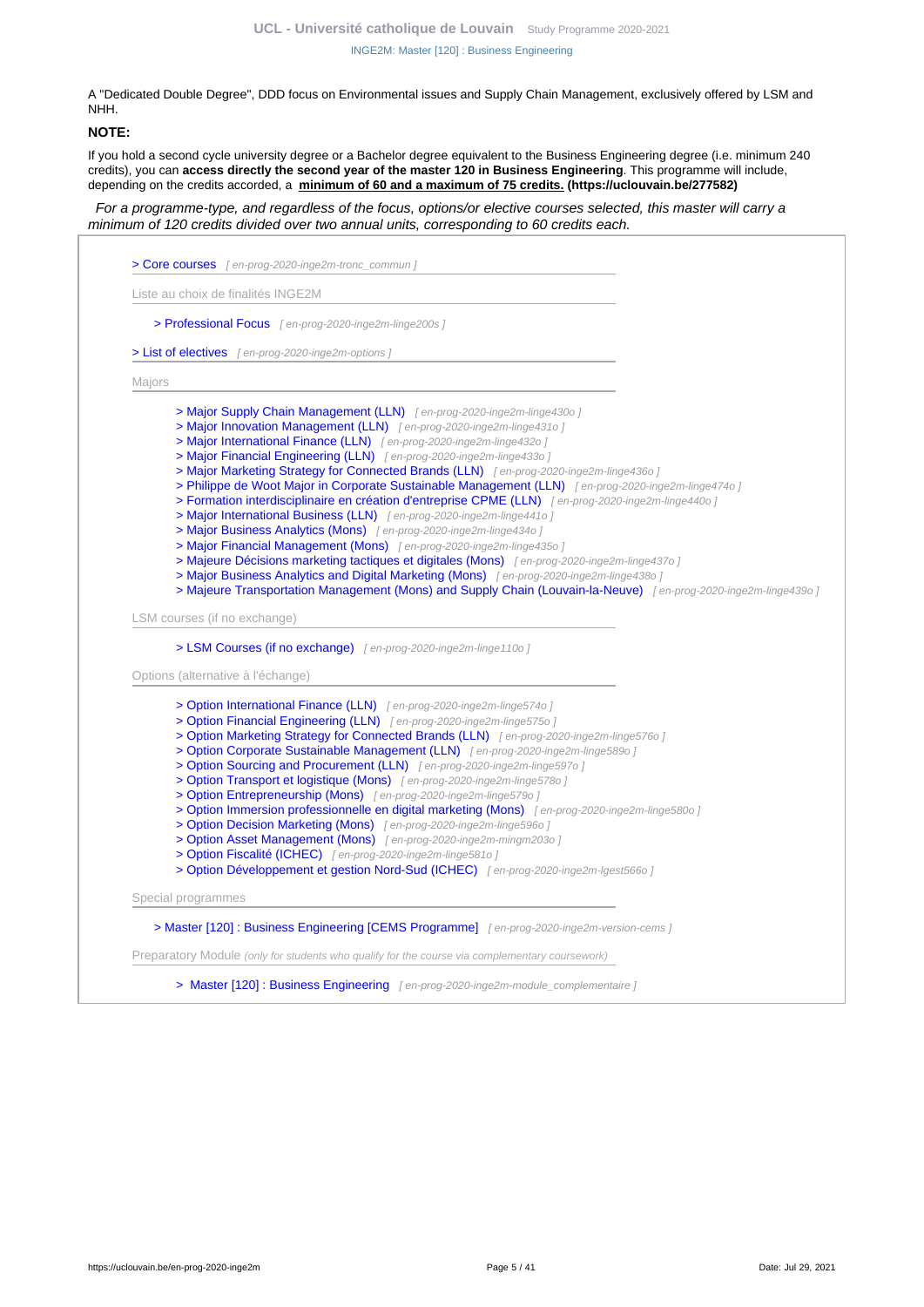# **INGE2M Detailled programme**

# <span id="page-5-1"></span><span id="page-5-0"></span>**Programme by subject**

# **CORE COURSES [30.0]**

**In addition to the core courses**, the Master in Business Engineering includes also :

- . **a professional focus** worth 30 credits based on advanced study of the various disciplines of business engineering,
- . **a major** (30 credits),
- . **an exchange OR an option and courses** (30 credits during the 1st term of Annual block 2)

| <b>O</b> Mandatory                                | <b>83 Optional</b>                             |
|---------------------------------------------------|------------------------------------------------|
| $\triangle$ Courses not taught during 2020-2021   | ⊘ Periodic courses not taught during 2020-2021 |
| $\oplus$ Periodic courses taught during 2020-2021 | Activity with requisites                       |

Click on the course title to see detailed informations (objectives, methods, evaluation...)

|             |                                |                             |                 | Year                             |  |
|-------------|--------------------------------|-----------------------------|-----------------|----------------------------------|--|
|             |                                |                             |                 |                                  |  |
| O LLSMD2901 | <b>Final Master's Thesis</b>   |                             |                 | 18 Credits q1+q2<br>$\mathbf{x}$ |  |
| O LLSMD2094 | <b>Master's Thesis Seminar</b> | <b>Chantal De Moerloose</b> | 30 <sub>h</sub> | 2 Credits q1+q2                  |  |

# **Internship (10 credits)**

| 83 LLSMD2915 | Internship and familiarization seminar to the world of work    |                           | 30 <sub>h</sub> | 10 Credits $q1+q2$ $x$ |  |              |
|--------------|----------------------------------------------------------------|---------------------------|-----------------|------------------------|--|--------------|
| 83 LLSMD2916 | International Internship with coaching<br>Only for IB students | <b>Christophe Lejeune</b> | 30 <sub>h</sub> | 10 Credits a2          |  | $\mathsf{x}$ |

#### **Cours au choix (à la place du stage) pour les étudiants CPME (10 credits)**

The CPME student who does not wish to do an internship must choose 2 courses from the list below:

| <b>83 LLSMX2001</b>    | <b>Regenerative Economy</b>                                                          | <b>Yves De Rongé</b><br><b>Emmanuel Mossay</b>                                                                                           | 30 <sub>h</sub> | 5 Credits | q <sub>1</sub> | x. |
|------------------------|--------------------------------------------------------------------------------------|------------------------------------------------------------------------------------------------------------------------------------------|-----------------|-----------|----------------|----|
| <b>&amp; LLSMS2014</b> | Entrepreneurial Finance (in English)                                                 | <b>Quentin Colmant</b><br><i>(compensates)</i><br><b>Yue Zhang)</b><br><b>Axel Funhoff</b><br><i>(compensates)</i><br>Philippe Grégoire) | 30 <sub>h</sub> | 5 Credits | q1             |    |
| <b>&amp; LFSA2212</b>  | <b>Innovation classes</b><br>course available only after selection                   | <b>Benoît Macq</b><br>Jean-Pierre Raskin<br><b>Benoît Raucent</b>                                                                        | $30h+15h$       | 5 Credits | q <sub>1</sub> |    |
| <b>&amp; LSST1001</b>  | <b>IngénieuxSud</b>                                                                  | Jean-Pierre Raskin                                                                                                                       | $15h+45h$       | 5 Credits | $q1+q2$        | x  |
| <b>&amp; LLSMS2080</b> | International Entrepreneurship (in English)<br>Course available only after selection | <b>Frank Janssen</b>                                                                                                                     | $30h+30h$       | 5 Credits | q2             | x  |
| <b>&amp; LLSMS2081</b> | Strategic Management of Start ups (in English)                                       | <b>Bartholomeus Kamp</b><br><b>Bryan Toney</b>                                                                                           | $30h+30h$       | 5 Credits | q2             |    |
| <b>&amp; LCPME2005</b> | Social and Sustainable Entrepreneurship                                              | <b>Julie Hermans</b>                                                                                                                     | 30 <sub>h</sub> | 5 Credits | q2             | x. |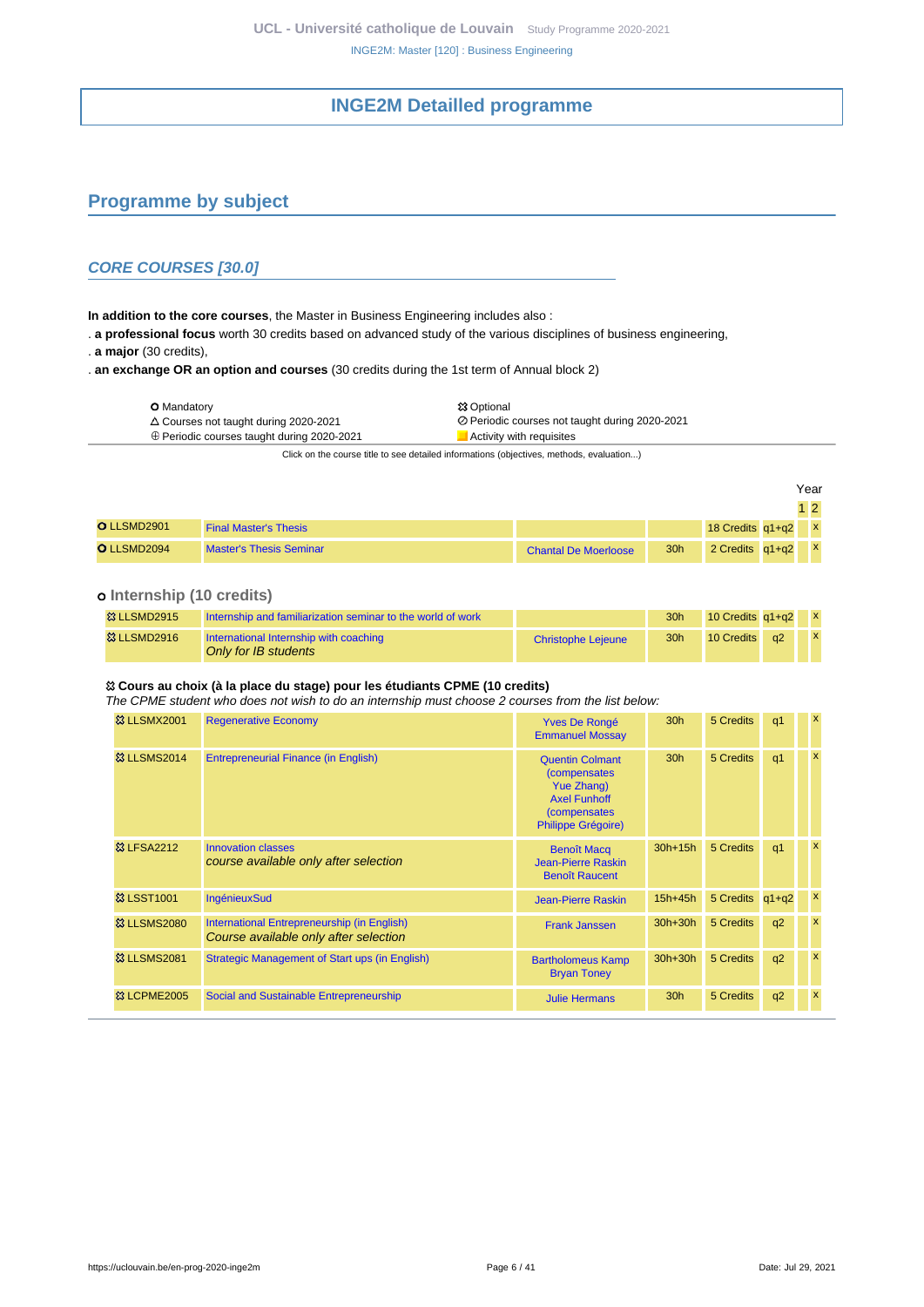# **PROFESSIONAL FOCUS [30.0]**

**The professional focus** worth 30 credits is based on advanced study of the various disciplines of business engineering : Performance Management, Data Analytics applied in Business, Technological and Quantitative Project. The professional focus courses are organised during the 6 first weeks of each term during the Annual block 1 (except specific profil).

**Please note that in addition to this professional focus**, the Master in Business Engineering includes also :

- . **a major** (30 credits),
- . **an exchange OR an option and courses** (30 credits during the 1st term of Annual block 2),
- . **an internship** during the 2nd term of Annual block 2 (except specific profil),
- . **a Master's thesis** mainly in Annual block 2.

| <b>O</b> Mandatory                                | <b>83 Optional</b>                             |
|---------------------------------------------------|------------------------------------------------|
| $\triangle$ Courses not taught during 2020-2021   | ⊘ Periodic courses not taught during 2020-2021 |
| $\oplus$ Periodic courses taught during 2020-2021 | Activity with requisites                       |

Click on the course title to see detailed informations (objectives, methods, evaluation...)

| <b>o</b> Content: | Year<br>$1\overline{2}$<br><b>Seminar on Current Managerial Issues</b><br>30h<br>3 Credits q1+q2 X<br><b>Olivier de Wasseige</b><br><b>Pierre Semal</b><br><b>Alain Vas</b><br>75h<br>$\mathsf{x}$<br>10 Credits<br>q <sub>1</sub><br><b>Technological and Quantitative Project (incl. Project)</b><br><b>Olivier De Broqueville</b><br>Management)<br><b>Paul Fisette</b><br><b>Tatiana Hendrix</b><br><b>Manuel Kolp</b><br><b>Benoît Macq</b><br><b>Bernard Nysten</b><br><b>Bernard Paque</b> |                                                |  |  |  |
|-------------------|---------------------------------------------------------------------------------------------------------------------------------------------------------------------------------------------------------------------------------------------------------------------------------------------------------------------------------------------------------------------------------------------------------------------------------------------------------------------------------------------------|------------------------------------------------|--|--|--|
| O LLSMS2220       |                                                                                                                                                                                                                                                                                                                                                                                                                                                                                                   |                                                |  |  |  |
| O LLSMF2018       |                                                                                                                                                                                                                                                                                                                                                                                                                                                                                                   | <b>Pierre Semal</b><br><b>Mathieu Van Vyve</b> |  |  |  |

### **Corporate Social Responsibility (4 credits)**

#### Un cours parmi :

| <b>&amp; LLSMS2397</b> | Maatschappelijke verantwoordelijkheid van bedrijven | <b>Sabine Denis</b>                      | 30 <sub>h</sub> | 4 Credits                  | q1 | $\mathsf{x}$ |  |
|------------------------|-----------------------------------------------------|------------------------------------------|-----------------|----------------------------|----|--------------|--|
| <b>83 LLSMS2098</b>    | Corporate Social Responsibility (Names from A to K) | Ina Aust-Gronarz<br><b>Carlos Desmet</b> | 30 <sub>h</sub> | 4 Credits                  | q1 | $\mathbf{x}$ |  |
| <b>&amp; LLSMS2099</b> | <b>Corporate Social Responsibility</b>              |                                          | 30 <sub>h</sub> | 4 Credits $q1 \triangle X$ |    |              |  |
| <b>83 LLSMS2398</b>    | Corporate Social Responsibility (Names from L to Z) | Ina Aust-Gronarz<br><b>Carlos Desmet</b> | 30 <sub>h</sub> | 4 Credits                  | q1 | $\mathsf{x}$ |  |

### **Seminar (3 credits)**

Un cours parmi :

| <b>&amp; LLSMD2090</b> | <b>Seminar on Relational and Managerial Competences</b><br>Only for non-French speaking students | <b>Patrice Gobert</b><br><b>Pierre Meurens</b> | 45h | 3 Credits q1+q2 X |  |  |
|------------------------|--------------------------------------------------------------------------------------------------|------------------------------------------------|-----|-------------------|--|--|
| <b>83 LLSMD2091</b>    | Seminar on relational and managerial competences                                                 | <b>Patrice Gobert</b><br><b>Pierre Meurens</b> | 15h | 3 Credits q1+q2 X |  |  |

# **Performance Management (5 credits)**

un cours parmi :

| <sup>33</sup> LLSMF2016 | Performance Management (Names from A to K) | <b>Raphaël Betti</b><br><b>Vincent Vanderborght</b> | 30 <sub>h</sub> | 5 Credits | q2 |  |
|-------------------------|--------------------------------------------|-----------------------------------------------------|-----------------|-----------|----|--|
| <b>&amp; LLSMF2026</b>  | Performance Management (Names from L to Z) | <b>Raphaël Betti</b><br><b>Vincent Vanderborght</b> | 30 <sub>h</sub> | 5 Credits | a2 |  |

### **Data Analytics applied in Business (5 credits)**

| <b>&amp; LLSMF2013</b>         | Data Analytics applied in Business (Names from A to K) | <b>Manuel Kolp</b><br><b>Marco Saerens</b> | 30 <sub>h</sub> | 5 Credits | q2 | $\mathbf{X}$ |  |
|--------------------------------|--------------------------------------------------------|--------------------------------------------|-----------------|-----------|----|--------------|--|
| <b><sup>23</sup> LLSMF2014</b> | Data Analytics applied in Business (Names from L to Z) | <b>Manuel Kolp</b><br><b>Marco Saerens</b> | 30h             | 5 Credits | q2 | $\mathbf{X}$ |  |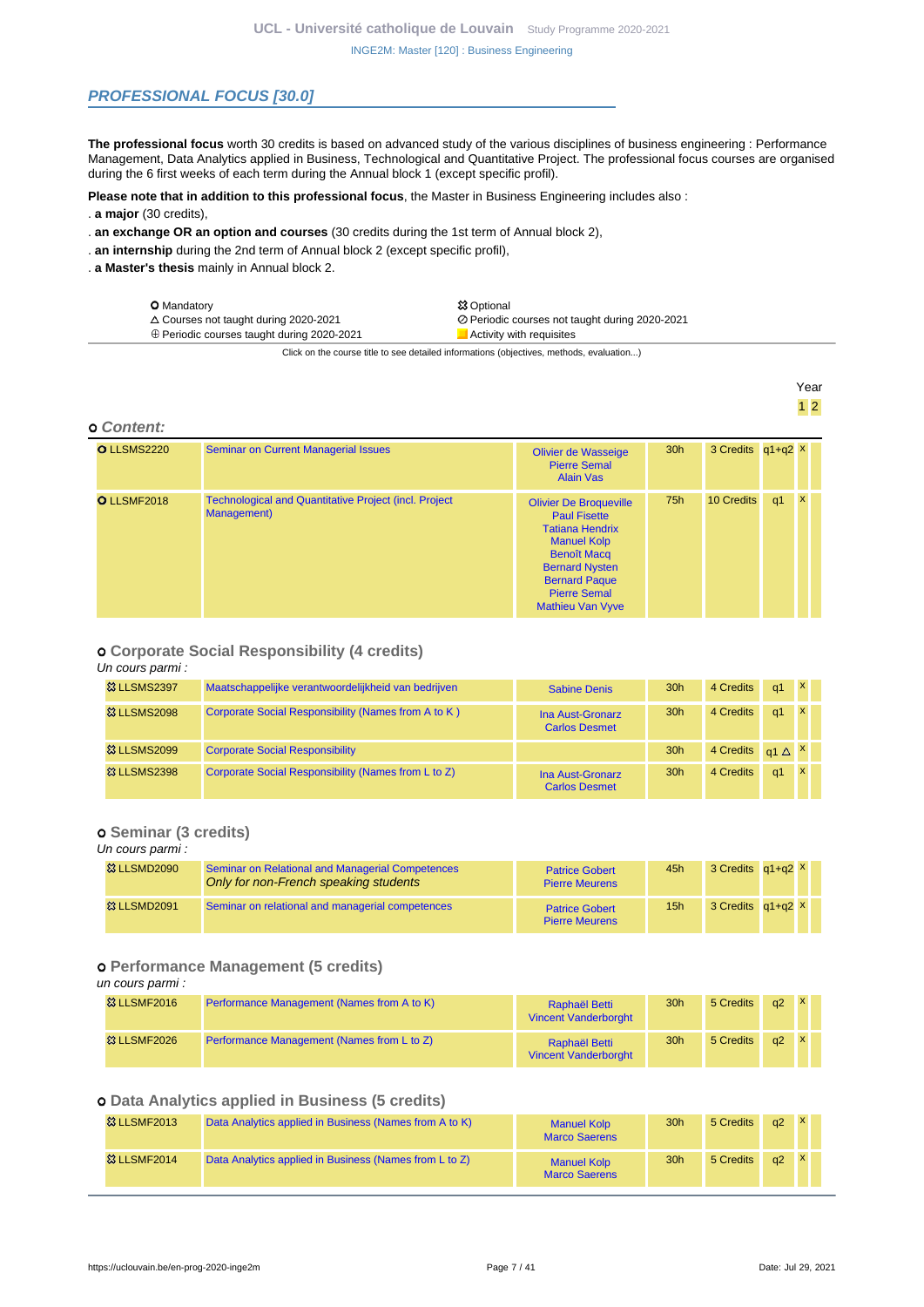**UCL - Université catholique de Louvain** [Study Programme 2020-2021](https://uclouvain.be/en/study-programme) [INGE2M: Master \[120\] : Business Engineering](https://uclouvain.be/en-prog-2020-inge2m.html)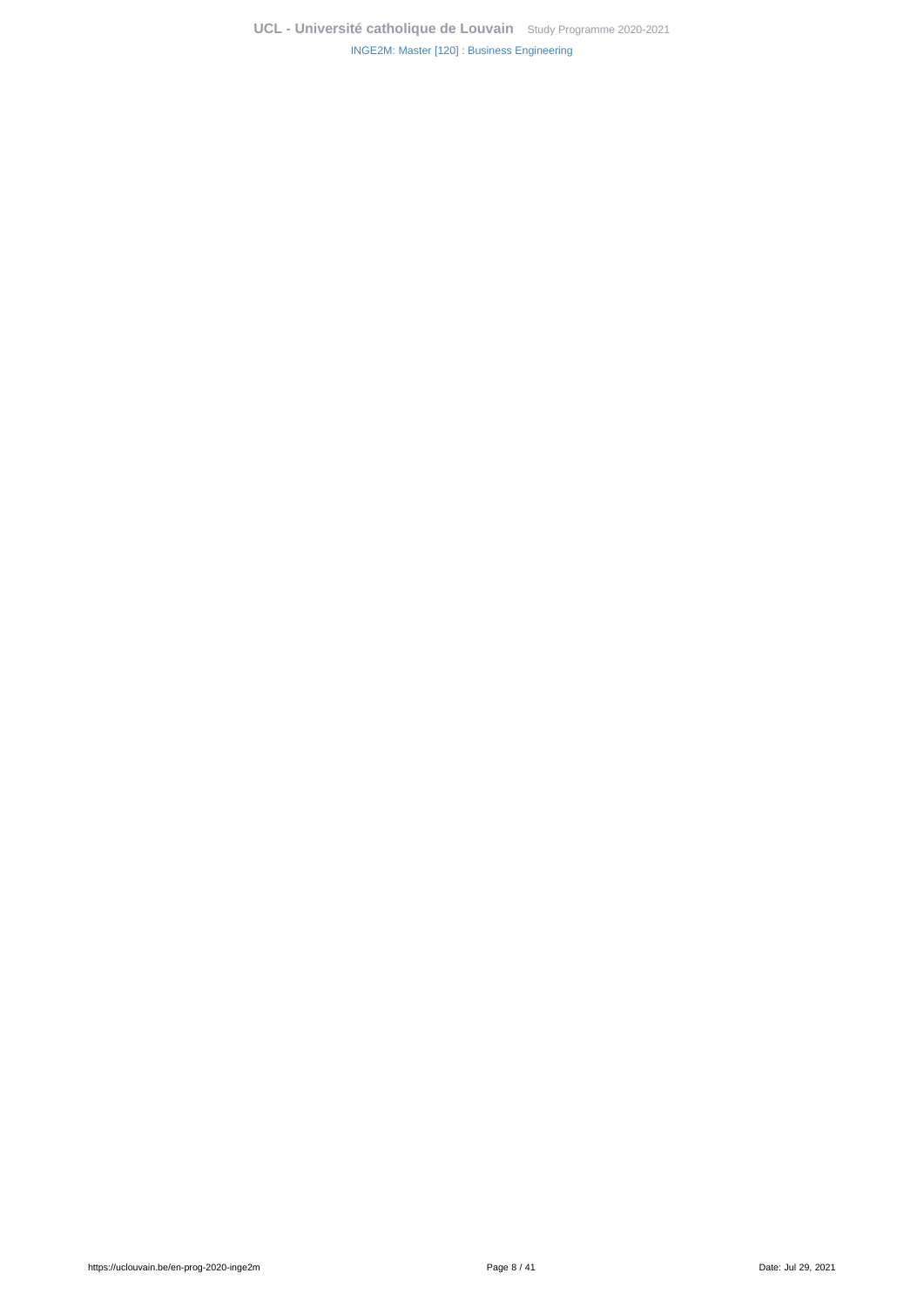**UCL - Université catholique de Louvain** [Study Programme 2020-2021](https://uclouvain.be/en/study-programme) [INGE2M: Master \[120\] : Business Engineering](https://uclouvain.be/en-prog-2020-inge2m.html)

#### **OPTIONS**

**Annual Block 1**: obligation to follow **a major** to be chosen among the list here below.

**Annual Block 2**: if the student does not go on exchange : obligation to follow the "**LSM courses (if no exchange)**" (15 credits) + **1 Option** (15 credits); please check the offer here below.

Note that, if the chosen Major/Option is not organised on your main site, **help for the mobility (https://uclouvain.be/fr/facultes/lsm/ mobilite-intersites.html)** are available.

To help you in your choice of major, take a look at the **[description of the majors](https://alfresco.uclouvain.be/share/s/uDbhPypsQO6hKHMIHrQASg)** and the **[description of the options](https://alfresco.uclouvain.be/alfresco/service/guest/streamDownload/workspace/SpacesStore/75d1137d-91ec-40cb-9d9d-3ffacb4d29cb/UCL-LSM_brochures_2020-2021_masters120Options.pdf?guest=true).**

| Majors |                                                                                                                                                  |
|--------|--------------------------------------------------------------------------------------------------------------------------------------------------|
|        | > Major Supply Chain Management (LLN) [en-prog-2020-inge2m-linge4300]                                                                            |
|        | > Major Innovation Management (LLN) [en-prog-2020-inge2m-linge431o]                                                                              |
|        | > Major International Finance (LLN) [en-prog-2020-inge2m-linge432o]                                                                              |
|        | > Major Financial Engineering (LLN) [en-prog-2020-inge2m-linge433o]                                                                              |
|        | > Major Marketing Strategy for Connected Brands (LLN) [en-prog-2020-inge2m-linge436o]                                                            |
|        | > Philippe de Woot Major in Corporate Sustainable Management (LLN) [en-prog-2020-inge2m-linge4740]                                               |
|        | > Formation interdisciplinaire en création d'entreprise CPME (LLN) [en-prog-2020-inge2m-linge4400]                                               |
|        | > Major International Business (LLN) [en-prog-2020-inge2m-linge441o]                                                                             |
|        | > Major Business Analytics (Mons) [en-prog-2020-inge2m-linge434o ]                                                                               |
|        | > Major Financial Management (Mons) [en-prog-2020-inge2m-linge435o]                                                                              |
|        | > Majeure Décisions marketing tactiques et digitales (Mons) [en-prog-2020-inge2m-linge437o]                                                      |
|        | > Major Business Analytics and Digital Marketing (Mons) [en-prog-2020-inge2m-linge4380]                                                          |
|        | > Majeure Transportation Management (Mons) and Supply Chain (Louvain-la-Neuve) [en-prog-2020-inge2m-linge439o]                                   |
|        |                                                                                                                                                  |
|        | LSM courses (if no exchange)                                                                                                                     |
|        |                                                                                                                                                  |
|        | > LSM Courses (if no exchange) [en-prog-2020-inge2m-linge110o]                                                                                   |
|        |                                                                                                                                                  |
|        | Options (alternative à l'échange)                                                                                                                |
|        |                                                                                                                                                  |
|        | > Option International Finance (LLN) [en-prog-2020-inge2m-linge574o]                                                                             |
|        | > Option Financial Engineering (LLN) [en-prog-2020-inge2m-linge575o]                                                                             |
|        | > Option Marketing Strategy for Connected Brands (LLN) [en-prog-2020-inge2m-linge5760]                                                           |
|        | > Option Corporate Sustainable Management (LLN) [en-prog-2020-inge2m-linge589o]                                                                  |
|        | > Option Sourcing and Procurement (LLN) [en-prog-2020-inge2m-linge597o]                                                                          |
|        | > Option Transport et logistique (Mons) [en-prog-2020-inge2m-linge578o]                                                                          |
|        | > Option Entrepreneurship (Mons) [en-prog-2020-inge2m-linge579o]                                                                                 |
|        | > Option Immersion professionnelle en digital marketing (Mons) [en-prog-2020-inge2m-linge580o]                                                   |
|        | > Option Decision Marketing (Mons) [en-prog-2020-inge2m-linge596o]                                                                               |
|        |                                                                                                                                                  |
|        | > Option Asset Management (Mons) [en-prog-2020-inge2m-mingm203o]                                                                                 |
|        | > Option Fiscalité (ICHEC) [en-prog-2020-inge2m-linge581o]<br>> Option Développement et gestion Nord-Sud (ICHEC) [en-prog-2020-inge2m-Igest566o] |

#### MAJORS [30.0]

The major courses are organised during the 6 last weeks of each semester.

### **MAJOR SUPPLY CHAIN MANAGEMENT (LLN) [30.0]**

You can find the major's brochure [here](https://alfresco.uclouvain.be/share/proxy/alfresco/slingshot/node/content/workspace/SpacesStore/9d1c17ea-757a-41b5-8e59-9633bdbc52f7/UCL-LSM_Supply%20Chain%20Management.pdf).

| <b>O</b> Mandatory                                | <b>83 Optional</b>                             |
|---------------------------------------------------|------------------------------------------------|
| $\triangle$ Courses not taught during 2020-2021   | ⊘ Periodic courses not taught during 2020-2021 |
| $\oplus$ Periodic courses taught during 2020-2021 | $\blacksquare$ Activity with requisites        |

Click on the course title to see detailed informations (objectives, methods, evaluation...)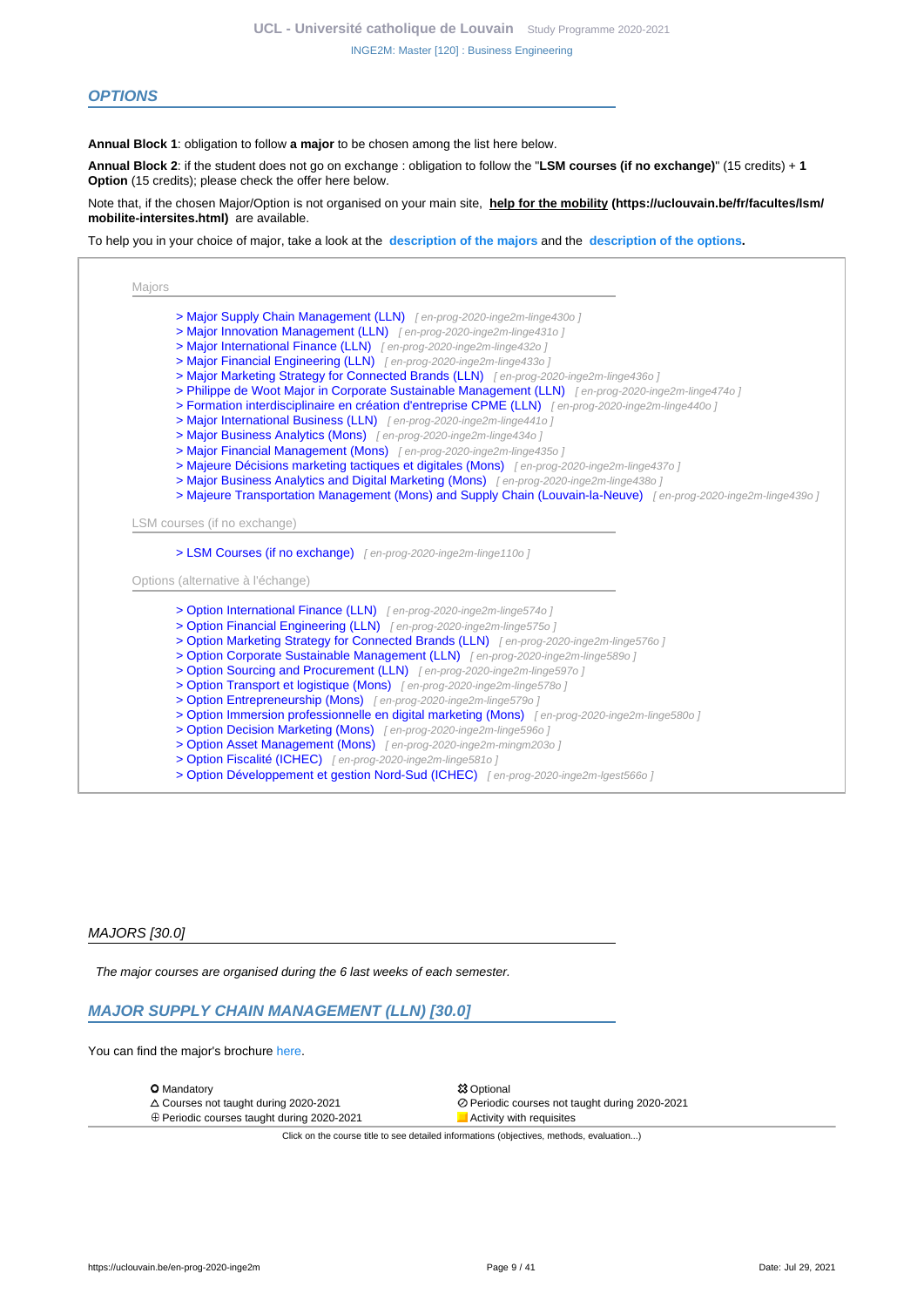### **Content:**

| o Term 1    |                                                          |                         |                 |           |    |              |  |
|-------------|----------------------------------------------------------|-------------------------|-----------------|-----------|----|--------------|--|
| O LLSMS2030 | Supply Chain Management (in English)                     | <b>Pierre Semal</b>     | 30h             | 5 Credits | q1 | $\mathbf{x}$ |  |
| O LLSMS2031 | Tools for Supply Chain Management Decisions (in English) | <b>Mathieu Van Vyve</b> | 30 <sub>h</sub> | 5 Credits | a1 | $\mathbf{x}$ |  |
| O LLSMS2035 | Supply Chain Coordination and Sourcing (in English)      | Per Joakim Agrell       | 30 <sub>h</sub> | 5 Credits | a1 | $\mathbf{x}$ |  |

# **Term 2**

| O LLSMS2032        | <b>Advanced Operations Management: Models and Applications</b><br>(in English) | <b>Philippe Chevalier</b>                      | 30 <sub>h</sub> | 5 Credits | q2 | $\mathsf{x}$ |
|--------------------|--------------------------------------------------------------------------------|------------------------------------------------|-----------------|-----------|----|--------------|
| <b>O LLSMS2033</b> | <b>International Supply Chain Management</b>                                   | Per Joakim Agrell<br><b>Philippe Chevalier</b> | 30 <sub>h</sub> | 5 Credits | a2 | $\mathsf{x}$ |
| O LLSMS2034        | Supply Chain Planning (in English)                                             | <b>Marc Foret</b><br><b>Mathieu Van Vyve</b>   | 30h             | 5 Credits | a2 | $\mathsf{x}$ |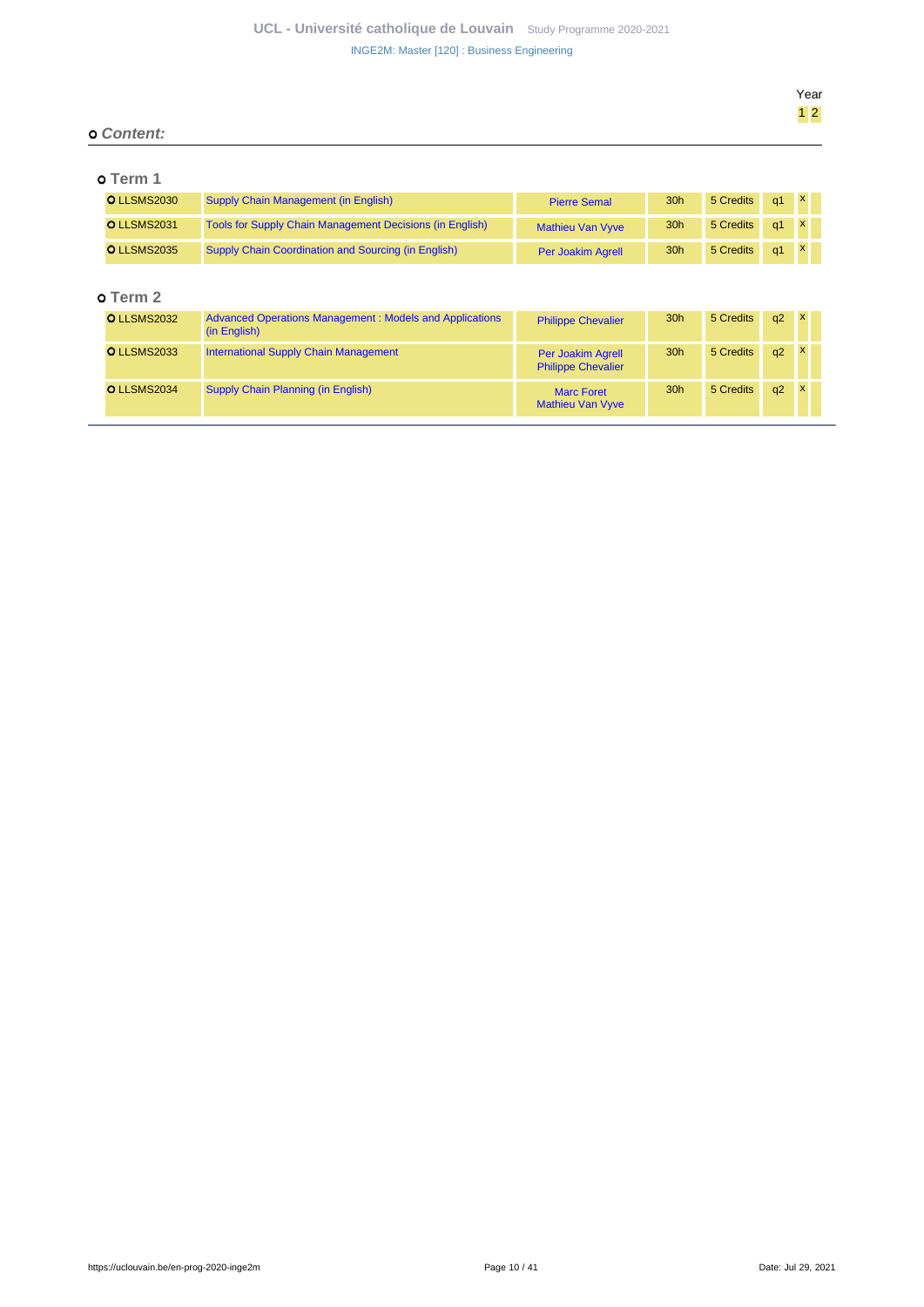# **MAJOR INNOVATION MANAGEMENT (LLN) [30.0]**

You can find the major's brochure [here](https://alfresco.uclouvain.be/share/proxy/alfresco/slingshot/node/content/workspace/SpacesStore/e62663bb-d1fc-4156-806d-2632c2eee287/UCL-LSM_Innovation%20Management.pdf).

| <b>O</b> Mandatory                                | <sup>8</sup> Optional                          |
|---------------------------------------------------|------------------------------------------------|
| $\triangle$ Courses not taught during 2020-2021   | ⊘ Periodic courses not taught during 2020-2021 |
| $\oplus$ Periodic courses taught during 2020-2021 | Activity with requisites                       |

Click on the course title to see detailed informations (objectives, methods, evaluation...)

|  |  | o Content: |  |
|--|--|------------|--|
|--|--|------------|--|

### **o** Term 1

| O LLSMS2040 | Innovation Management (in English)          | <b>Benoît Gailly</b>    | 30 <sub>h</sub> | 5 Credits | a1             |  |
|-------------|---------------------------------------------|-------------------------|-----------------|-----------|----------------|--|
| O LLSMS2041 | Economics of Innovation (in English)        | <b>Paul Belleflamme</b> | 30h             | 5 Credits | $\alpha$ 1     |  |
| O LLSMS2042 | Developing Innovative Ventures (in English) | <b>Benoît Gailly</b>    | 30 <sub>h</sub> | 5 Credits | q <sub>1</sub> |  |

# **Term 2**

| O LLSMF2011 | Knowledge Management (in English)       | <b>Julie Hermans</b><br><b>Manuel Kolp</b> | 30 <sub>h</sub> | 5 Credits | q2 | <b>X</b>     |
|-------------|-----------------------------------------|--------------------------------------------|-----------------|-----------|----|--------------|
| O LLSMS2043 | <b>Innovation Policy and Ecosystems</b> | <b>Benoît Gailly</b>                       | 30 <sub>h</sub> | 5 Credits | q2 | <b>X</b>     |
| O LLSMS2374 | Economics of the Internet (in English)  | <b>Paul Belleflamme</b>                    | 30 <sub>h</sub> | 5 Credits | q2 | $\mathbf{x}$ |

#### **Cours "bonus" (5 credits)**

It is possible to take this extra course in addition to the 6 courses of the innovation major.

| <b>23 LLSMS2080</b><br>International Entrepreneurship (in English) | <b>Frank Janssen</b> | 30h+30h 5 Credits q2 X |  |  |
|--------------------------------------------------------------------|----------------------|------------------------|--|--|
| Attention : sélection des étudiants sur dossier                    |                      |                        |  |  |

Year 1 2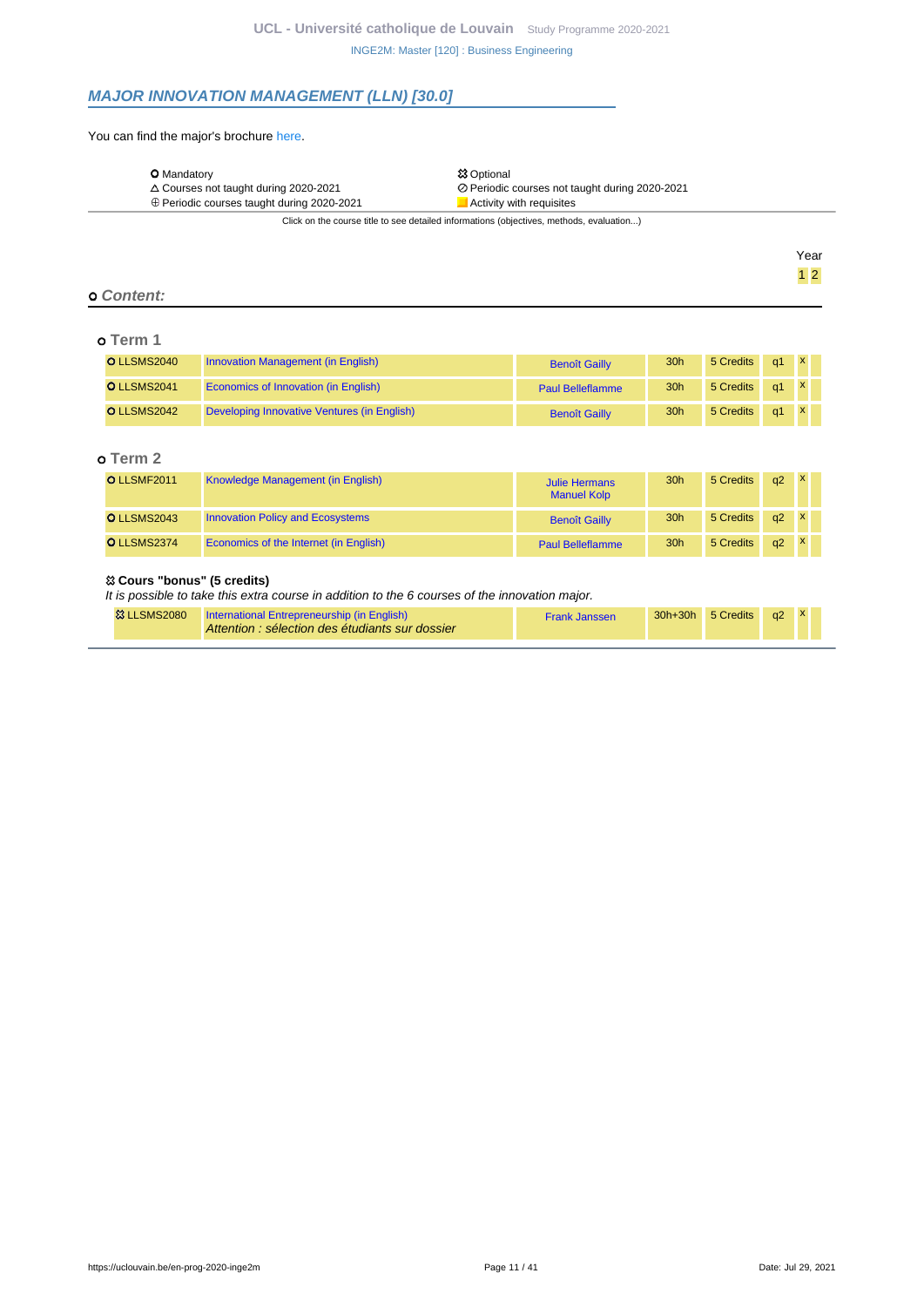# **MAJOR INTERNATIONAL FINANCE (LLN) [30.0]**

You can find the major's brochure [here](https://alfresco.uclouvain.be/share/proxy/alfresco/slingshot/node/content/workspace/SpacesStore/a71597a0-8598-4df3-ac50-248ee184c32b/UCL-LSM_International%20Finance.pdf).

| <b>O</b> Mandatory                              | <b>83 Optional</b>              |
|-------------------------------------------------|---------------------------------|
| $\triangle$ Courses not taught during 2020-2021 | ⊘ Periodic courses not taught d |
| A Periodic courses taught during 2020-2021      | Activity with requisites        |

Periodic courses taught during 2020-2021 **Activity with requisites** 

during 2020-2021

Click on the course title to see detailed informations (objectives, methods, evaluation...)

|  | o Content: |
|--|------------|
|--|------------|

### **Term 1**

| O LLSMS2027 | <b>Financial Innovation</b>       | Jean-Baptiste Hasse<br><i>(compensates)</i><br>Yue Zhang) | 30 <sub>h</sub> | 5 Credits | q1             | $\boldsymbol{\mathsf{x}}$ |  |
|-------------|-----------------------------------|-----------------------------------------------------------|-----------------|-----------|----------------|---------------------------|--|
| O LLSMS2054 | <b>International Finance</b>      | <b>Bertrand Candelon</b>                                  | 30 <sub>h</sub> | 5 Credits | q1             | X                         |  |
| O LLSMS2223 | Principles of banking and finance | <b>Tom Dechaene</b><br>Leonardo lania                     | 30 <sub>h</sub> | 5 Credits | q <sub>1</sub> | $\boldsymbol{\mathsf{x}}$ |  |

# **Term 2**

| O LLSMS2029 | International financial management                 | Denis Knaepen                                                                                                   | 30 <sub>h</sub> | 5 Credits | q2 | $\mathbf{X}$ |
|-------------|----------------------------------------------------|-----------------------------------------------------------------------------------------------------------------|-----------------|-----------|----|--------------|
| O LLSMS2128 | Central banking, financial regulation, supervision | <b>Ruben Olieslagers</b><br><i>(compensates)</i><br>Luc Henrard)                                                | 30 <sub>h</sub> | 5 Credits | q2 | $\mathbf{x}$ |
| O LLSMS2140 | International corporate finance                    | Anh Nguyen<br><i>(compensates)</i><br><b>Yue Zhang)</b><br><b>James Thewissen</b><br>(compensates<br>Yue Zhang) | 30 <sub>h</sub> | 5 Credits | q2 | $\mathbf{x}$ |

Year 1 2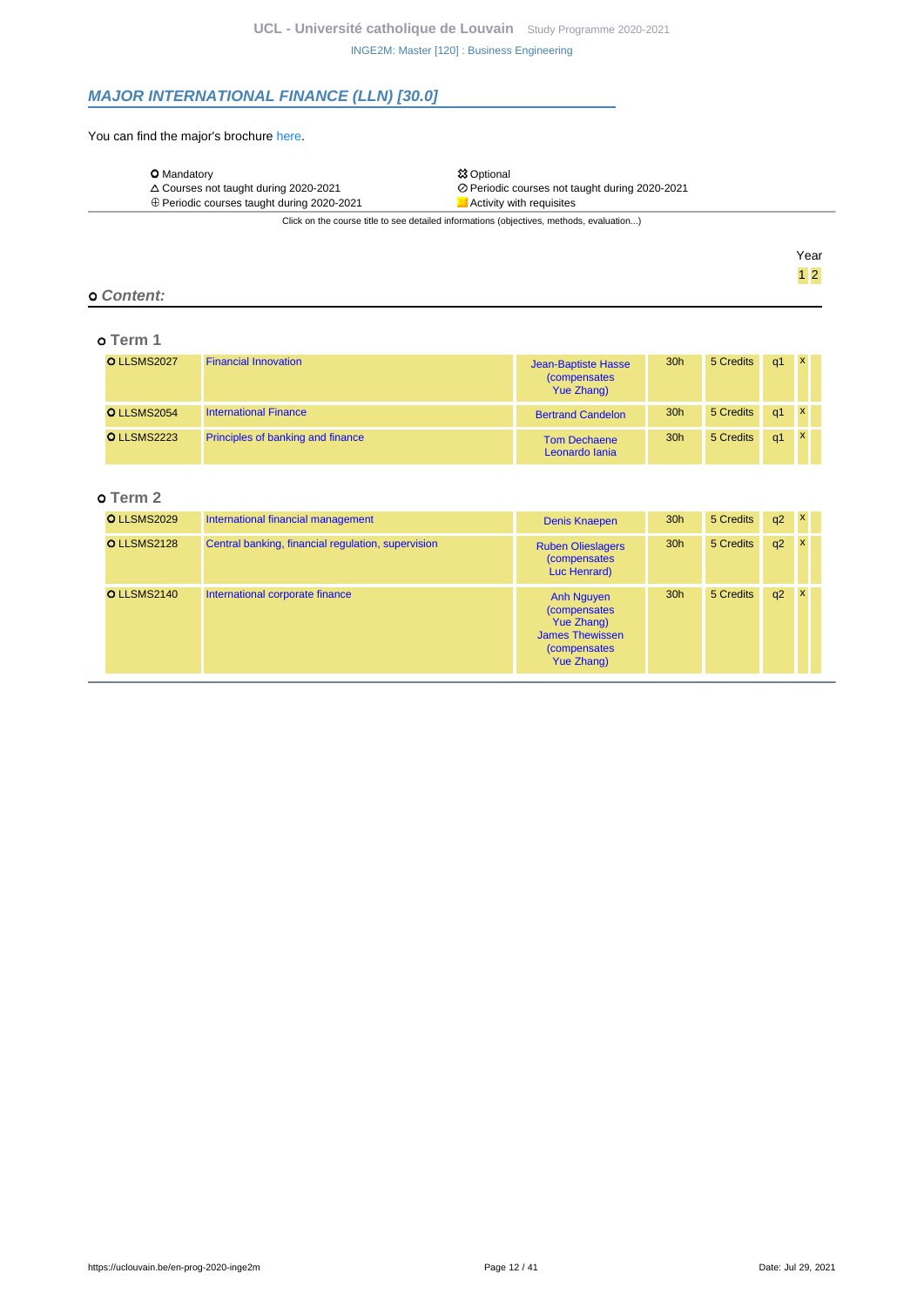# **MAJOR FINANCIAL ENGINEERING (LLN) [30.0]**

You can find the major's brochure [here](https://alfresco.uclouvain.be/share/proxy/alfresco/slingshot/node/content/workspace/SpacesStore/73699f34-9c89-48ee-b72e-a3447c91894f/UCL-LSM_Financial%20Engineering.pdf).

| <b>O</b> Mandatory                                | <b>83 Optional</b>                             |
|---------------------------------------------------|------------------------------------------------|
| $\triangle$ Courses not taught during 2020-2021   | ⊘ Periodic courses not taught during 2020-2021 |
| $\oplus$ Periodic courses taught during 2020-2021 | Activity with requisites                       |

Click on the course title to see detailed informations (objectives, methods, evaluation...)

|  | ея<br>ı |
|--|---------|
|  |         |

# **Content:**

| o Term 1    |                          |                          |                 |           |    |           |  |
|-------------|--------------------------|--------------------------|-----------------|-----------|----|-----------|--|
| O LLSMS2224 | Forecasting              | <b>Bertrand Candelon</b> | 30 <sub>h</sub> | 5 Credits | q1 | <b>IX</b> |  |
| O LLSMS2225 | Derivatives pricing      | <b>Frédéric Vrins</b>    | 30 <sub>h</sub> | 5 Credits | q1 |           |  |
| O LLSMS2013 | Investments (in English) | Leonardo lania           | 30 <sub>h</sub> | 5 Credits | q1 |           |  |

# **Term 2**

| O LLSMS2012 | <b>Macro Finance</b>          | Leonardo lania                                                         | 30 <sub>h</sub> | 5 Credits | q2 | $\mathbf{X}$ |
|-------------|-------------------------------|------------------------------------------------------------------------|-----------------|-----------|----|--------------|
| O LLSMS2226 | Credit and interest rate risk | <b>Frédéric Vrins</b>                                                  | 30 <sub>h</sub> | 5 Credits | q2 | VX N         |
| O LLSMS2138 | Big data in finance           | <b>Nathan Lassance</b><br><i>(compensates)</i><br><b>Eric Ghysels)</b> | 30 <sub>h</sub> | 5 Credits | q2 | $\mathbf{X}$ |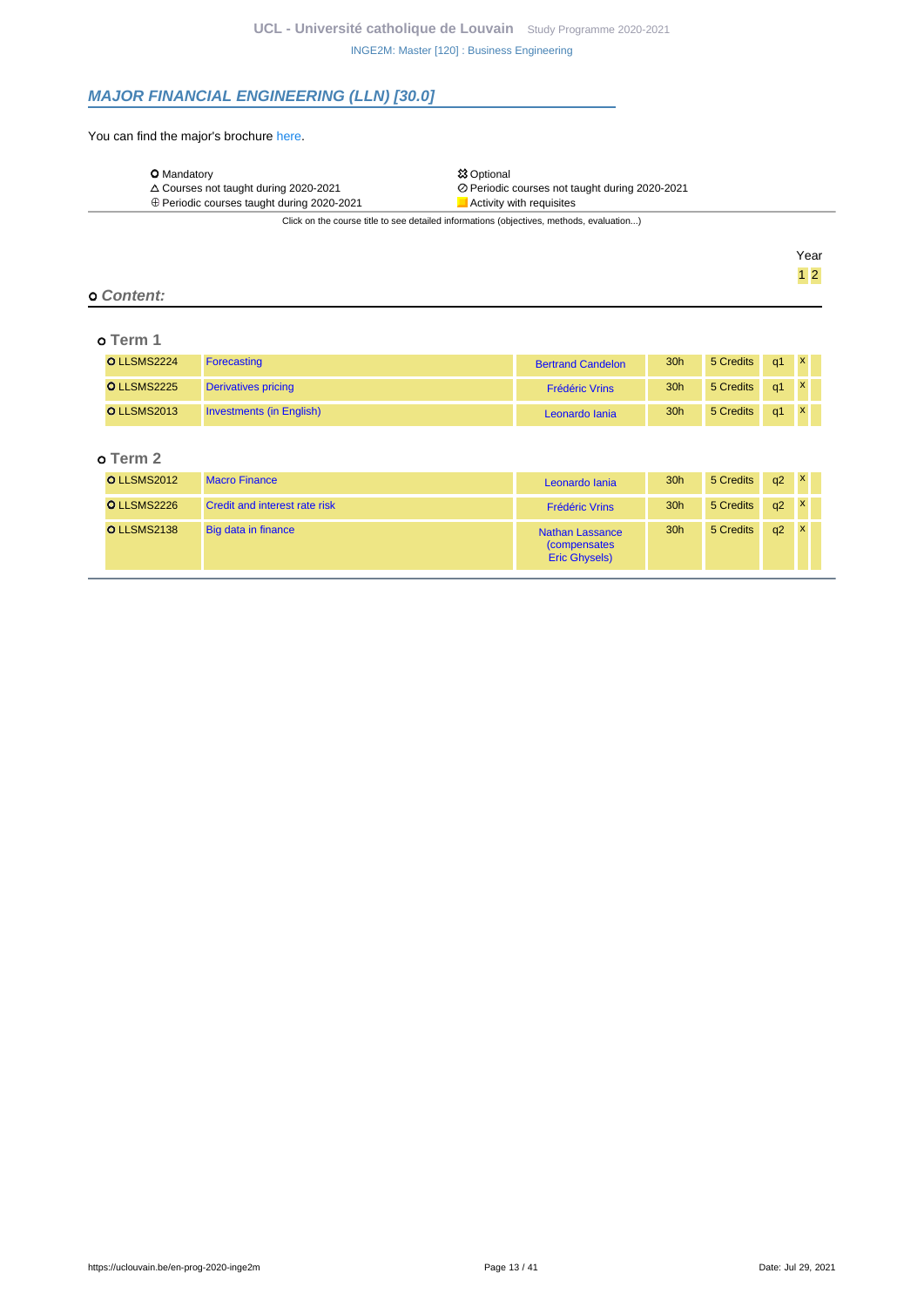# **MAJOR MARKETING STRATEGY FOR CONNECTED BRANDS (LLN) [30.0]**

You can find the major's brochure [here](https://alfresco.uclouvain.be/share/proxy/alfresco/slingshot/node/content/workspace/SpacesStore/80103550-c0e0-4b7d-8b5e-5f09ec36cd25/UCL-LSM_Marketing%20Strategy%20for%20connected%20brands.pdf).

|  | <b>O</b> Mandatory |
|--|--------------------|
|--|--------------------|

O Mandatory 23 Optional<br>
△ Courses not taught during 2020-2021 2021 20 Periodic

Courses not taught during 2020-2021 Periodic courses not taught during 2020-2021

⊕ Periodic courses taught during 2020-2021 Activity with requisites

Click on the course title to see detailed informations (objectives, methods, evaluation...)

|  | ٠ |
|--|---|
|  |   |

# **Content:**

# $o$  Term 1

| O LLSMS2000 | <b>Marketing Research</b>          | <b>Gordy Pleyers</b>    | 30h             | 5 Credits | $\alpha$ 1 |  |
|-------------|------------------------------------|-------------------------|-----------------|-----------|------------|--|
| O LLSMS2002 | <b>International Marketing</b>     | <b>Thierry Jupsin</b>   | 30 <sub>h</sub> | 5 Credits | $\alpha$ 1 |  |
| O LLSMS2007 | New Business Models and E-commerce | <b>Paul Belleflamme</b> | 30 <sub>h</sub> | 5 Credits | q1         |  |

### $o$  Term 2

| O LLSMS2003 | <b>Brand Management (in English)</b>                 | <b>Isabelle Schuiling</b>                                                                                                                                              | 30 <sub>h</sub> | 5 Credits | q2 | $\boldsymbol{\mathsf{X}}$ |
|-------------|------------------------------------------------------|------------------------------------------------------------------------------------------------------------------------------------------------------------------------|-----------------|-----------|----|---------------------------|
| O LLSMS2004 | Big Data/Data Mining Applied to Marketing            | <b>Ludovic Chevalier</b>                                                                                                                                               | 30 <sub>h</sub> | 5 Credits | q2 | $\mathbf{x}$              |
| O LLSMS2006 | <b>On-line and Off-line Communication Strategies</b> | <b>Doriane Magnus</b><br>(compensates Nicolas<br>Kervyn De Meerendré)<br><b>Gordy Pleyers</b><br><b>Ingrid Poncin</b><br>(compensates Nicolas)<br>Kervyn De Meerendré) | 30 <sub>h</sub> | 5 Credits | q2 | $\mathbf{x}$              |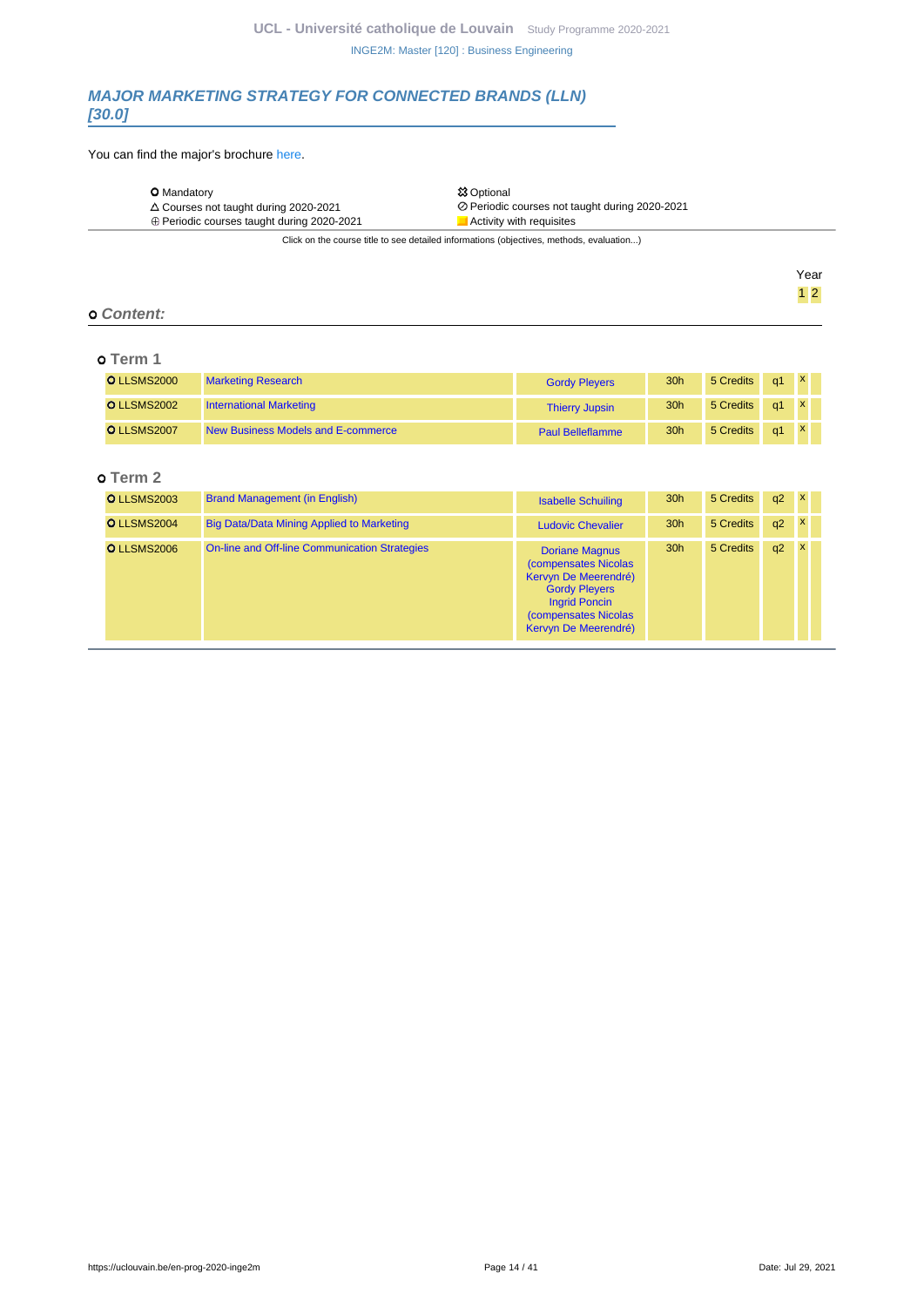# **PHILIPPE DE WOOT MAJOR IN CORPORATE SUSTAINABLE MANAGEMENT (LLN) [30.0]**

You can find the major's brochure [here](https://alfresco.uclouvain.be/share/proxy/alfresco/slingshot/node/content/workspace/SpacesStore/6b965a37-6717-4bac-9007-310ef969f7c0/UCL-LSM_Philippe%20De%20Woot%20in%20Corporate%20Sustainable%20Management.pdf).

| <b>O</b> Mandatory                              |  |
|-------------------------------------------------|--|
| $\triangle$ Courses not taught during 2020-2021 |  |

 $\oplus$  Periodic courses taught during 2020-2021 **Activity with requisites** 

**終 Optional** 

Courses not taught during 2020-2021 Periodic courses not taught during 2020-2021

Click on the course title to see detailed informations (objectives, methods, evaluation...)

|  | ٠ |
|--|---|
|  |   |

# **Content:**

| o Term 1    |                                                     |                       |                 |           |           |              |  |
|-------------|-----------------------------------------------------|-----------------------|-----------------|-----------|-----------|--------------|--|
| O LLSMS2280 | <b>Business Ethics and Compliance Management</b>    | <b>Carlos Desmet</b>  | 30 <sub>h</sub> | 5 Credits | <b>a1</b> | $\mathbf{X}$ |  |
| O LLSMS2281 | <b>Sustainable Management and Value Chains</b>      | <b>Carsten Reuter</b> | 30 <sub>h</sub> | 5 Credits | q1        |              |  |
| O LLSMS2282 | <b>Finance and Responsible Investment Practices</b> | Leonardo lania        | 30 <sub>h</sub> | 5 Credits | q1        |              |  |

# $o$  Term 2

| O LLSMS2283 | Sustainable Human Resource Management and Leadership      | Ina Aust-Gronarz                      | 30 <sub>h</sub> | 5 Credits | q2 | $\mathbf{X}$ |
|-------------|-----------------------------------------------------------|---------------------------------------|-----------------|-----------|----|--------------|
| O LLSMS2284 | Corporate Sustainability Reporting and Marketing Strategy | <b>Yves De Rongé</b><br>Valérie Swaen | 30 <sub>h</sub> | 5 Credits | q2 | $\mathbf{X}$ |
| O LCPME2005 | Social and Sustainable Entrepreneurship                   | <b>Julie Hermans</b>                  | 30 <sub>h</sub> | 5 Credits | a2 | $\mathbf{x}$ |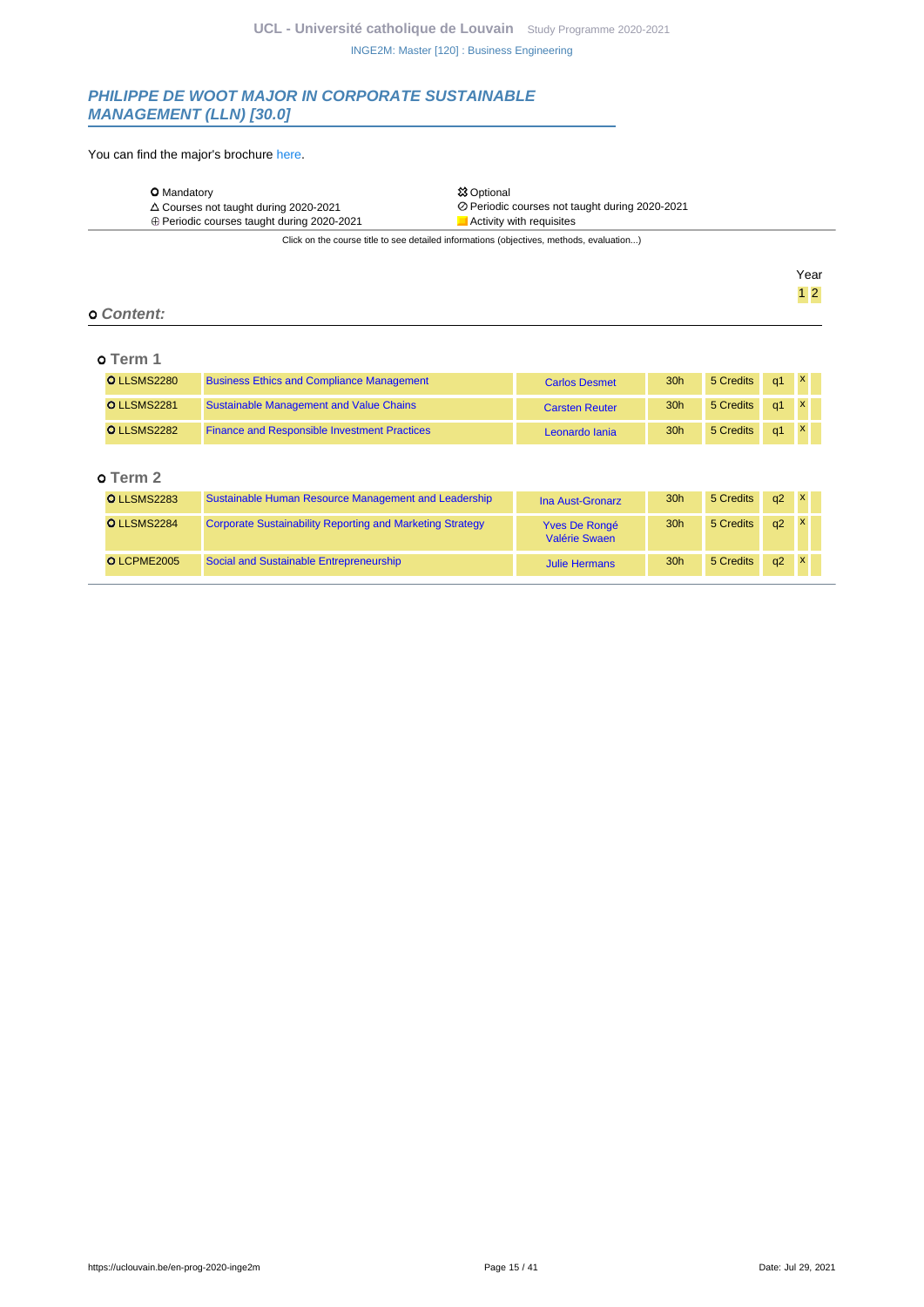# **FORMATION INTERDISCIPLINAIRE EN CRÉATION D'ENTREPRISE CPME (LLN) [30.0]**

You can find the major's brochure [here](https://alfresco.uclouvain.be/share/proxy/alfresco/slingshot/node/content/workspace/SpacesStore/b9949c3f-94ea-421f-baab-5fba5ddff87c/UCL-LSM_CPME.pdf).

|  | <b>O</b> Mandatory |
|--|--------------------|
|--|--------------------|

- O Mandatory 23 Optional<br>
△ Courses not taught during 2020-2021 2021 20 Periodic
- ⊕ Periodic courses taught during 2020-2021 <br>
 Activity with requisites

Courses not taught during 2020-2021 Periodic courses not taught during 2020-2021

Click on the course title to see detailed informations (objectives, methods, evaluation...)

| э<br>ī |
|--------|
|        |

# **Content:**

# **Term 1**

| O LCPME2001 | <b>Entrepreneurship Theory (in French)</b>                                         | <b>Frank Janssen</b>                         | $30h+20h$ | 5 Credits | - a1 |  |
|-------------|------------------------------------------------------------------------------------|----------------------------------------------|-----------|-----------|------|--|
| O LCPME2002 | Managerial, legal and economic aspects of the creation of a<br>company (in French) | <b>Yves De Cordt</b><br><b>Marine Falize</b> | $30h+15h$ | 5 Credits | a1   |  |

# **Cours au choix CPME (5 credits)**

Un cours parmi :

| <b>&amp;3 LLSMX2001</b> | <b>Regenerative Economy</b>                                                  | <b>Yves De Rongé</b><br><b>Emmanuel Mossay</b>                                                                                                  | 30 <sub>h</sub> | 5 Credits | q <sub>1</sub> | $\mathbf{x}$ |
|-------------------------|------------------------------------------------------------------------------|-------------------------------------------------------------------------------------------------------------------------------------------------|-----------------|-----------|----------------|--------------|
| <b>&amp; LLSMS2014</b>  | Entrepreneurial Finance (in English)                                         | <b>Quentin Colmant</b><br><i>(compensates)</i><br><b>Yue Zhang)</b><br><b>Axel Funhoff</b><br><i>(compensates)</i><br><b>Philippe Grégoire)</b> | 30 <sub>h</sub> | 5 Credits | q1             | $\mathsf{x}$ |
| <b>&amp; LFSA2212</b>   | <b>Innovation classes</b><br>Attention : sélection des étudiants sur dossier | <b>Benoît Macq</b><br>Jean-Pierre Raskin<br><b>Benoît Raucent</b>                                                                               | $30h+15h$       | 5 Credits | q1             | $\mathsf{x}$ |

### **Term 2**

| O LCPME2003 | Business plan of the creation of a company (in French)<br>test | <b>Frank Janssen</b> | $30h+15h$ | 5 Credits | $\alpha$              |  |
|-------------|----------------------------------------------------------------|----------------------|-----------|-----------|-----------------------|--|
| O LCPME2004 | Advanced seminar on Entrepreneurship (in French)               | <b>Frank Janssen</b> | $30h+15h$ | 5 Credits | $\alpha$ <sup>2</sup> |  |

#### **Cours au choix CPME (5 credits)**

1 cours parmi :

| <b>&amp;3 LLSMS2080</b> | International Entrepreneurship (in English)<br>Attention : sélection des étudiants sur dossier | <b>Frank Janssen</b>                           | $30h+30h$       | 5 Credits         | a2 | $\mathbf{X}$ |
|-------------------------|------------------------------------------------------------------------------------------------|------------------------------------------------|-----------------|-------------------|----|--------------|
| <b>&amp; LLSMS2081</b>  | Strategic Management of Start ups (in English)                                                 | <b>Bartholomeus Kamp</b><br><b>Bryan Toney</b> | $30h+30h$       | 5 Credits         | a2 | $\mathbf{X}$ |
| <b>&amp; LCPME2005</b>  | Social and Sustainable Entrepreneurship                                                        | <b>Julie Hermans</b>                           | 30 <sub>h</sub> | 5 Credits         | q2 | $\mathbf{X}$ |
| <b>&amp; LSST1001</b>   | <b>IngénieuxSud</b>                                                                            | <b>Jean-Pierre Raskin</b>                      | $15h+45h$       | 5 Credits q1+q2 X |    |              |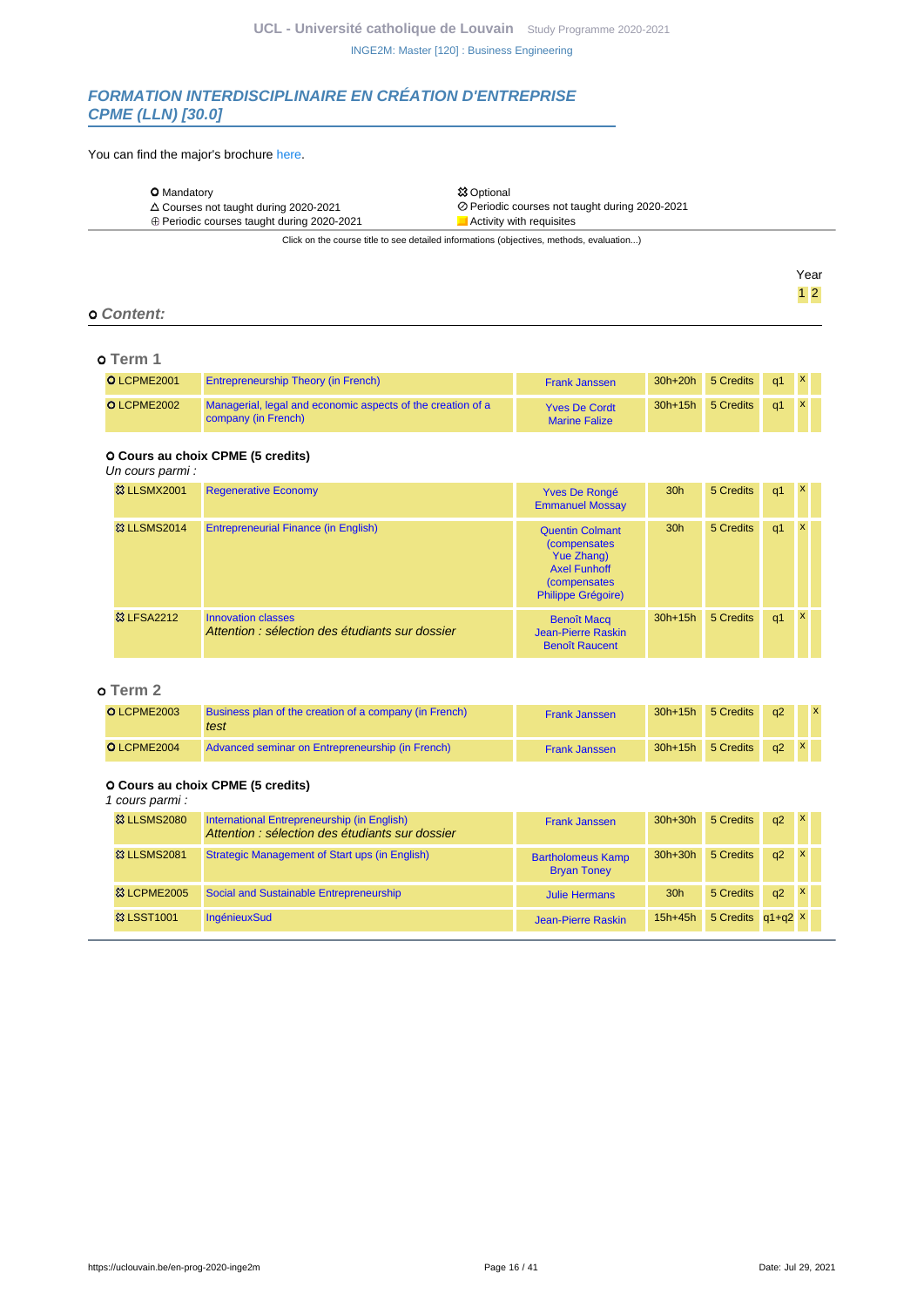# **MAJOR INTERNATIONAL BUSINESS (LLN) [30.0]**

Access to this major is limited to students selected on the basis of an application file. More informations about the selection. (https:// uclouvain.be/en/faculties/lsm/ib.html) You can find the major's brochure [here](https://alfresco.uclouvain.be/share/proxy/alfresco/slingshot/node/content/workspace/SpacesStore/c6d858f1-bceb-4542-84bf-9dff5869b33c/UCL-LSM_International%20Business.pdf).

| O Mandatory |
|-------------|
|-------------|

- O Mandatory 2020-2021<br>
△ Courses not taught during 2020-2021 2021 2020
- $\oplus$  Periodic courses taught during 2020-2021

O Periodic courses not taught during 2020-2021<br>Activity with requisites

Click on the course title to see detailed informations (objectives, methods, evaluation...)

| eа<br>г |
|---------|
|         |

# **Content:**

# $o$  Term 1

| O LLSMS2014 | <b>Entrepreneurial Finance (in English)</b> | <b>Quentin Colmant</b><br><i>(compensates)</i><br><b>Yue Zhang)</b><br><b>Axel Funhoff</b><br><i>(compensates)</i><br>Philippe Grégoire) | 30 <sub>h</sub> | 5 Credits | q <sub>1</sub> | X |  |
|-------------|---------------------------------------------|------------------------------------------------------------------------------------------------------------------------------------------|-----------------|-----------|----------------|---|--|
| O LLSMS2002 | <b>International Marketing</b>              | <b>Thierry Jupsin</b>                                                                                                                    | 30 <sub>h</sub> | 5 Credits | q <sub>1</sub> | X |  |
| O LLSMS2030 | Supply Chain Management (in English)        | <b>Pierre Semal</b>                                                                                                                      | 30 <sub>h</sub> | 5 Credits | q <sub>1</sub> | X |  |

### **Term 2 (15 credits)**

| O LLSMS2065 | <b>Cross Cultural Competences and Management (in English)</b> | Ina Aust-Gronarz     | 30 <sub>h</sub> | 5 Credits | $q2 \times$ |              |  |
|-------------|---------------------------------------------------------------|----------------------|-----------------|-----------|-------------|--------------|--|
| O LLSMS2114 | Entrepreneurship                                              | <b>Frank Janssen</b> | 30 <sub>h</sub> | 5 Credits | q2          | $\mathbf{x}$ |  |
| O LLSMS2299 | <b>New Economic Models</b>                                    | Yves De Rongé        | 30 <sub>h</sub> | 5 Credits | q2          | $\mathbf{X}$ |  |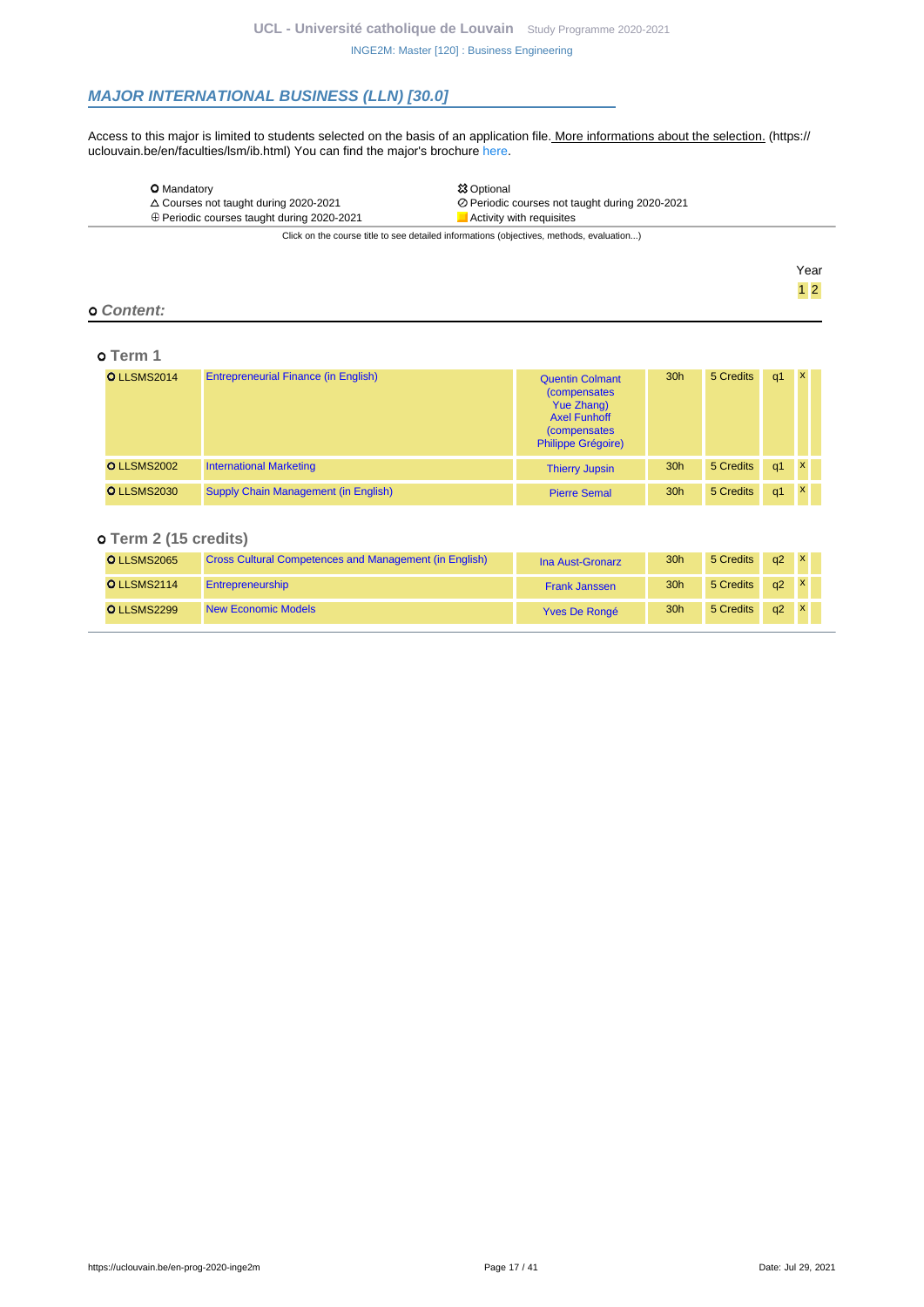# **MAJOR BUSINESS ANALYTICS (MONS) [30.0]**

You can find the major's brochure [here](https://alfresco.uclouvain.be/share/proxy/alfresco/slingshot/node/content/workspace/SpacesStore/2d2e4dc4-3c17-41bf-9933-7e23503e7238/UCL-LSM_Business%20Analytics.pdf).

| <b>O</b> Mandatory                                | <b>83 Optional</b>                             |
|---------------------------------------------------|------------------------------------------------|
| $\triangle$ Courses not taught during 2020-2021   | ⊘ Periodic courses not taught during 2020-2021 |
| $\oplus$ Periodic courses taught during 2020-2021 | <b>Activity with requisites</b>                |

Click on the course title to see detailed informations (objectives, methods, evaluation...)

|  | o Content: |
|--|------------|
|--|------------|

| o Term 1           |                                                |                                                                                                |                 |           |                |              |  |
|--------------------|------------------------------------------------|------------------------------------------------------------------------------------------------|-----------------|-----------|----------------|--------------|--|
| <b>O</b> MLSMM2152 | Nouvelles technologies et pratiques émergentes | <b>Bart Jourquin</b>                                                                           | 30 <sub>h</sub> | 5 Credits | q1             | $\mathbf{x}$ |  |
| <b>O</b> MLSMM2151 | Data Mining                                    | Abdessamad Ait El<br>Cadi (compensates<br><b>Nadine Meskens)</b>                               | 30 <sub>h</sub> | 5 Credits | q1             | $\mathbf{x}$ |  |
| <b>O</b> MLSMM2153 | <b>Web Mining</b>                              | <b>Pascal Francq</b><br><b>Marco Saerens</b><br><i>(compensates)</i><br><b>François Fouss)</b> | 30 <sub>h</sub> | 5 Credits | q <sub>1</sub> | $\mathbf{x}$ |  |

# **o** Term 2

| O MLSMM2154 | <b>Machine Learning</b>             | <b>Bertrand Lebichot</b> | 30 <sub>h</sub> | 5 Credits | $q2 \times$ |              |
|-------------|-------------------------------------|--------------------------|-----------------|-----------|-------------|--------------|
| O MLSMM2155 | <b>Quantitative Decision Making</b> | Daniele Catanzaro        | 30h             | 5 Credits | $a2 \times$ |              |
| O MLSMM2156 | Systèmes de recommandation          | <b>Felix Sommer</b>      | 30h             | 5 Credits | a2          | $\mathbf{X}$ |

Year 1 2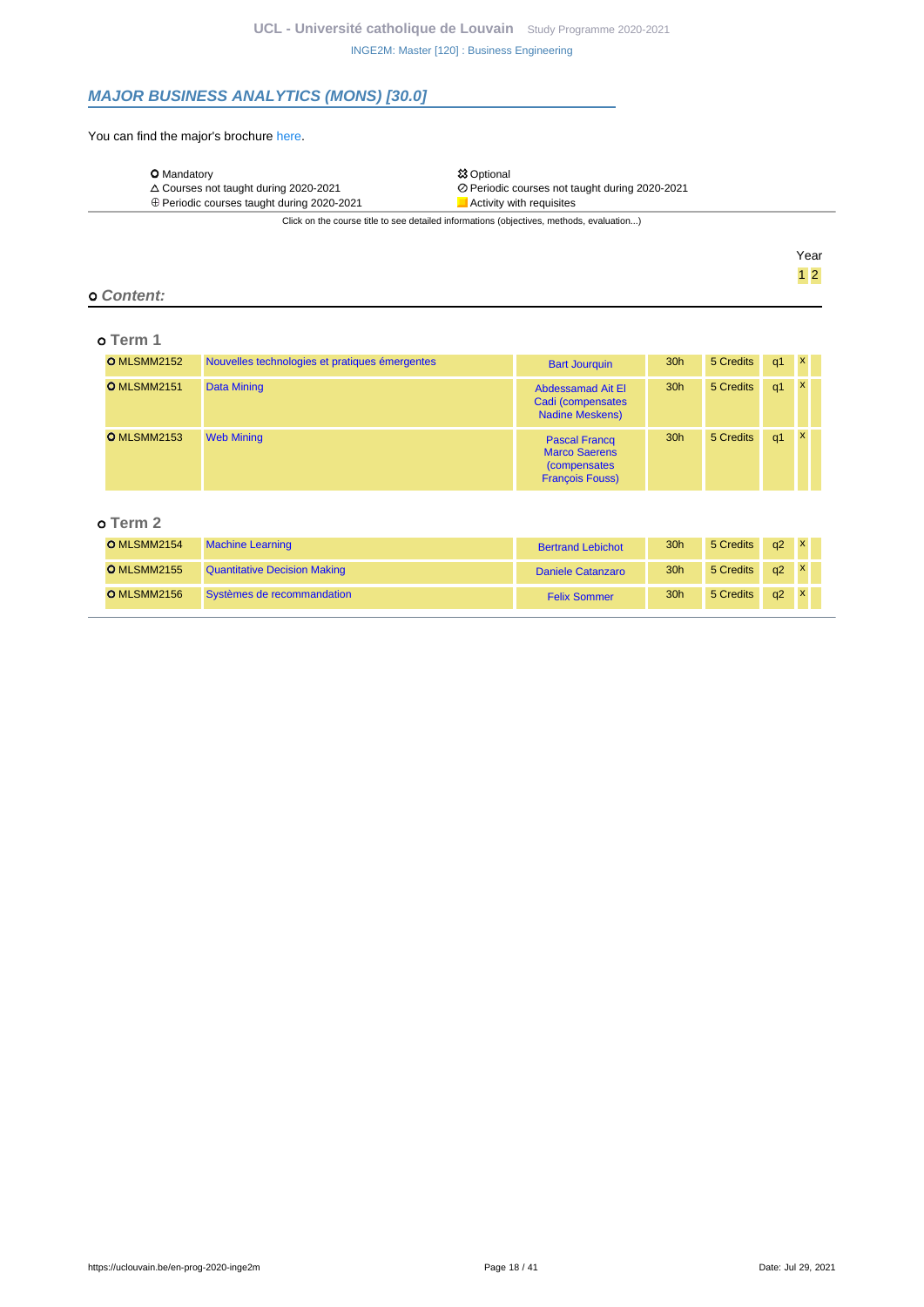# **MAJOR FINANCIAL MANAGEMENT (MONS) [30.0]**

You can find the major's brochure [here](https://alfresco.uclouvain.be/share/proxy/alfresco/slingshot/node/content/workspace/SpacesStore/0f745933-a383-46cc-b4c2-3ef6f80359e2/UCL-LSM_Financial%20Management.pdf).

| <b>O</b> Mandatory                                | <b>83 Optional</b>                             |
|---------------------------------------------------|------------------------------------------------|
| $\triangle$ Courses not taught during 2020-2021   | ⊘ Periodic courses not taught during 2020-2021 |
| $\oplus$ Periodic courses taught during 2020-2021 | <b>Activity with requisites</b>                |

Click on the course title to see detailed informations (objectives, methods, evaluation...)

|  | o Content: |
|--|------------|
|--|------------|

# **Term 1**

| -------            |                              |                                                                                                |                 |           |                |                           |  |
|--------------------|------------------------------|------------------------------------------------------------------------------------------------|-----------------|-----------|----------------|---------------------------|--|
| <b>O</b> MLSMM2121 | <b>Derivative Securities</b> | <b>Isabelle Platten</b>                                                                        | 30 <sub>h</sub> | 5 Credits | q1             | $\mathbf{x}$              |  |
| <b>O</b> MLSMM2122 | <b>Equity Valuation</b>      | <b>Mikael Petitjean</b><br><b>Xavier Suin</b>                                                  | 30 <sub>h</sub> | 5 Credits | q1             | $\boldsymbol{\mathsf{x}}$ |  |
| <b>O</b> MLSMM2123 | <b>Fixed Income Analysis</b> | <b>Anh Nguyen</b><br><i>(compensates)</i><br><b>Isabelle Platten)</b><br><b>Frédéric Vrins</b> | 30 <sub>h</sub> | 5 Credits | q <sub>1</sub> | $\boldsymbol{\mathsf{x}}$ |  |

# $o$  Term 2

| O MLSMM2124        | <b>Behavioural Finance</b>                        | <b>Rudy De Winne</b>                                               | 30 <sub>h</sub> | 5 Credits | $q2 \times$ |              |
|--------------------|---------------------------------------------------|--------------------------------------------------------------------|-----------------|-----------|-------------|--------------|
| <b>O</b> MLSMM2125 | <b>Portfolio Management</b>                       | <b>Catherine D'Hondt</b>                                           | 30 <sub>h</sub> | 5 Credits | q2          | $\mathbf{x}$ |
| <b>O</b> MLSMM2126 | <b>Risk Management and Financial Institutions</b> | <b>Nathan Lassance</b><br>(compensates<br><b>Isabelle Platten)</b> | 30 <sub>h</sub> | 5 Credits | q2          | $\mathbf{x}$ |

Year 1 2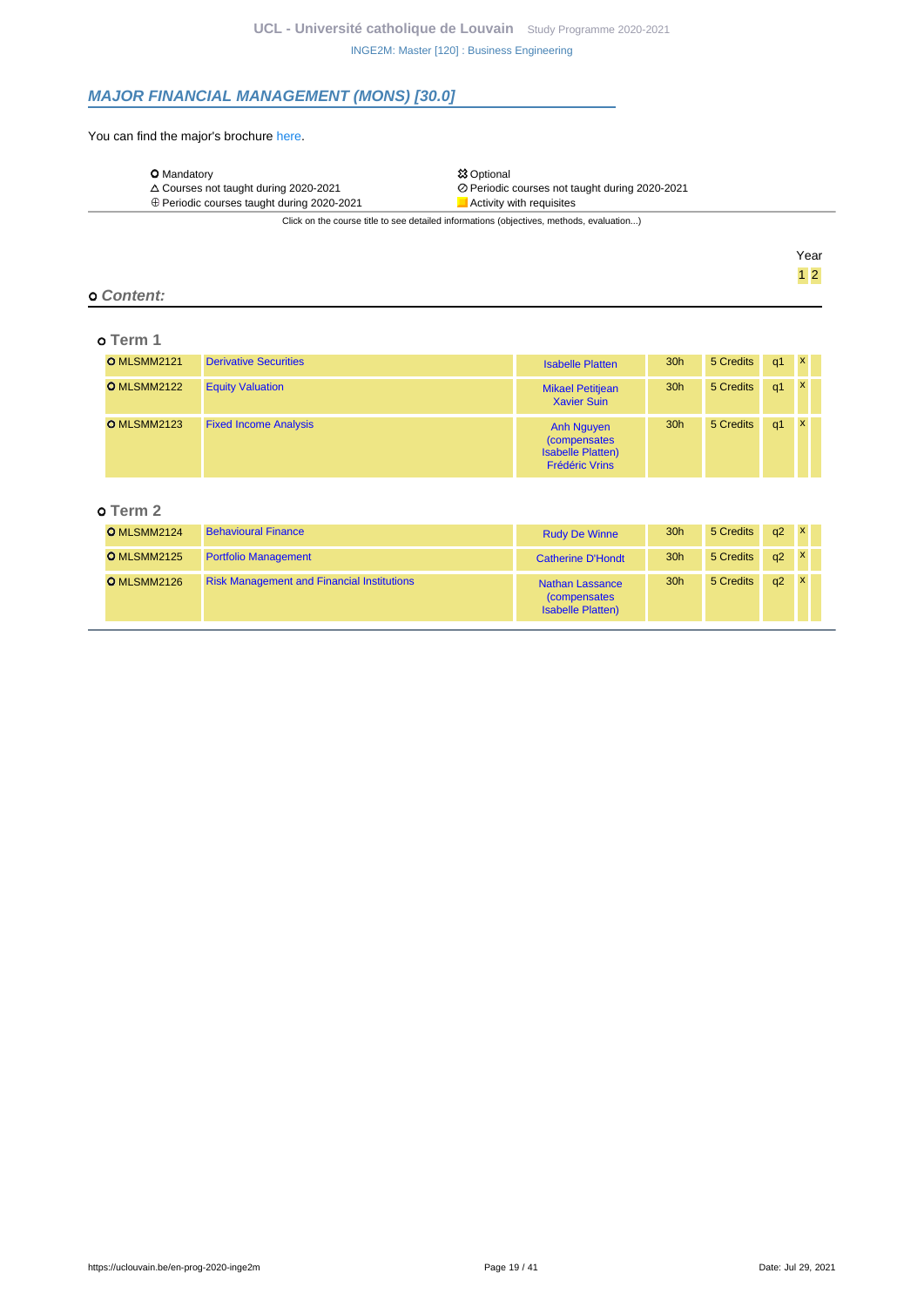# **MAJEURE DÉCISIONS MARKETING TACTIQUES ET DIGITALES (MONS) [30.0]**

You can find the major's brochure [here](https://alfresco.uclouvain.be/share/proxy/alfresco/slingshot/node/content/workspace/SpacesStore/2529d6e7-198f-451a-91f8-c275adbafef4/UCL-LSM_De%cc%81cisions%20Marketing%20Tactiques%20et%20Digitales.pdf).

| <b>O</b> Mandatory                                | <b>83 Optional</b>                      |
|---------------------------------------------------|-----------------------------------------|
| $\triangle$ Courses not taught during 2020-2021   | ⊘ Periodic courses not ta               |
| $\oplus$ Periodic courses taught during 2020-2021 | $\blacksquare$ Activity with requisites |

ic courses not taught during 2020-2021

Click on the course title to see detailed informations (objectives, methods, evaluation...)

Year 1 2

# **Content:**

# $o$  Term 1

| O MLSMM2131        | <b>Distribution</b>           | Simon Hazée                                  | 30h | 5 Credits | a1             |  |
|--------------------|-------------------------------|----------------------------------------------|-----|-----------|----------------|--|
| <b>O</b> MLSMM2132 | <b>Price Management</b>       | <b>Caroline Ducarroz</b><br>Nadia Sinigaglia | 30h | 5 Credits | q1             |  |
| <b>O</b> MLSMM2133 | <b>Product and Innovation</b> | Nadia Sinigaglia                             | 30h | 5 Credits | q <sub>1</sub> |  |

# **Term 2**

| O MLSMM2134        | E-comportement du consommateur        | <b>Karine Charry</b>                         | 30 <sub>h</sub> | 5 Credits | a2 | $\mathbf{X}$ |
|--------------------|---------------------------------------|----------------------------------------------|-----------------|-----------|----|--------------|
| O MLSMM2135        | Méthodes et modèles en marketing      | <b>Caroline Ducarroz</b><br>Nadia Sinigaglia | 30h             | 5 Credits | a2 | $\mathbf{X}$ |
| <b>O</b> MLSMM2136 | <b>Tendances en Digital Marketing</b> | <b>Ingrid Poncin</b>                         | 30h             | 5 Credits | a2 | $\mathbf{x}$ |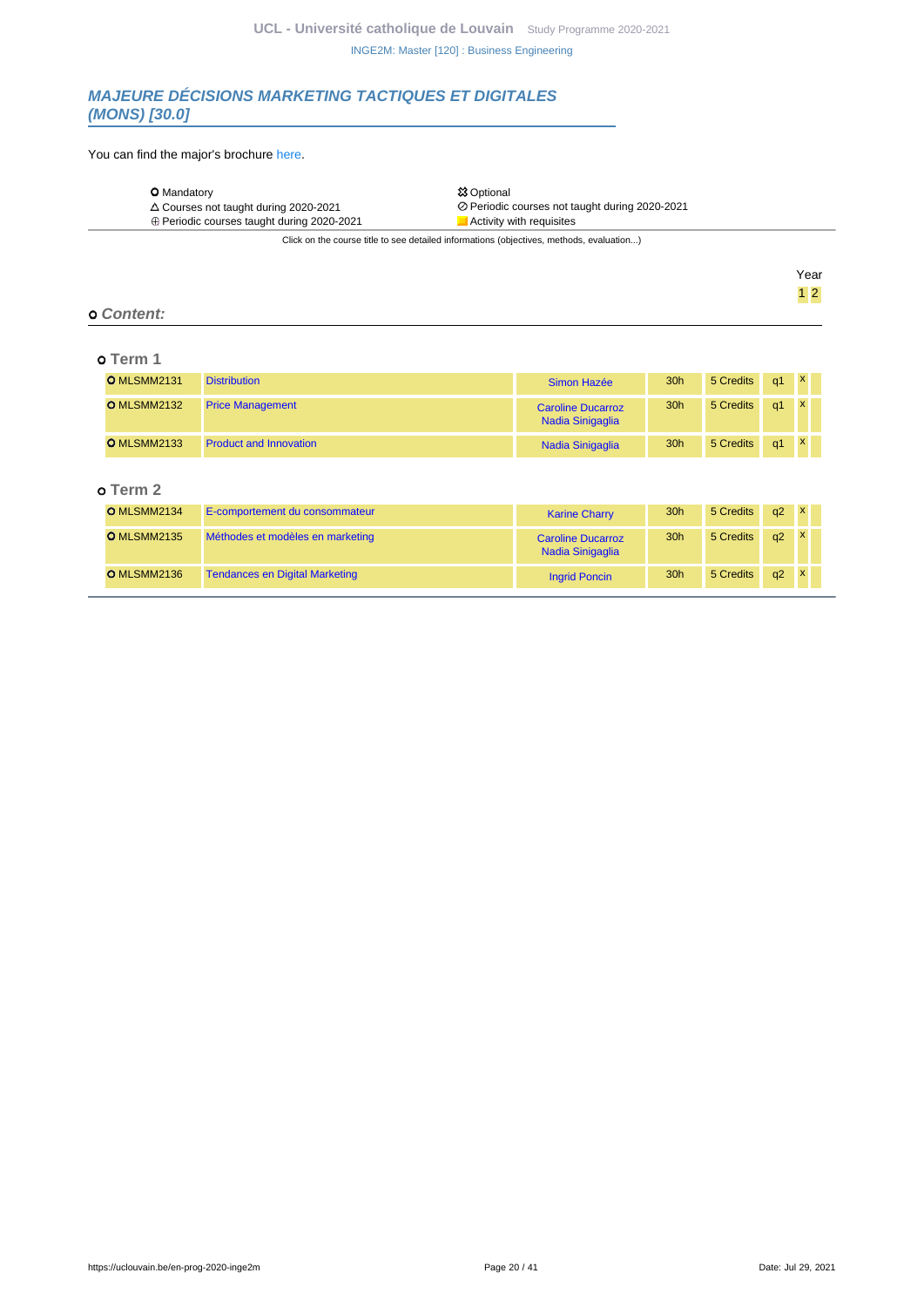# **MAJOR BUSINESS ANALYTICS AND DIGITAL MARKETING (MONS) [30.0]**

You can find the major's brochure [here](https://alfresco.uclouvain.be/share/proxy/alfresco/slingshot/node/content/workspace/SpacesStore/2e43af5c-d829-44a5-a54b-7c626c9a6b2a/UCL_LSM_Business%20Analytics%20and%20Digital%20Marketing.pdf).

- O Mandatory 23 Optional<br>
△ Courses not taught during 2020-2021 2021 20 Periodic
- $\oplus$  Periodic courses taught during 2020-2021 **Activity with requisites**

Courses not taught during 2020-2021 Periodic courses not taught during 2020-2021

Click on the course title to see detailed informations (objectives, methods, evaluation...)

Year 1 2

# **Content:**

# **Term 1**

| <b>O</b> MLSMM2152 | Nouvelles technologies et pratiques émergentes | <b>Bart Jourguin</b>                                                                           | 30 <sub>h</sub> | 5 Credits | q1             | $\mathbf{x}$ |  |
|--------------------|------------------------------------------------|------------------------------------------------------------------------------------------------|-----------------|-----------|----------------|--------------|--|
| <b>O</b> MLSMM2151 | <b>Data Mining</b>                             | Abdessamad Ait El<br>Cadi (compensates<br><b>Nadine Meskens)</b>                               | 30 <sub>h</sub> | 5 Credits | q <sub>1</sub> | $\mathsf{x}$ |  |
| <b>O</b> MLSMM2153 | <b>Web Mining</b>                              | <b>Pascal Francq</b><br><b>Marco Saerens</b><br><i>(compensates)</i><br><b>Francois Fouss)</b> | 30 <sub>h</sub> | 5 Credits | q1             | $\mathsf{x}$ |  |

# **Term 2**

| <b>O</b> MLSMM2134 | E-comportement du consommateur        | <b>Karine Charry</b>                         | 30 <sub>h</sub> | 5 Credits | $q2 \times$ |              |
|--------------------|---------------------------------------|----------------------------------------------|-----------------|-----------|-------------|--------------|
| O MLSMM2135        | Méthodes et modèles en marketing      | <b>Caroline Ducarroz</b><br>Nadia Sinigaglia | 30h             | 5 Credits | q2          | $\mathbf{X}$ |
| O MLSMM2136        | <b>Tendances en Digital Marketing</b> | <b>Ingrid Poncin</b>                         | 30h             | 5 Credits | q2          | $\mathbf{X}$ |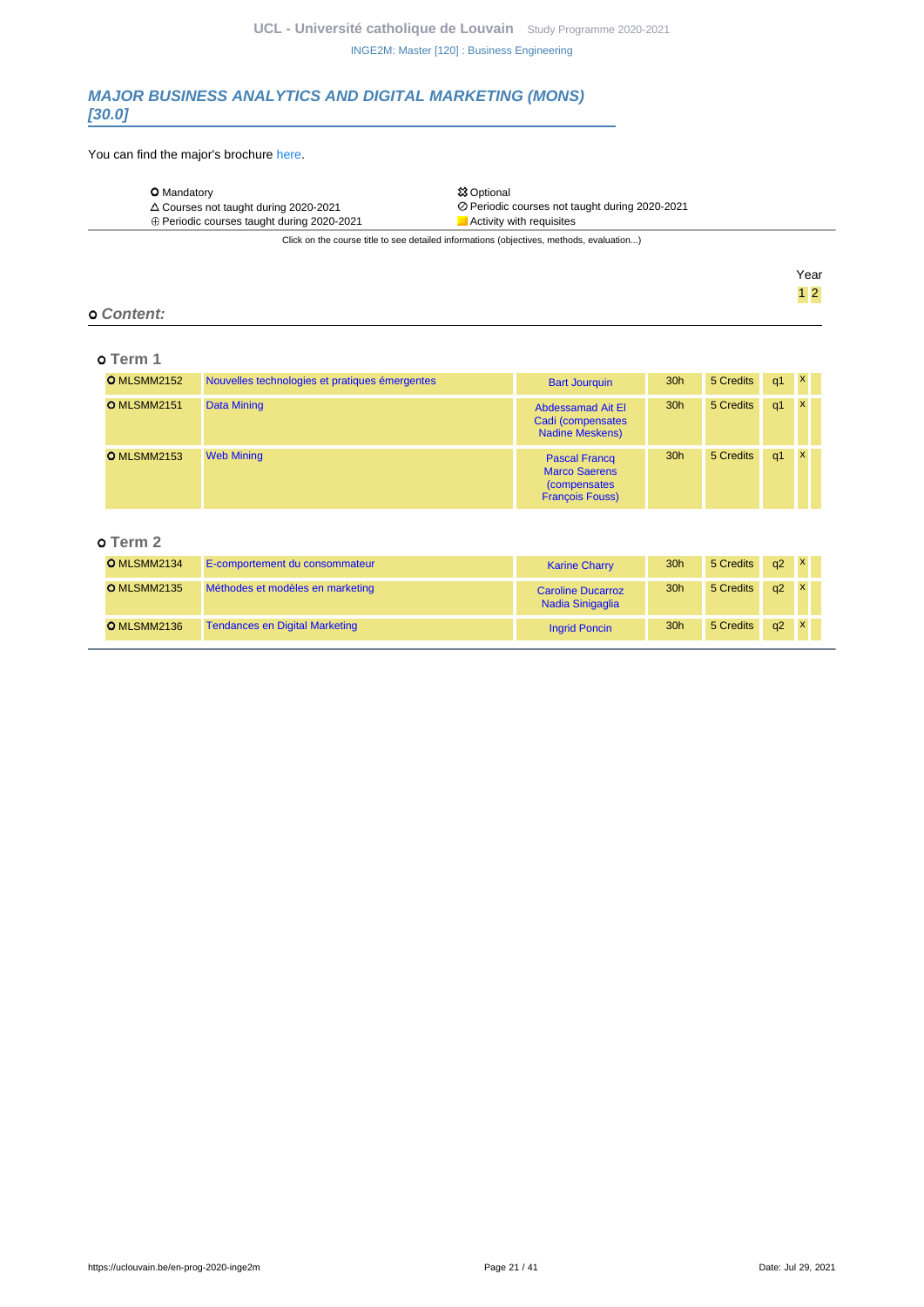### **MAJEURE TRANSPORTATION MANAGEMENT (MONS) AND SUPPLY CHAIN (LOUVAIN-LA-NEUVE) [30.0]**

You can find the major's brochure [here](https://alfresco.uclouvain.be/share/proxy/alfresco/slingshot/node/content/workspace/SpacesStore/4ffedbb3-205e-418a-aa02-77550cd36aab/UCL-LSM_Transportation%20and%20Supply%20Chain%20Management.pdf).

| <b>O</b> Mandatory                              |
|-------------------------------------------------|
| $\triangle$ Courses not taught during 2020-2021 |

 $\oplus$  Periodic courses taught during 2020-2021 **Activity with requisites** 

**終 Optional** 

Courses not taught during 2020-2021 Periodic courses not taught during 2020-2021

Click on the course title to see detailed informations (objectives, methods, evaluation...)

| ear |
|-----|
|     |

# **Content:**

# **Term 1**

| O MLSMM2251        | Modélisation des systèmes de transport | <b>Bart Jourguin</b>   | 30 <sub>h</sub> | 5 Credits | g1 |  |
|--------------------|----------------------------------------|------------------------|-----------------|-----------|----|--|
| O MLSMM2252        | <b>Supply Chain Management</b>         | Jean-Sébastien Tancrez | 30h             | 5 Credits | a1 |  |
| <b>O</b> MLSMM2253 | <b>Transport and mobility</b>          | <b>Bart Jourguin</b>   | 30h             | 5 Credits | q1 |  |

# $o$  Term 2

| O LLSMS2032        | Advanced Operations Management: Models and Applications<br>(in English) | <b>Philippe Chevalier</b>                      | 30 <sub>h</sub> | 5 Credits | q2 | $\mathbf{x}$ |
|--------------------|-------------------------------------------------------------------------|------------------------------------------------|-----------------|-----------|----|--------------|
| <b>O LLSMS2033</b> | <b>International Supply Chain Management</b>                            | Per Joakim Agrell<br><b>Philippe Chevalier</b> | 30 <sub>h</sub> | 5 Credits | q2 | $\mathbf{x}$ |
| O LLSMS2034        | Supply Chain Planning (in English)                                      | <b>Marc Foret</b><br><b>Mathieu Van Vyve</b>   | 30 <sub>h</sub> | 5 Credits | q2 | $\mathbf{x}$ |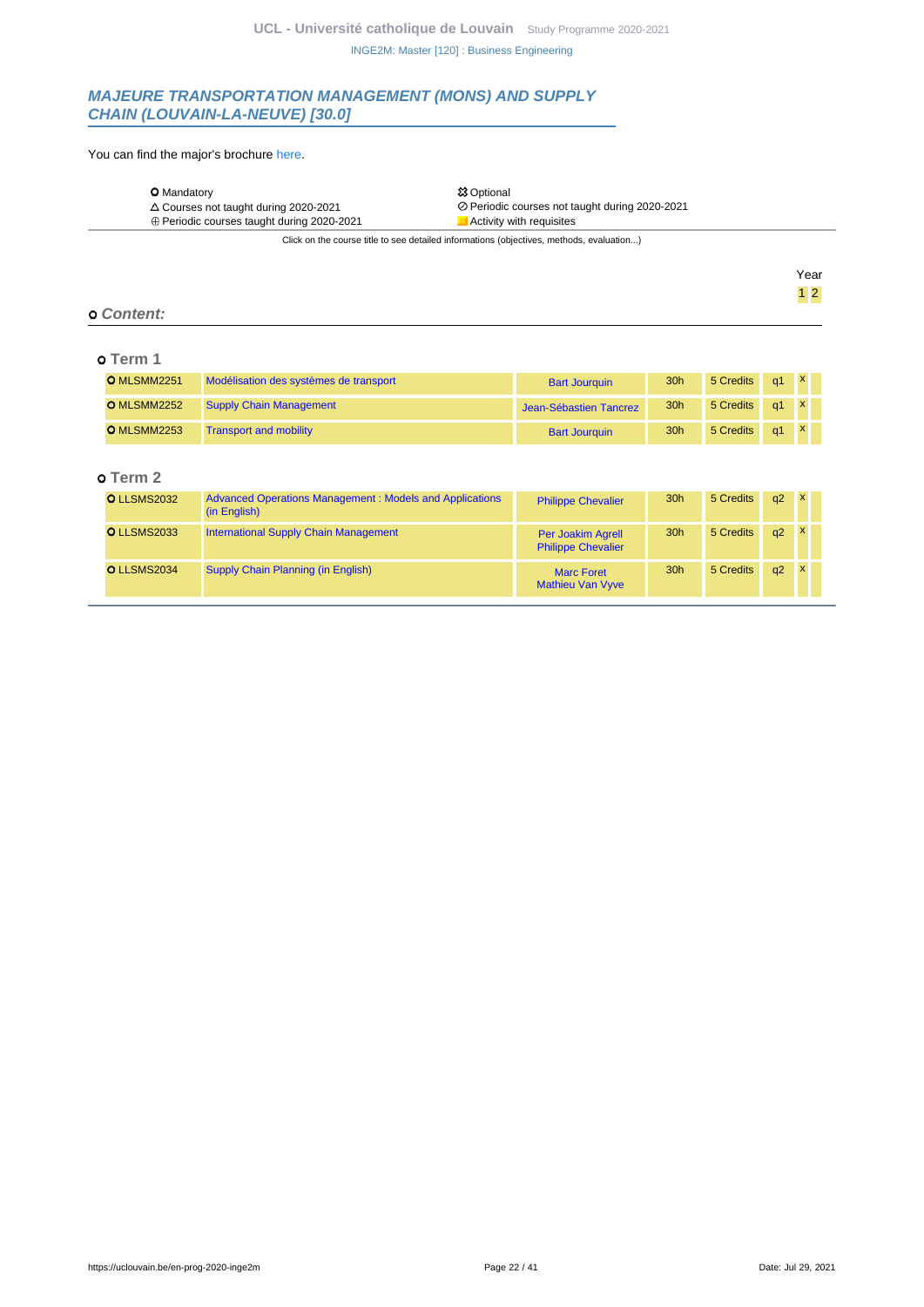### LSM COURSES (IF NO EXCHANGE) [15.0]

# **LSM COURSES (IF NO EXCHANGE) [15.0]**

| <b>O</b> Mandatory                                                                                              | <b>83 Optional</b>                             |  |  |  |  |
|-----------------------------------------------------------------------------------------------------------------|------------------------------------------------|--|--|--|--|
| $\triangle$ Courses not taught during 2020-2021                                                                 | ⊘ Periodic courses not taught during 2020-2021 |  |  |  |  |
| ⊕ Periodic courses taught during 2020-2021                                                                      | Activity with requisites                       |  |  |  |  |
| Altalysis this section of the term of a starting to four attempt fall to attitude constitution of the fourth of |                                                |  |  |  |  |

Click on the course title to see detailed informations (objectives, methods, evaluation...)

Year 1 2

#### **Content:**

Students who do not go on exchange will have to register to the 30 following credits : Corporate strategy in the knowledge society (5 credits) + one of the two elective courses (5 credits) + one language course (5 credits) + one option (15 credits - https://uclouvain.be/ en-prog-2020-inge2m-linge105g)

# **Corporate Strategy in the Knowledge Society (5 credits)**

#### Select the course according to alphabetical distribution

| <b><sup>33</sup> LLSMF2015</b> | Corporate Strategy in the Knowledge Society (Names from A to | <b>Régis Coeurderoy</b><br><b>Bernard Paque</b><br>(compensates Alain Vas) | 30 <sub>h</sub> | 5 Credits | $\alpha$ 1 | $\mathbf{x}$ |  |
|--------------------------------|--------------------------------------------------------------|----------------------------------------------------------------------------|-----------------|-----------|------------|--------------|--|
| <b>&amp; LLSMF2025</b>         | Corporate Strategy in the Knowledge Society (names L-Z)      | <b>Nicolas Neysen</b><br>(compensates Alain Vas)<br><b>Bernard Paque</b>   | 30 <sub>h</sub> | 5 Credits | $\alpha$ 1 |              |  |

#### **LSM elective courses (5 credits)**

1 course to choose between LLSMF2009 and LLSMS2090 or one management course from the KUL : http://feb.kuleuven.be/ toekomstigestudenten/opleidingen/overzicht-opleidingen-feb

| <b>83 LLSMS2090</b> | <b>Risk Management, Internal Control and Auditing</b> | Loïc Decaux<br>Diane Van Gils | 30h             | 5 Credits | -a1 | $\mathsf{x}$ |
|---------------------|-------------------------------------------------------|-------------------------------|-----------------|-----------|-----|--------------|
| <b>23 LLSMF2009</b> | <b>Taxation (in French)</b>                           | Marie Lamensch                | 30 <sub>h</sub> | 5 Credits | -a1 | $\mathsf{x}$ |

#### **Compulsory language course (5 credits)**

One course to choose from the list below. Please check the schedules before making your choice.

#### **English courses (5 credits)**

| <b>&amp; LANGL2232</b>  | <b>Advanced Business English</b><br>6 groups of max. 25 students/group (see ILV for details<br>and registration)                                    | <b>Catherine Avery</b><br><b>Nicholas Gibbs</b><br><b>Katherine</b><br>Opello (coord.)<br><b>Karen Ratcliffe</b> | 15 <sub>h</sub>   | 5 Credits | q1             | $\mathbf{x}$ |
|-------------------------|-----------------------------------------------------------------------------------------------------------------------------------------------------|------------------------------------------------------------------------------------------------------------------|-------------------|-----------|----------------|--------------|
| <b>&amp;3 LMULT2223</b> | Reading comprehension and vocabulary extension: economic<br>and commercial texts in English                                                         | <b>Sylvie De Cock</b>                                                                                            | 22.5 <sub>h</sub> | 5 Credits | q1             | $\mathbf{x}$ |
| <b>&amp;3 LMULT2421</b> | Economic, legal, social and political issues in English-speaking<br><b>countries</b><br>Compulsory attendance, limited access (max. 15<br>students) | <b>Paul Arblaster</b>                                                                                            | $30h+15h$         | 5 Credits | q <sub>1</sub> | $\mathbf{x}$ |
| <b>&amp;3 LMULT2424</b> | Oral business communication techniques in English (Part 1)<br>Compulsory attendance, limited access (max. 15<br>students)                           | <b>Sylvie De Cock</b>                                                                                            | $15h+15h$         | 5 Credits | q1             | $\mathbf{x}$ |

#### **Dutch Courses (5 credits)**

| <b>&amp;3 LMULT2233</b> | Reading comprehension and vocabulary extension: economic<br>and commercial texts in Dutch | <b>Marlène Vrancx</b>                                           | 22.5 <sub>h</sub> | 5 Credits | q1             | $\mathbf{x}$ |
|-------------------------|-------------------------------------------------------------------------------------------|-----------------------------------------------------------------|-------------------|-----------|----------------|--------------|
| <b>&amp;3 LMULT2431</b> | Economic, legal, social and political issues in Dutch-speaking<br><b>countries</b>        | <b>Philippe Hiligsmann</b>                                      | $30h+15h$         | 5 Credits | q <sub>1</sub> | $\mathbf{x}$ |
| <b>&amp;3 LMULT2434</b> | Oral business communication techniques in Dutch (Part 1)                                  | Anne Goedgezelschap                                             | $15h+15h$         | 5 Credits | q <sub>1</sub> | $\mathbf{x}$ |
| <b>&amp; LNEER2602</b>  | Seminar of professional integration: Dutch - advanced level                               | <b>Isabelle</b><br>Demeulenaere (coord.)<br><b>Sara Jonkers</b> | 30 <sub>h</sub>   | 5 Credits |                | $\mathsf{x}$ |
| <b>&amp;3 LKUL2094</b>  | Belasting op de toegevoegde waarde (B-KUL-C05B1A)                                         |                                                                 | 39h               | 5 Credits | q1             | $\mathbf{x}$ |
| <b>&amp;3 LKUL2095</b>  | Arbeidsrecht en onderneming (B-KUL-C0817A)                                                |                                                                 | 39h               | 5 Credits | q1             | $\mathbf{x}$ |
| <b>&amp;3 LKUL2096</b>  | Vennootschapsbelasting (B-KUL-C05B0A)                                                     |                                                                 | 39h               | 5 Credits | q1             | $\mathbf{x}$ |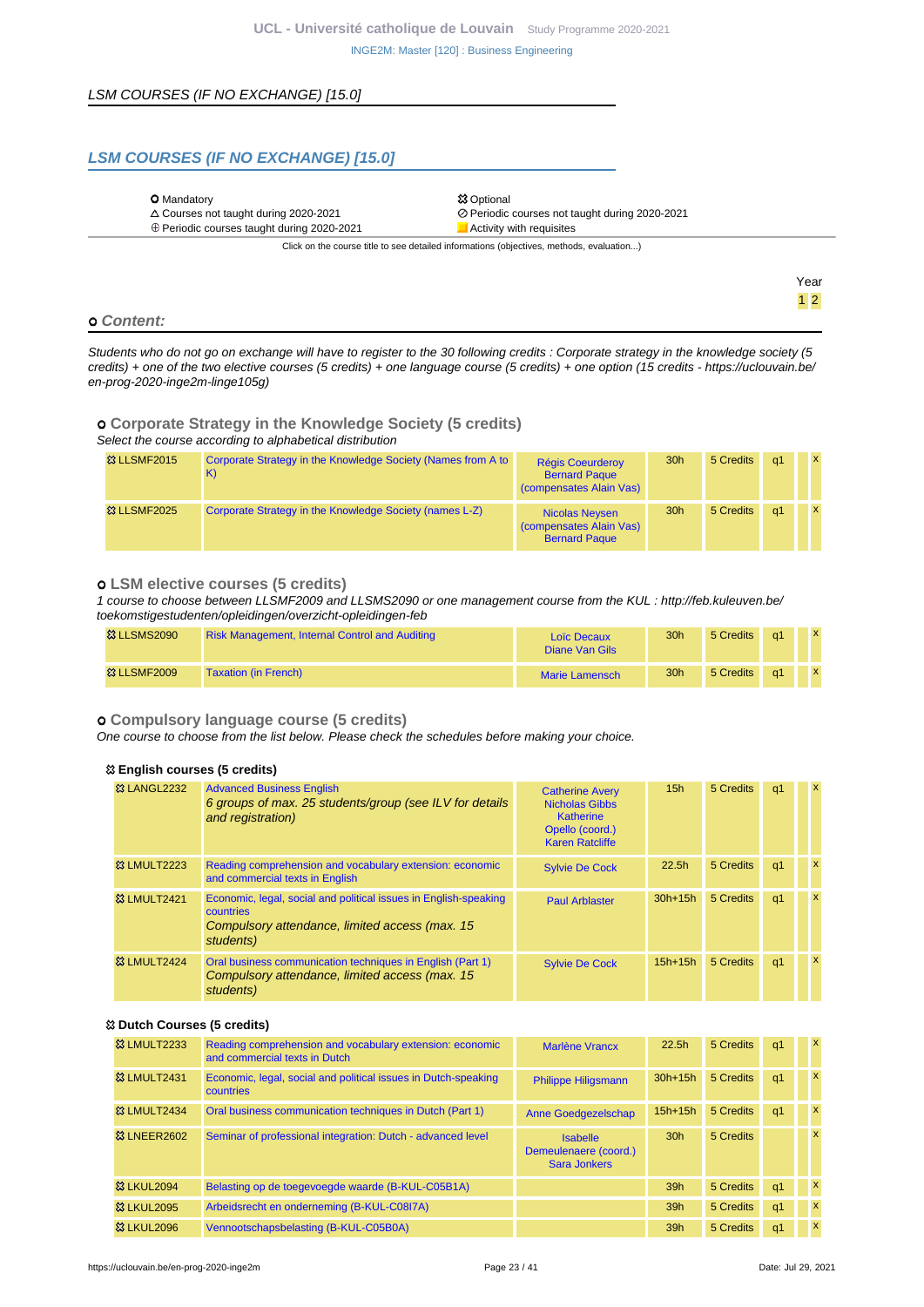# **UCL - Université catholique de Louvain** [Study Programme 2020-2021](https://uclouvain.be/en/study-programme)

| INGE2M: Master [120]: Business Engineering |  |  |  |
|--------------------------------------------|--|--|--|
|--------------------------------------------|--|--|--|

|                        |                                                 |     |           |           | Year |              |
|------------------------|-------------------------------------------------|-----|-----------|-----------|------|--------------|
|                        |                                                 |     |           |           |      |              |
| <b>&amp;3 LKUL2098</b> | Management van personeelsstromen (B-KUL-D0R25A) | 39h | 5 Credits | <b>a1</b> |      | $\mathbf{x}$ |
| <b>&amp;3 LKUL2099</b> | Business analyse (NL) (B-KUL-D0168A)            | 40h | 5 Credits | q1        |      | $\mathbf{x}$ |

#### **German Courses (5 credits)**

| <b>&amp;3 LMULT2213</b> | Reading comprehension and vocabulary extension: economic<br>and commercial texts in German                                                 | Marie-Luce Collard   | 22.5 <sub>h</sub> | 5 Credits | q1 | $\mathbf{x}$ |
|-------------------------|--------------------------------------------------------------------------------------------------------------------------------------------|----------------------|-------------------|-----------|----|--------------|
| <b>&amp;3 LMULT2411</b> | Economic, legal, social and political issues in German-speaking<br>countries<br>Compulsory attendance. Limited access (max. 5<br>students) | <b>Dany Etienne</b>  | $30h+15h$         | 5 Credits | q1 | $\mathbf{x}$ |
| <b>&amp;3 LMULT2414</b> | Oral business communication techniques in German 1<br>Compulsory attendance. Limited access (max. 5<br>students)                           | <b>Hedwig Reuter</b> | $15h+15h$         | 5 Credits | q1 | $\mathbf{x}$ |
| <b>&amp; LALLE2710</b>  | Listening comprehension and oral expression: specialised<br>German oral exercises - Part 1<br>Limited access (see ILV)                     | Ann Rinder (coord.)  | 30h               | 5 Credits | q1 | $\mathbf{x}$ |

### **Spanish Courses (5 credits)**

| <b>&amp; LESPA2600</b> | Vocational Induction Seminar - Spanish (B2.2/C1)<br>Limited access (max. 7 students). Please contact the<br>professor in order to check your language level. | Paula Lorente<br>Fernandez (coord.)                                                         | 30 <sub>h</sub> | 5 Credits | q1 | X |
|------------------------|--------------------------------------------------------------------------------------------------------------------------------------------------------------|---------------------------------------------------------------------------------------------|-----------------|-----------|----|---|
| <b>&amp; LESPA2601</b> | Vocational Induction Seminar - Spanish (B2.2/C1)<br>Limited access (max. 7 students). Please contact the<br>professor in order to check your language level. | Paula Lorente<br>Fernandez (coord.)                                                         | 30 <sub>h</sub> | 5 Credits | q1 | x |
| <b>&amp; LESPA1500</b> | Spanish Advanced level (B1.2, B2.1)<br>Limited access (max. 10 students). Please contact the<br>professor in order to check your language level.             | Alicia Maria<br><b>Tirado Fernandez</b><br>(compensates Carmen)<br><b>Vallejo Villamor)</b> | 45h             | 5 Credits | q1 |   |

#### **French Courses (5 credits)**

Only for non native French speakers.

| <b>&amp; LFRAN1405</b> | French - Upper Intermediate Level (B2) - Le français, langue<br>universitaire<br>Limited access (see ILV) | <b>Christine</b><br>Renard (coord.)   | 30h             | 5 Credits | a2                        |  |
|------------------------|-----------------------------------------------------------------------------------------------------------|---------------------------------------|-----------------|-----------|---------------------------|--|
| <b>&amp; LFRAN1505</b> | French - Advanced level (C1) - "Professional Communication<br>Strategies"<br>Limited access (see ILV)     | <b>Emmanuelle</b><br>Rassart (coord.) | 30 <sub>h</sub> | 5 Credits | q <sub>1</sub><br>or $q2$ |  |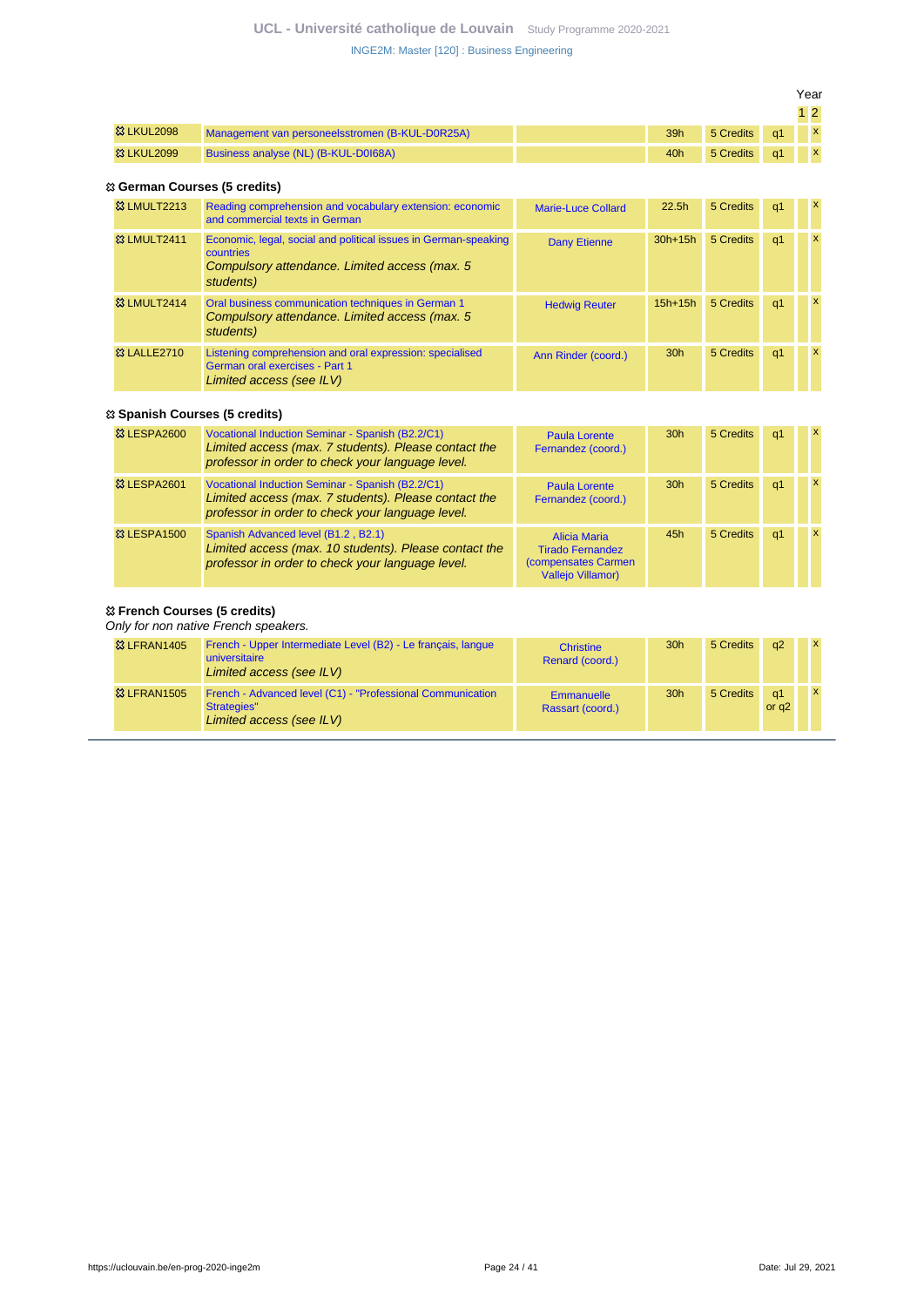# OPTIONS (ALTERNATIVE À L'ÉCHANGE) [15.0]

Students who do not go on exchange will have to register for one option (15 credits) as well as for the "LSM Courses (if no exchange)" (15 credits)

# **OPTION INTERNATIONAL FINANCE (LLN) [15.0]**

| <b>O</b> Mandatory                              | <b>83 Optional</b>                             |
|-------------------------------------------------|------------------------------------------------|
| $\triangle$ Courses not taught during 2020-2021 | ⊘ Periodic courses not taught during 2020-2021 |
| ⊕ Periodic courses taught during 2020-2021      | Activity with requisites                       |

Click on the course title to see detailed informations (objectives, methods, evaluation...)

| <b>o</b> Content:  |                                   |                                                           |                 |           |    | Year<br>1 <sup>2</sup> |  |
|--------------------|-----------------------------------|-----------------------------------------------------------|-----------------|-----------|----|------------------------|--|
| O LLSMS2054        | <b>International Finance</b>      | <b>Bertrand Candelon</b>                                  | 30 <sub>h</sub> | 5 Credits | q1 | $\mathbf{x}$           |  |
| O LLSMS2027        | <b>Financial Innovation</b>       | Jean-Baptiste Hasse<br><i>(compensates)</i><br>Yue Zhang) | 30 <sub>h</sub> | 5 Credits | q1 | $\mathbf{x}$           |  |
| <b>O</b> LLSMS2223 | Principles of banking and finance | <b>Tom Dechaene</b><br>Leonardo lania                     | 30h             | 5 Credits | q1 | $\mathbf{x}$           |  |

# **OPTION FINANCIAL ENGINEERING (LLN) [15.0]**

| <b>O</b> Mandatory                                | <b>83 Optional</b>                             |
|---------------------------------------------------|------------------------------------------------|
| $\triangle$ Courses not taught during 2020-2021   | ⊘ Periodic courses not taught during 2020-2021 |
| $\oplus$ Periodic courses taught during 2020-2021 | Activity with requisites                       |
|                                                   |                                                |

Click on the course title to see detailed informations (objectives, methods, evaluation...)

Year 1 2

#### **Content:**

| O LLSMS2224        | Forecasting              | <b>Bertrand Candelon</b> | 30 <sub>h</sub> | 5 Credits | -a1        |  |
|--------------------|--------------------------|--------------------------|-----------------|-----------|------------|--|
| <b>O</b> LLSMS2225 | Derivatives pricing      | <b>Frédéric Vrins</b>    | 30 <sub>h</sub> | 5 Credits | $\alpha$ 1 |  |
| O LLSMS2013        | Investments (in English) | Leonardo lania           | 30 <sub>h</sub> | 5 Credits | $\alpha$ 1 |  |

# **OPTION MARKETING STRATEGY FOR CONNECTED BRANDS (LLN) [15.0]**

| <sup>3</sup> Optional<br><b>O</b> Mandatory<br>$\triangle$ Courses not taught during 2020-2021<br>⊕ Periodic courses taught during 2020-2021<br>Activity with requisites | ⊘ Periodic courses not taught during 2020-2021 |
|--------------------------------------------------------------------------------------------------------------------------------------------------------------------------|------------------------------------------------|
|--------------------------------------------------------------------------------------------------------------------------------------------------------------------------|------------------------------------------------|

Click on the course title to see detailed informations (objectives, methods, evaluation...)

 **Content:**

| O LLSMS2000 | <b>Marketing Research</b>          | <b>Gordy Pleyers</b>    | 30 <sub>h</sub> | 5 Credits | q1 |  |
|-------------|------------------------------------|-------------------------|-----------------|-----------|----|--|
| O LLSMS2002 | <b>International Marketing</b>     | <b>Thierry Jupsin</b>   | 30 <sub>h</sub> | 5 Credits | q1 |  |
| O LLSMS2007 | New Business Models and E-commerce | <b>Paul Belleflamme</b> | 30 <sub>h</sub> | 5 Credits | q1 |  |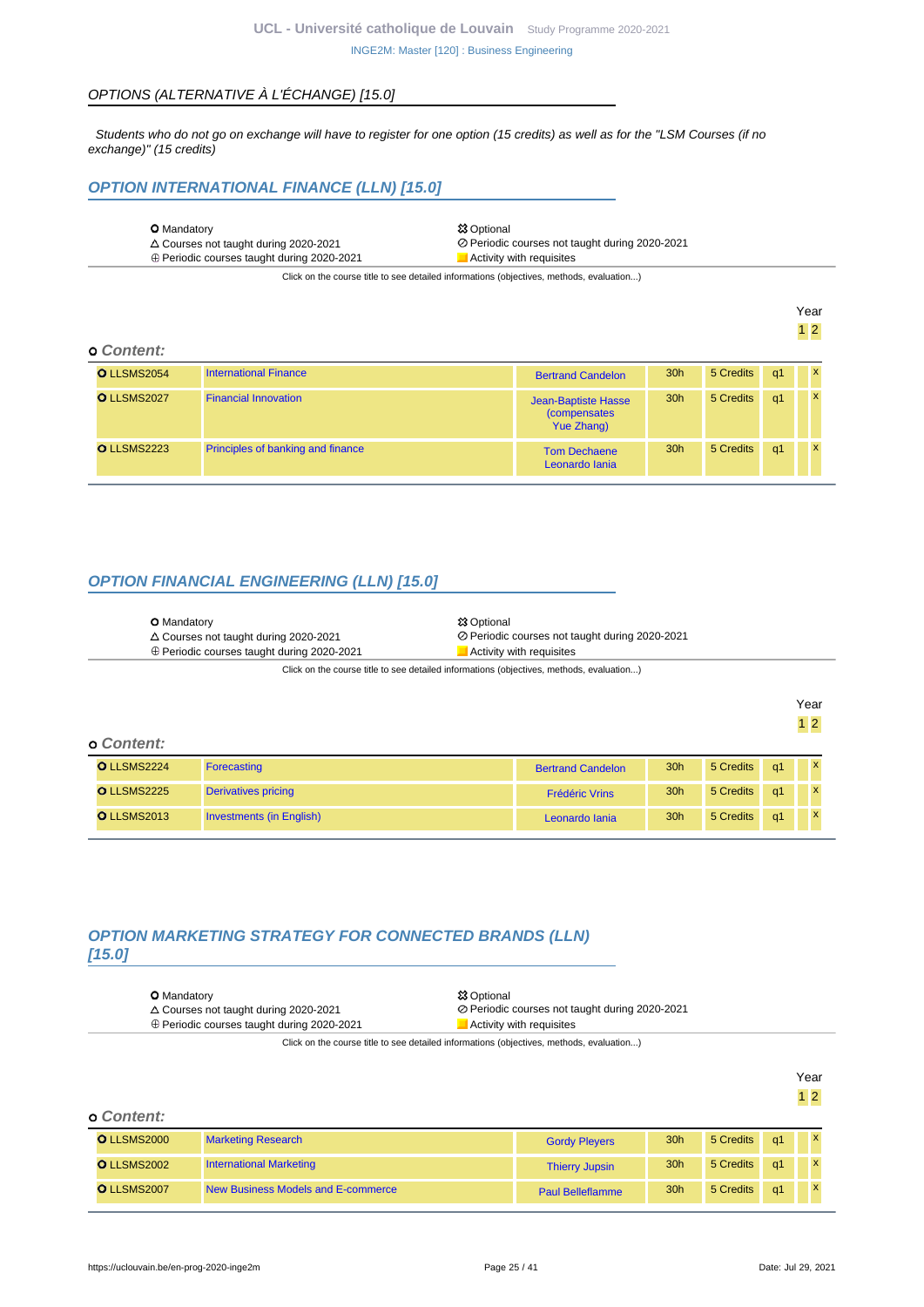# **OPTION CORPORATE SUSTAINABLE MANAGEMENT (LLN) [15.0]**

| ⊘ Periodic courses not taught during 2020-2021<br>$\triangle$ Courses not taught during 2020-2021 |  |
|---------------------------------------------------------------------------------------------------|--|
|                                                                                                   |  |
| ⊕ Periodic courses taught during 2020-2021<br>Activity with requisites                            |  |

Click on the course title to see detailed informations (objectives, methods, evaluation...)

### **Content:**

| $\mathsf{v}\mathsf{v}$ untur |                                                     |                       |                 |           |            |  |
|------------------------------|-----------------------------------------------------|-----------------------|-----------------|-----------|------------|--|
| O LLSMS2280                  | <b>Business Ethics and Compliance Management</b>    | <b>Carlos Desmet</b>  | 30 <sub>h</sub> | 5 Credits | -a1        |  |
| O LLSMS2281                  | <b>Sustainable Management and Value Chains</b>      | <b>Carsten Reuter</b> | 30 <sub>h</sub> | 5 Credits | q1         |  |
| <b>O</b> LLSMS2282           | <b>Finance and Responsible Investment Practices</b> | Leonardo lania        | 30 <sub>h</sub> | 5 Credits | $\alpha$ 1 |  |

# **OPTION SOURCING AND PROCUREMENT (LLN) [15.0]**

The Kronos Group Chair "Strategic Sourcing and Procurement" is the fruit of a collaboration between Kronos Group and Louvain School of Management.

The objective of the Chair is to promote research and education in the sourcing and procurement domain, contributing to fostering the profession to continue its transformation into a value creating and strategic profession.

The research in the Chair aims at empirical, economic and strategic studies of procurement under transformation, in particular the innovative, ethical and environmental dimensions of the area.

For more information : https://uclouvain.be/en/research-institutes/lidam/core/kronos-chair-in-sourcing-and-procurement.html (https:// uclouvain.be/en/research-institutes/lidam/core/kronos-chair-in-sourcing-and-procurement.html)

| <b>O</b> Mandatory                                | <b>83 Optional</b>                             |
|---------------------------------------------------|------------------------------------------------|
| $\triangle$ Courses not taught during 2020-2021   | ⊘ Periodic courses not taught during 2020-2021 |
| $\oplus$ Periodic courses taught during 2020-2021 | Activity with requisites                       |

Click on the course title to see detailed informations (objectives, methods, evaluation...)

|                   |                                           |                                                 |                 |           |    | Year<br>1 <sup>2</sup> |
|-------------------|-------------------------------------------|-------------------------------------------------|-----------------|-----------|----|------------------------|
| <b>o</b> Content: |                                           |                                                 |                 |           |    |                        |
| O LLSMS2036       | <b>Supply Chain Procurement</b>           | Per Joakim Agrell<br><b>Constantin Blome</b>    | 30 <sub>h</sub> | 5 Credits | q1 | $\mathbf{x}$           |
| O LLSMS2037       | <b>Sourcing Strategy</b>                  | <b>Constantin Blome</b><br><b>Michael Henke</b> | 30 <sub>h</sub> | 5 Credits | q1 | $\mathbf{x}$           |
| O LLSMS2038       | <b>Procurement Organisation and Scope</b> | <b>Constantin Blome</b>                         | 30 <sub>h</sub> | 5 Credits | q1 | $\mathbf{x}$           |

Year 1 2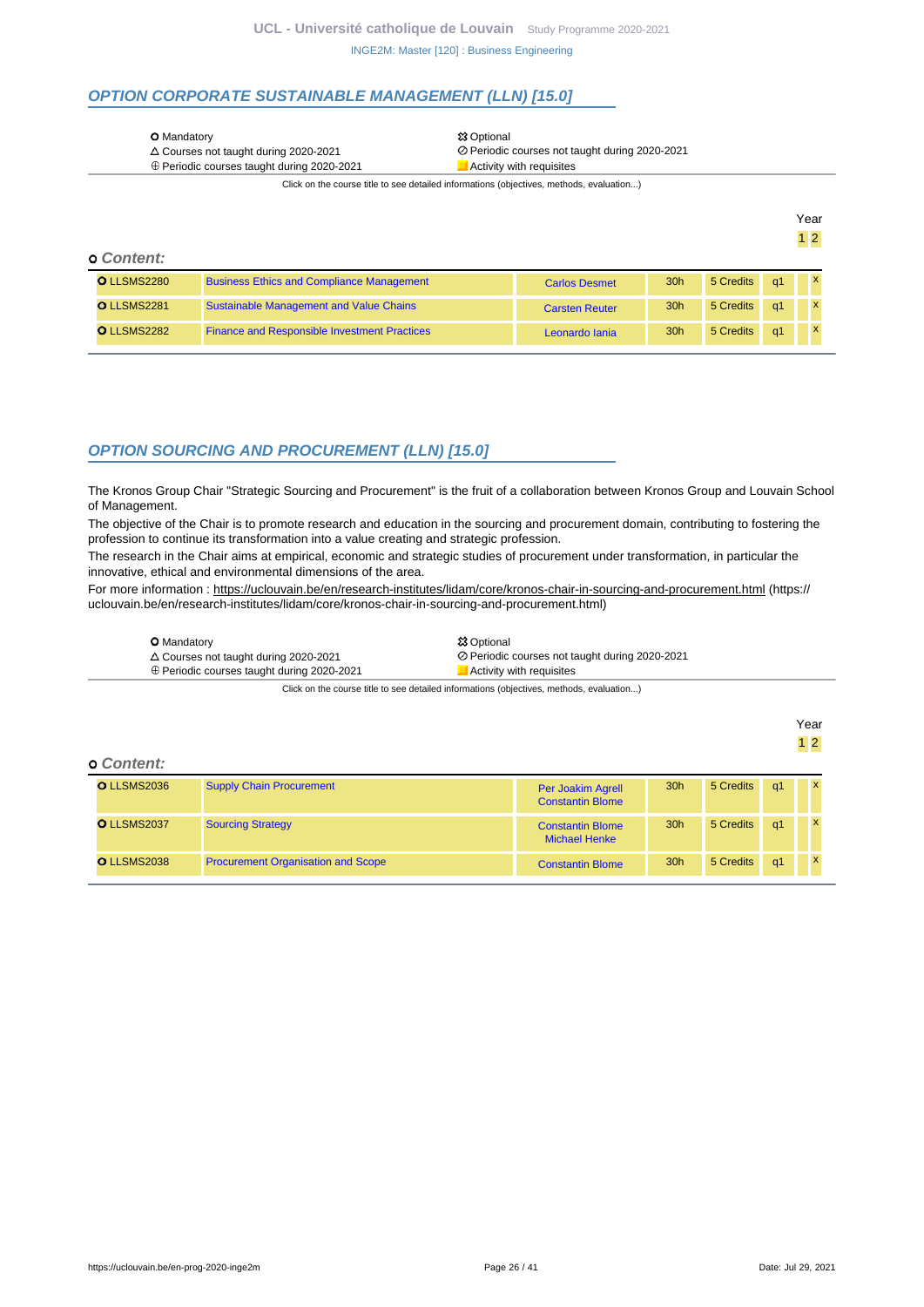# **OPTION TRANSPORT ET LOGISTIQUE (MONS) [15.0]**

| <b>O</b> Mandatory                              | <b>83 Optional</b>                             |
|-------------------------------------------------|------------------------------------------------|
| $\triangle$ Courses not taught during 2020-2021 | ⊘ Periodic courses not taught during 2020-2021 |
| ⊕ Periodic courses taught during 2020-2021      | Activity with requisites                       |
|                                                 |                                                |

Click on the course title to see detailed informations (objectives, methods, evaluation...)

|  | э<br>×<br>٠ |  |
|--|-------------|--|
|  |             |  |

1 2

| <b>o</b> Content:  |                                        |                        |                 |           |                |              |
|--------------------|----------------------------------------|------------------------|-----------------|-----------|----------------|--------------|
| <b>O</b> MLSMM2251 | Modélisation des systèmes de transport | <b>Bart Jourquin</b>   | 30 <sub>h</sub> | 5 Credits | q1             | $\mathbf{x}$ |
| O MLSMM2252        | <b>Supply Chain Management</b>         | Jean-Sébastien Tancrez | 30 <sub>h</sub> | 5 Credits | q1             |              |
| O MLSMM2253        | <b>Transport and mobility</b>          | <b>Bart Jourquin</b>   | 30 <sub>h</sub> | 5 Credits | q <sub>1</sub> |              |

# **OPTION ENTREPRENEURSHIP (MONS) [15.0]**

| <b>O</b> Mandatory                              | <b>83 Optional</b>                                                                       |      |
|-------------------------------------------------|------------------------------------------------------------------------------------------|------|
| $\triangle$ Courses not taught during 2020-2021 | ⊘ Periodic courses not taught during 2020-2021                                           |      |
| ⊕ Periodic courses taught during 2020-2021      | Activity with requisites                                                                 |      |
|                                                 | Click on the course title to see detailed informations (objectives, methods, evaluation) |      |
|                                                 |                                                                                          | Year |

| <b>o</b> Content:  |                                  |                      |                 |           |                |  |
|--------------------|----------------------------------|----------------------|-----------------|-----------|----------------|--|
| <b>O</b> MLSMM2261 | <b>Entrepreneuriat collectif</b> | <b>Julie Hermans</b> | 30 <sub>h</sub> | 5 Credits | $\alpha$ 1     |  |
| O MHELH2262        | Entrepreneuriat technologique    | <b>Julie Hermans</b> | 30 <sub>h</sub> | 5 Credits | q <sub>1</sub> |  |
| O MLSMM2263        | Savoir entreprendre              | Amélie Jacquemin     | 30 <sub>h</sub> | 5 Credits | q <sub>1</sub> |  |

# **OPTION IMMERSION PROFESSIONNELLE EN DIGITAL MARKETING (MONS) [25.0]**

This option is for students who wish to specialize in Digital Marketing. It is given during the two terms of the annual block 2. It must be combined with a major in marketing (followed in annual block 1) and is only accessible on file.

| <b>83 Optional</b><br><b>O</b> Mandatory<br>⊘ Periodic courses not taught during 2020-2021<br>$\triangle$ Courses not taught during 2020-2021<br>$\oplus$ Periodic courses taught during 2020-2021<br>Activity with requisites |  |  |  |
|--------------------------------------------------------------------------------------------------------------------------------------------------------------------------------------------------------------------------------|--|--|--|
|--------------------------------------------------------------------------------------------------------------------------------------------------------------------------------------------------------------------------------|--|--|--|

Click on the course title to see detailed informations (objectives, methods, evaluation...)

|  | Year |
|--|------|
|  |      |

# **Content:**

| o content:         |                                                                                                                                                                            |                                              |                 |            |    |              |
|--------------------|----------------------------------------------------------------------------------------------------------------------------------------------------------------------------|----------------------------------------------|-----------------|------------|----|--------------|
| <b>O</b> MLSMM2231 | <b>Digital Data Analysis</b><br>Cette unité d'enseignement se déroule au second<br>quadrimestre en parallèle de MLSMM2233 Immersion<br>professionnelle 2 - mise en oeuvre. | <b>Marco Ongaro</b>                          | 30 <sub>h</sub> | 5 Credits  | q2 | $\mathbf{x}$ |
| <b>O</b> MLSMM2232 | Immersion professionnelle 1 - diagnostic                                                                                                                                   | <b>Karine Charry</b><br><b>Ingrid Poncin</b> | 30 <sub>h</sub> | 10 Credits | q1 | $\mathbf{x}$ |
| O MLSMM2233        | Immersion professionnelle 2 - mise en oeuvre<br>Cette unité d'enseignement remplace le stage<br>obligatoire de Master pour l'étudiant inscrit à cette<br>option.           | <b>Karine Charry</b><br><b>Ingrid Poncin</b> | 30 <sub>h</sub> | 10 Credits | q2 | $\mathbf{x}$ |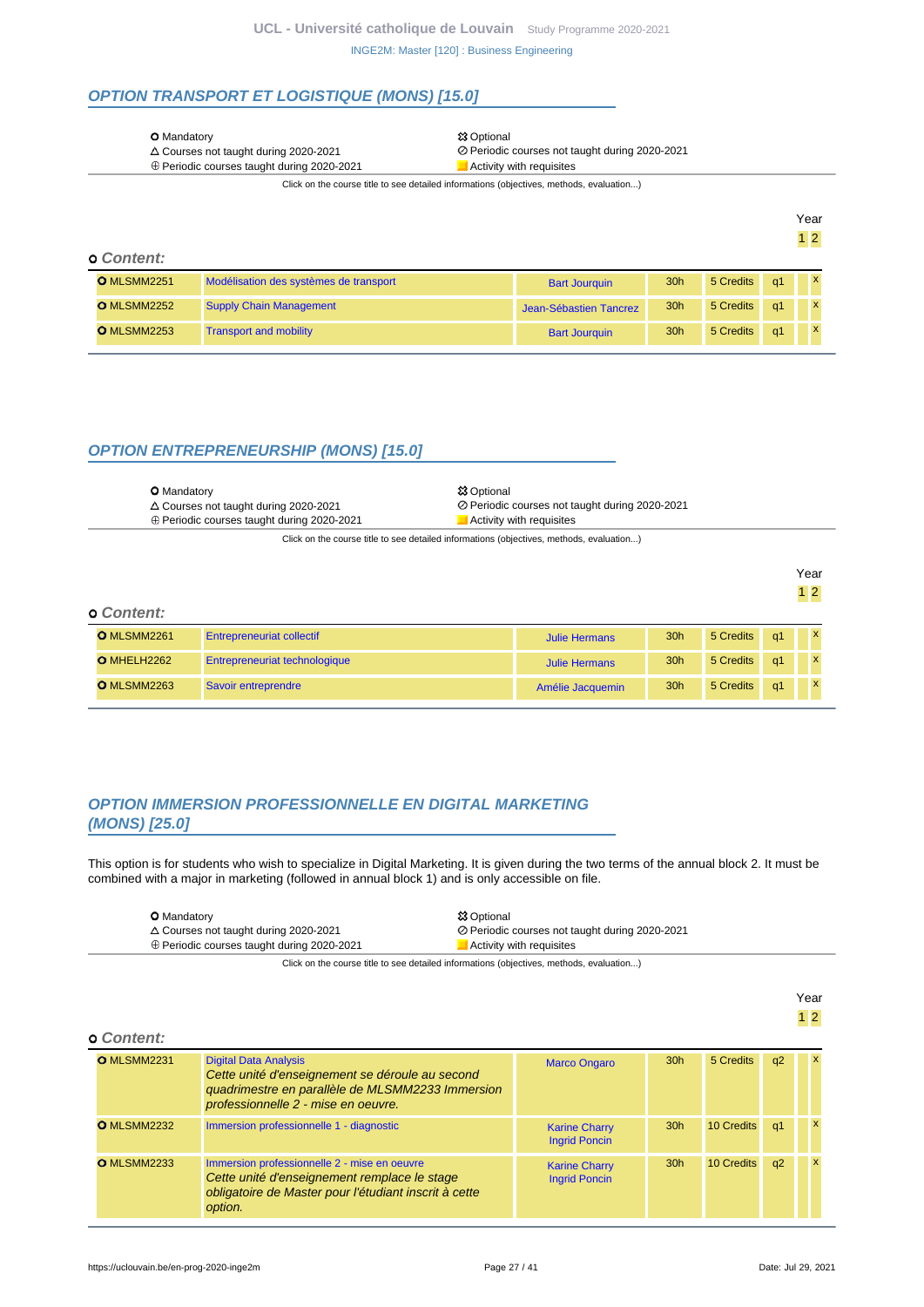**UCL - Université catholique de Louvain** [Study Programme 2020-2021](https://uclouvain.be/en/study-programme) [INGE2M: Master \[120\] : Business Engineering](https://uclouvain.be/en-prog-2020-inge2m.html)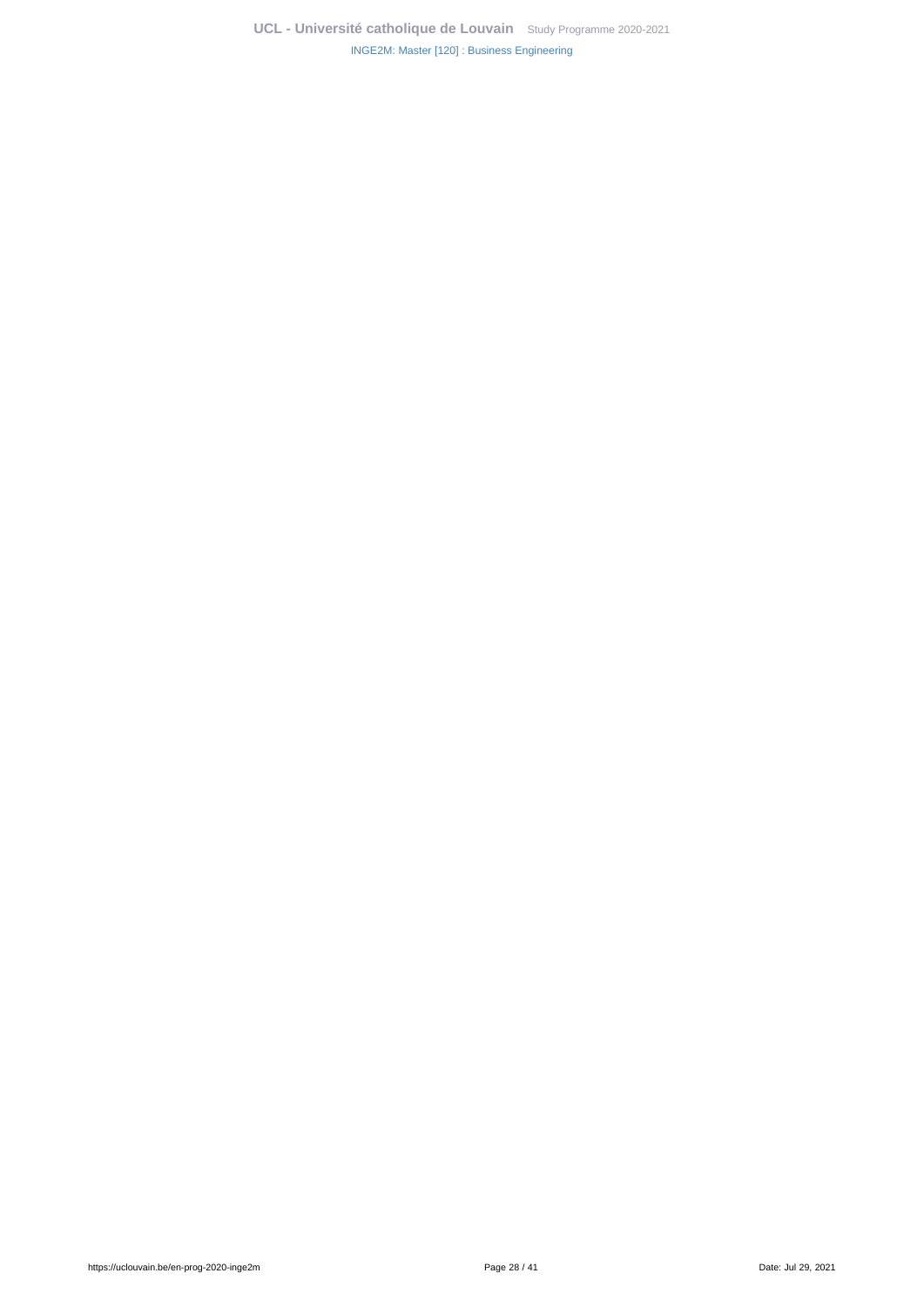# **OPTION DECISION MARKETING (MONS) [15.0]**

| <b>O</b> Mandatory |
|--------------------|
|                    |

- 
- $\oplus$  Periodic courses taught during 2020-2021

**惢 Optional** △ Courses not taught during 2020-2021 <br>
⊕ Periodic courses taught during 2020-2021 <br>
Periodic courses taught during 2020-2021 <br>
■ Activity with requisites

Click on the course title to see detailed informations (objectives, methods, evaluation...)

| <b>O</b> MLSMM2131 | <b>Distribution</b>           | Simon Hazée                                  | 30 <sub>h</sub> | 5 Credits | q1 |  |
|--------------------|-------------------------------|----------------------------------------------|-----------------|-----------|----|--|
| O MLSMM2132        | <b>Price Management</b>       | <b>Caroline Ducarroz</b><br>Nadia Sinigaglia | 30 <sub>h</sub> | 5 Credits | q1 |  |
| O MLSMM2133        | <b>Product and Innovation</b> | Nadia Sinigaglia                             | 30 <sub>h</sub> | 5 Credits | q1 |  |

# **OPTION ASSET MANAGEMENT (MONS) [15.0]**

| <b>O</b> Mandatory<br>$\triangle$ Courses not taught during 2020-2021<br>⊕ Periodic courses taught during 2020-2021 |                                                                                          | <b>83 Optional</b><br>⊘ Periodic courses not taught during 2020-2021<br>$\Box$ Activity with requisites |                 |           |    |                        |
|---------------------------------------------------------------------------------------------------------------------|------------------------------------------------------------------------------------------|---------------------------------------------------------------------------------------------------------|-----------------|-----------|----|------------------------|
| <b>o</b> Content:                                                                                                   | Click on the course title to see detailed informations (objectives, methods, evaluation) |                                                                                                         |                 |           |    | Year<br>1 <sup>2</sup> |
| <b>O</b> MLSMM2121                                                                                                  | <b>Derivative Securities</b>                                                             | <b>Isabelle Platten</b>                                                                                 | 30h             | 5 Credits | q1 |                        |
| <b>O</b> MLSMM2122                                                                                                  | <b>Equity Valuation</b>                                                                  | <b>Mikael Petitjean</b><br><b>Xavier Suin</b>                                                           | 30 <sub>h</sub> | 5 Credits | q1 |                        |
| <b>O</b> MLSMM2123                                                                                                  | <b>Fixed Income Analysis</b>                                                             | <b>Anh Nguyen</b><br>(compensates<br><b>Isabelle Platten)</b><br><b>Frédéric Vrins</b>                  | 30 <sub>h</sub> | 5 Credits | q1 | х                      |

# **OPTION FISCALITÉ (ICHEC) [15.0]**

For more information, plaese visit<https://www.ichec.be/fr/master-en-gestion-de-lentreprise>

| ⊘ Periodic courses not taught during 2020-2021<br>$\triangle$ Courses not taught during 2020-2021<br>$\oplus$ Periodic courses taught during 2020-2021<br>Activity with requisites |
|------------------------------------------------------------------------------------------------------------------------------------------------------------------------------------|
|------------------------------------------------------------------------------------------------------------------------------------------------------------------------------------|

Click on the course title to see detailed informations (objectives, methods, evaluation...)

Courses are organised during the whole term in the evening.

|                    |                                                          |     |           |                | Year<br>1 2  |
|--------------------|----------------------------------------------------------|-----|-----------|----------------|--------------|
| <b>o</b> Content:  |                                                          |     |           |                |              |
| <b>O LFISC2210</b> | Fiscalité des fusions et acquisitions                    | 60h | 5 Credits | $\alpha$ 1     | $\mathbf{x}$ |
| O LFISC2220        | Impôt des sociétés et pratique de la déclaration         | 60h | 5 Credits | $\alpha$ 1     | $\mathbf{x}$ |
| <b>O</b> LFISC2230 | Introduction à la fiscalité internationale et européenne | 60h | 5 Credits | q <sub>1</sub> | $\mathbf{x}$ |

Year 1 2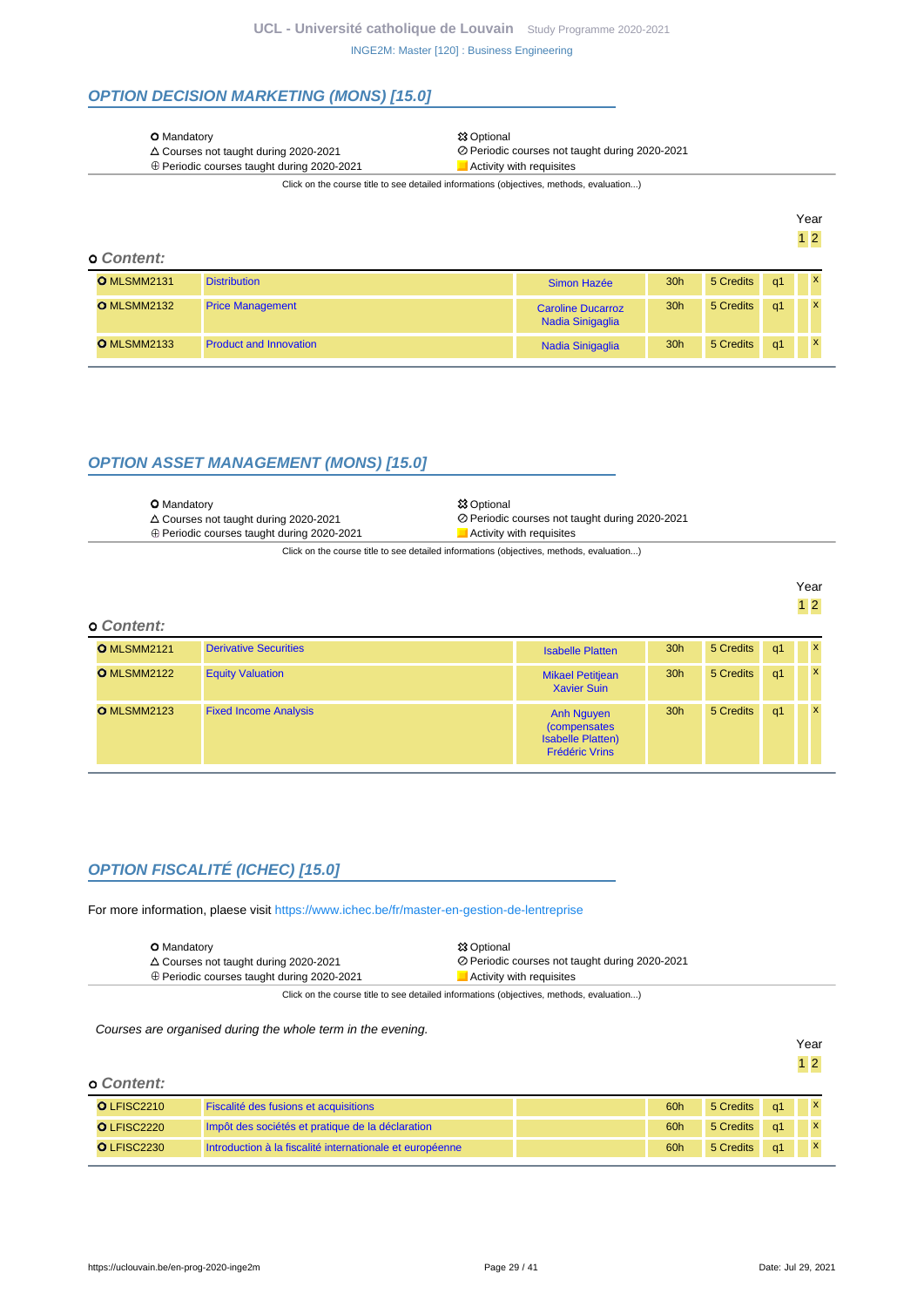**UCL - Université catholique de Louvain** [Study Programme 2020-2021](https://uclouvain.be/en/study-programme) [INGE2M: Master \[120\] : Business Engineering](https://uclouvain.be/en-prog-2020-inge2m.html)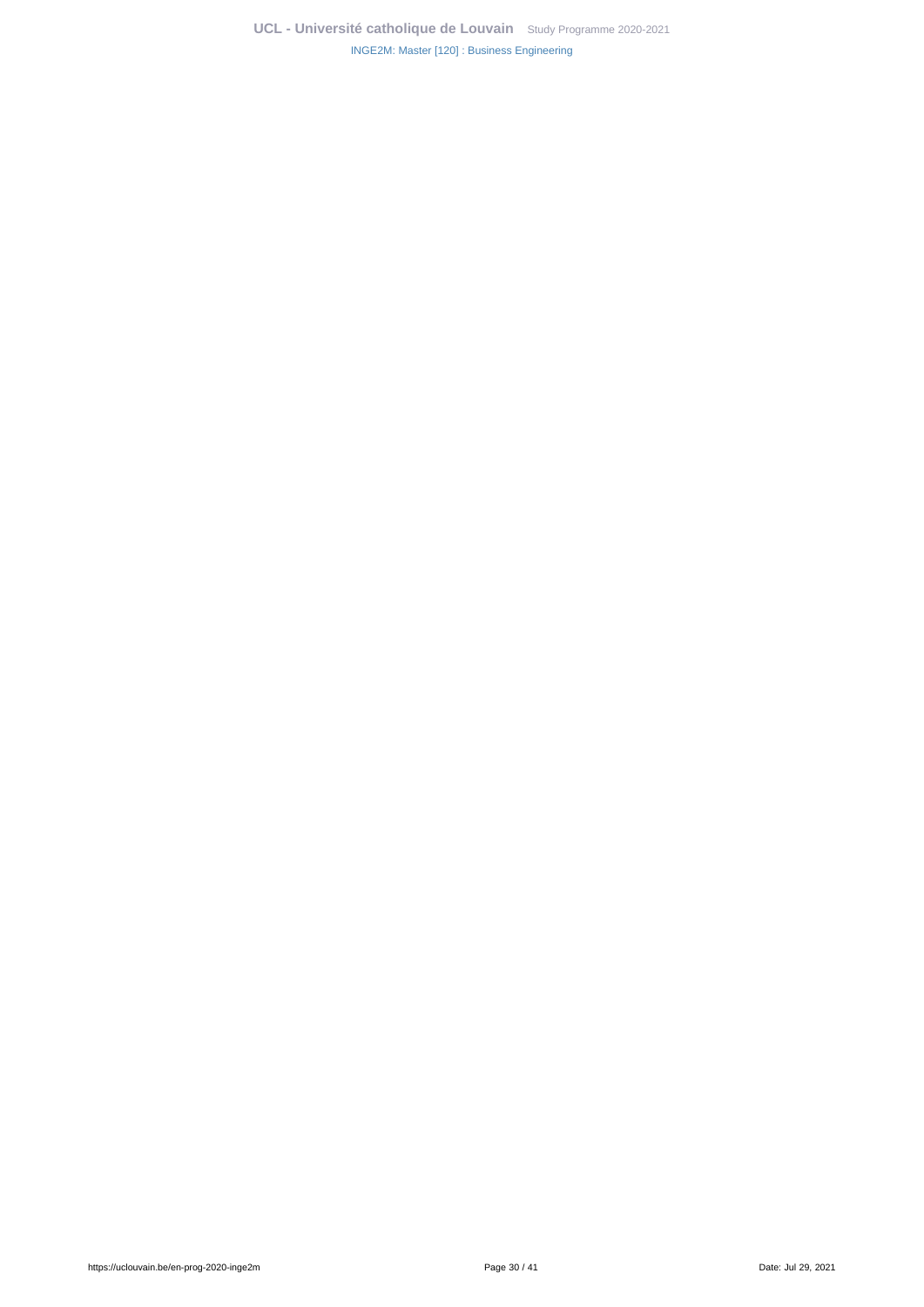# **OPTION DÉVELOPPEMENT ET GESTION NORD-SUD (ICHEC) [15.0]**

| <b>O</b> Mandatory                                | <b>83 Optional</b>                             |
|---------------------------------------------------|------------------------------------------------|
| $\triangle$ Courses not taught during 2020-2021   | ⊘ Periodic courses not taught during 2020-2021 |
| $\oplus$ Periodic courses taught during 2020-2021 | Activity with requisites                       |

Click on the course title to see detailed informations (objectives, methods, evaluation...)

| eя<br>ı |
|---------|
|         |

Year 1 2

| o Content:             |                                                 |     |           |      |  |
|------------------------|-------------------------------------------------|-----|-----------|------|--|
| <b>83 LPEDV2210</b>    | North-South Project management                  | 60h | 5 Credits | q1   |  |
| <b>83 LPEDV2220</b>    | Spécificités de la gestion dans les pays du Sud | 60h | 5 Credits | - a1 |  |
| <b>&amp; LPEDV2230</b> | Economie et politiques de développement         | 60h | 5 Credits | q1   |  |

# <span id="page-30-0"></span>**Alternatives**

[> Master \[120\] : Business Engineering \[CEMS Programme\]](en-prog-2020-inge2m-version-cems) [ en-prog-2020-inge2m-version-cems ]

# **MASTER [120] : BUSINESS ENGINEERING [CEMS PROGRAMME]**

| <b>O</b> Mandatory |
|--------------------|
|                    |

 $\oplus$  Periodic courses taught during 2020-2021 <br>Activity with requisites

**83 Optional** Courses not taught during 2020-2021 Periodic courses not taught during 2020-2021

Click on the course title to see detailed informations (objectives, methods, evaluation...)

### **Core courses**

### **CEMS Annual Block 1**

All three courses have to be taken. Please do not pay attention to the alphabetical order of some mandatory courses (it does not apply to CEMS students).

| O LLSMF2018 | <b>Technological and Quantitative Project (incl. Project)</b><br>Management) | <b>Olivier De Broqueville</b><br><b>Paul Fisette</b><br><b>Tatiana Hendrix</b><br><b>Manuel Kolp</b><br><b>Benoît Macq</b><br><b>Bernard Nysten</b><br><b>Bernard Paque</b><br><b>Pierre Semal</b><br><b>Mathieu Van Vyve</b> | 75h             | 10 Credits        | q1 | $\mathsf{x}$ |  |
|-------------|------------------------------------------------------------------------------|-------------------------------------------------------------------------------------------------------------------------------------------------------------------------------------------------------------------------------|-----------------|-------------------|----|--------------|--|
| O LLSMS2220 | <b>Seminar on Current Managerial Issues</b>                                  | <b>Olivier de Wasseige</b><br><b>Pierre Semal</b><br><b>Alain Vas</b>                                                                                                                                                         | 30 <sub>h</sub> | 3 Credits q1+q2 X |    |              |  |

#### **Corporate Social Responsibility (4 credits)**

1 course between :

| <b>&amp;3 LLSMS2397</b> | Maatschappelijke verantwoordelijkheid van bedrijven | <b>Sabine Denis</b>                      | 30 <sub>h</sub> | 4 Credits | a1         |  |
|-------------------------|-----------------------------------------------------|------------------------------------------|-----------------|-----------|------------|--|
| <b>&amp;3 LLSMS2098</b> | Corporate Social Responsibility (Names from A to K) | Ina Aust-Gronarz<br><b>Carlos Desmet</b> | 30 <sub>h</sub> | 4 Credits | $\alpha$ 1 |  |

#### **CEMS Option (15 credits)** All three courses have to be taken.

| <b>O</b> LLSMS2111 | International Business (in English)         | Sunita Malhotra<br><b>Frédéric Pouchain</b> | 30h | 5 Credits | g1 |  |
|--------------------|---------------------------------------------|---------------------------------------------|-----|-----------|----|--|
| <b>O</b> LCEMS2108 | International Financial Management for CEMS | Denis Knaepen                               | 30h | 5 Credits | a1 |  |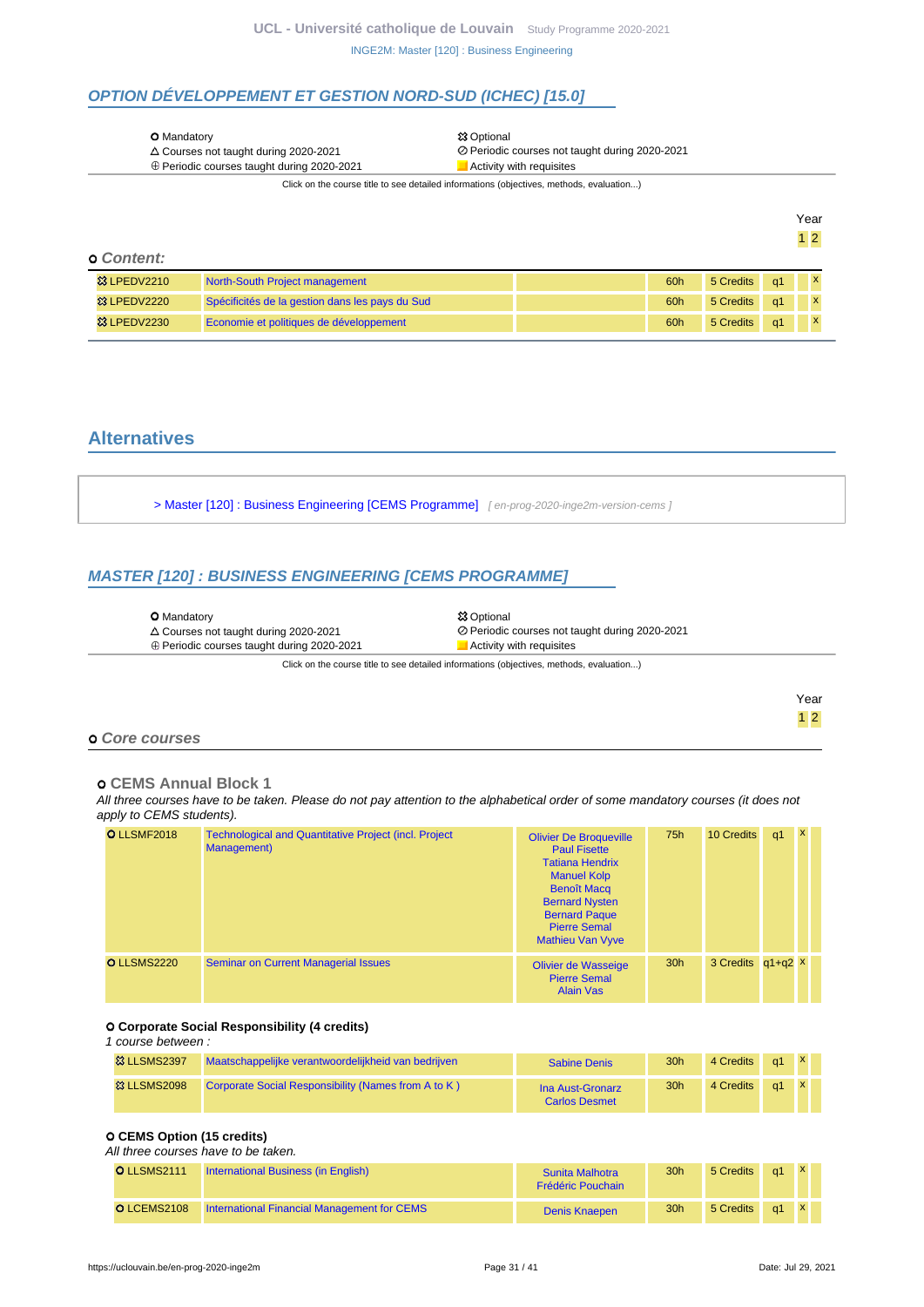[INGE2M: Master \[120\] : Business Engineering](https://uclouvain.be/en-prog-2020-inge2m.html)

|                                |                                                  |                                                |                 |                   |    | Year<br>1 <sup>2</sup> |  |
|--------------------------------|--------------------------------------------------|------------------------------------------------|-----------------|-------------------|----|------------------------|--|
| O LLSMS2109                    | International Marketing Management (in English)  | <b>Isabelle Schuiling</b>                      | 30 <sub>h</sub> | 5 Credits         | q1 | $\mathbf{x}$           |  |
| O Seminar (3 credits)          |                                                  |                                                |                 |                   |    |                        |  |
| O LLSMD2090                    | Seminar on Relational and Managerial Competences | <b>Patrice Gobert</b><br><b>Pierre Meurens</b> | 45h             | 3 Credits q1+q2 X |    |                        |  |
| O Cems Activities (25 credits) | All 4 courses/activities have to be taken.       |                                                |                 |                   |    |                        |  |

| O LLSMF2013 | Data Analytics applied in Business (Names from A to K) | <b>Manuel Kolp</b><br><b>Marco Saerens</b>          | 30 <sub>h</sub> | 5 Credits  | q2 | $\mathbf{x}$ |  |
|-------------|--------------------------------------------------------|-----------------------------------------------------|-----------------|------------|----|--------------|--|
| O LLSMF2026 | Performance Management (Names from L to Z)             | <b>Raphaël Betti</b><br><b>Vincent Vanderborght</b> | 30 <sub>h</sub> | 5 Credits  | q2 | $\mathbf{x}$ |  |
| O LCEMS2114 | <b>Business Analytics</b>                              | Simon Hazée                                         | 30 <sub>h</sub> | 5 Credits  | q2 | $\mathbf{x}$ |  |
| O LCEMS2915 | Internship for CEMS                                    |                                                     |                 | 10 Credits | q2 | $\mathsf{x}$ |  |

### **CEMS Annual Block 2**

| O LLSMD2901 | <b>Final Master's Thesis</b> |                             |                 | 18 Credits $q1+q2$ $x$     |  |  |
|-------------|------------------------------|-----------------------------|-----------------|----------------------------|--|--|
| O LLSMD2094 | Master's Thesis Seminar      | <b>Chantal De Moerloose</b> | 30 <sub>h</sub> | 2 Credits $q1+q2 \times x$ |  |  |

#### **CEMS LSM Q3 Courses (18 credits)**

CEMS Students who will be at LSM during Q3 need to take the CEMS LSM Q3 courses (18 ECTS credits) as well as 1 full option (15 ECTS credits) among those here below.

| O LLSMS2116 | <b>Global Strategy</b>                        | <b>Benoît Gailly</b>                           | 30 <sub>h</sub> | 5 Credits | -a1        | $\mathsf{x}$ |
|-------------|-----------------------------------------------|------------------------------------------------|-----------------|-----------|------------|--------------|
| O LLSMX2001 | <b>Regenerative Economy</b>                   | <b>Yves De Rongé</b><br><b>Emmanuel Mossay</b> | 30 <sub>h</sub> | 5 Credits | q1         | $\mathsf{x}$ |
| O LCEMS2341 | Block Seminar (CEMS): Supply Chain Management | <b>Pierre Semal</b>                            | 30 <sub>h</sub> | 3 Credits | $\alpha$ 1 | $\mathsf{x}$ |
| O LLSMS2112 | <b>Supply Chain and sourcing</b>              | Per Joakim Agrell<br><b>Constantin Blome</b>   | 30 <sub>h</sub> | 5 Credits | q1         | $\mathsf{x}$ |

#### **List of electives (15 credits)**

1 option among :

#### **Option International Finance (LLN) (15 credits)**

|  | <b>OLLSMS2054</b> International Finance             | <b>Bertrand Candelon</b>                                  | 30 <sub>h</sub> | 5 Credits | a1  | $\mathbf{x}$ |
|--|-----------------------------------------------------|-----------------------------------------------------------|-----------------|-----------|-----|--------------|
|  | <b>OLLSMS2027</b> Financial Innovation              | Jean-Baptiste Hasse<br><i>(compensates)</i><br>Yue Zhang) | 30 <sub>h</sub> | 5 Credits | q1  | $\mathbf{x}$ |
|  | <b>OLLSMS2223</b> Principles of banking and finance | <b>Tom Dechaene</b><br>Leonardo lania                     | 30 <sub>h</sub> | 5 Credits | -a1 | $\mathbf{x}$ |

#### **Option Financial Engineering (LLN) (15 credits)**

| <b>OLLSMS2224 Forecasting</b> |                                       | <b>Bertrand Candelon</b> | 30 <sub>h</sub> | 5 Credits | - a1 |  |
|-------------------------------|---------------------------------------|--------------------------|-----------------|-----------|------|--|
|                               | <b>OLLSMS2225</b> Derivatives pricing | <b>Frédéric Vrins</b>    | 30 <sub>h</sub> | 5 Credits | - a1 |  |
|                               | O LLSMS2013 Investments (in English)  | Leonardo lania           | 30 <sub>h</sub> | 5 Credits | a1   |  |

#### **Option Corporate sustainable Management (LLN) (15 credits)**

| <b>OLLSMS2280</b> Business Ethics and Compliance Management    | <b>Carlos Desmet</b>  | 30 <sub>h</sub> | 5 Credits | $\alpha$ 1 | $\mathbf{x}$ |
|----------------------------------------------------------------|-----------------------|-----------------|-----------|------------|--------------|
| <b>OLLSMS2281</b> Sustainable Management and Value Chains      | <b>Carsten Reuter</b> | 30 <sub>h</sub> | 5 Credits | - a1       | $\mathsf{x}$ |
| <b>OLLSMS2282</b> Finance and Responsible Investment Practices | Leonardo lania        | 30 <sub>h</sub> | 5 Credits | a1         | $\mathbf{x}$ |

#### **Option Marketing Strategy for Connected Brands (LLN) (15 credits)**

| <b>OLLSMS2000</b> Marketing Research                 | <b>Gordy Pleyers</b>    | 30 <sub>h</sub> | 5 Credits | - a1       | $\mathbf{x}$ |
|------------------------------------------------------|-------------------------|-----------------|-----------|------------|--------------|
| <b>OLLSMS2002</b> International Marketing            | <b>Thierry Jupsin</b>   | 30 <sub>h</sub> | 5 Credits | $\alpha$ 1 | $\mathsf{x}$ |
| <b>OLLSMS2007</b> New Business Models and E-commerce | <b>Paul Belleflamme</b> | 30h             | 5 Credits | a1         | $\mathbf{x}$ |

#### **CEMS LSM Q4 Courses (27 credits)**

CEMS Students who will be at LSM during Q4 have to take CEMS LSM Q4 compulsory courses (22 ECTS credits) + one course from the list of elective courses CEMS LSM Q4 (5 ECTS credits)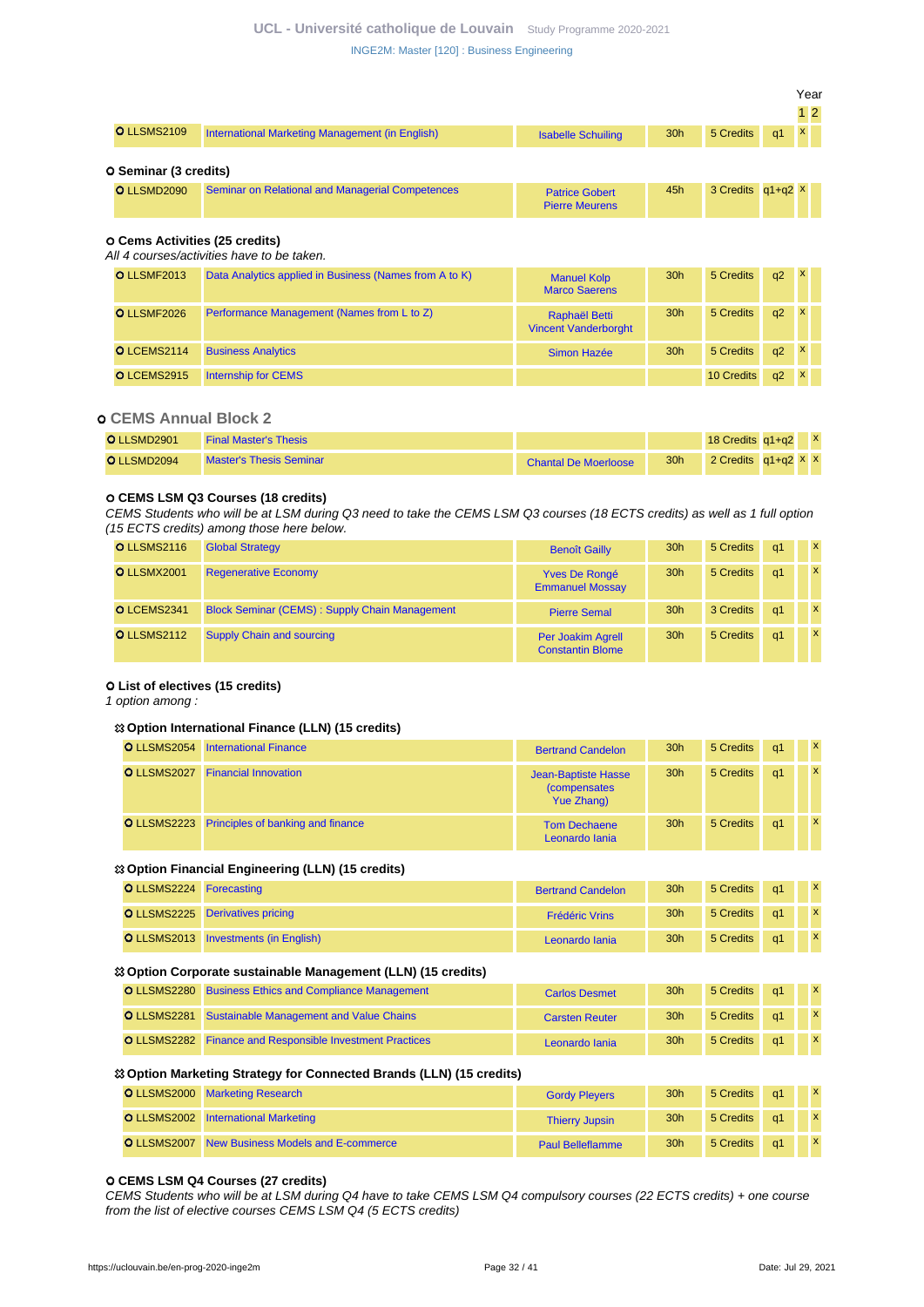# **UCL - Université catholique de Louvain** [Study Programme 2020-2021](https://uclouvain.be/en/study-programme) [INGE2M: Master \[120\] : Business Engineering](https://uclouvain.be/en-prog-2020-inge2m.html)

|             |                                |                           |                 |            |    | Year             |
|-------------|--------------------------------|---------------------------|-----------------|------------|----|------------------|
|             |                                |                           |                 |            |    | $1\vert 2 \vert$ |
| O LCEMS2343 | <b>Global Citizenship</b>      | <b>Isabelle Schuiling</b> | 30 <sub>h</sub> | 2 Credits  | q2 | $\mathbf{x}$     |
| O LLSMS2117 | <b>Business Project (CEMS)</b> | <b>Christophe Lejeune</b> | 30 <sub>h</sub> | 15 Credits | q2 | $\mathbf{x}$     |
| O LLSMS2066 | <b>Global Leadership</b>       | Sunita Malhotra           | 30 <sub>h</sub> | 5 Credits  | q2 | $\mathbf{x}$     |

### **List of elective courses CEMS LSM Q4 (5 credits)**

One course to select among the list of elective courses CEMS LSM Q4 (5 ECTS credits)

| <b>&amp; LLSMS2032</b>        | <b>Advanced Operations Management: Models and Applications</b><br>(in English) | <b>Philippe Chevalier</b>                                                                                                                                             | 30h             | 5 Credits        | q2             | X                         |
|-------------------------------|--------------------------------------------------------------------------------|-----------------------------------------------------------------------------------------------------------------------------------------------------------------------|-----------------|------------------|----------------|---------------------------|
| <b>&amp; LLSMS2033</b>        | <b>International Supply Chain Management</b>                                   | Per Joakim Agrell<br><b>Philippe Chevalier</b>                                                                                                                        | 30 <sub>h</sub> | 5 Credits        | q2             | $\boldsymbol{\mathsf{x}}$ |
| <b>&amp; LLSMS2034</b>        | Supply Chain Planning (in English)                                             | <b>Marc Foret</b><br><b>Mathieu Van Vyve</b>                                                                                                                          | 30h             | 5 Credits        | q2             | $\boldsymbol{\mathsf{x}}$ |
| <sup>3</sup> LLSMF2011        | Knowledge Management (in English)                                              | <b>Julie Hermans</b><br><b>Manuel Kolp</b>                                                                                                                            | 30h             | 5 Credits        | q2             | $\boldsymbol{\mathsf{x}}$ |
| <b>&amp; LLSMS2043</b>        | <b>Innovation Policy and Ecosystems</b>                                        | <b>Benoît Gailly</b>                                                                                                                                                  | 30 <sub>h</sub> | 5 Credits        | q2             | $\boldsymbol{\mathsf{x}}$ |
| <b>&amp; LLSMS2374</b>        | Economics of the Internet (in English)                                         | <b>Paul Belleflamme</b>                                                                                                                                               | 30h             | 5 Credits        | q2             | $\pmb{\mathsf{x}}$        |
| <b>惢 LLSMS2128</b>            | Central banking, financial regulation, supervision                             | <b>Ruben Olieslagers</b><br>(compensates<br>Luc Henrard)                                                                                                              | 30h             | 5 Credits        | q2             | $\pmb{\mathsf{x}}$        |
| <b>&amp; LLSMS2140</b>        | International corporate finance                                                | <b>Anh Nguyen</b><br>(compensates<br>Yue Zhang)<br><b>James Thewissen</b><br><i>(compensates</i><br>Yue Zhang)                                                        | 30h             | 5 Credits        | q2             | $\pmb{\times}$            |
| <b>&amp;3 LLSMS2012</b>       | <b>Macro Finance</b>                                                           | Leonardo lania                                                                                                                                                        | 30h             | <b>5 Credits</b> | q2             | $\pmb{\mathsf{x}}$        |
| <b>&amp; LLSMS2226</b>        | Credit and interest rate risk                                                  | <b>Frédéric Vrins</b>                                                                                                                                                 | 30h             | 5 Credits        | q2             | $\pmb{\mathsf{x}}$        |
| <b>&amp; LLSMS2138</b>        | Big data in finance                                                            | <b>Nathan Lassance</b><br><i>(compensates</i><br><b>Eric Ghysels)</b>                                                                                                 | 30 <sub>h</sub> | 5 Credits        | q2             | $\pmb{\mathsf{x}}$        |
| <b><sup>3</sup> LLSMS2003</b> | <b>Brand Management (in English)</b>                                           | <b>Isabelle Schuiling</b>                                                                                                                                             | 30h             | 5 Credits        | q <sub>2</sub> | $\boldsymbol{\mathsf{x}}$ |
| <b>&amp; LLSMS2004</b>        | <b>Big Data/Data Mining Applied to Marketing</b>                               | <b>Ludovic Chevalier</b>                                                                                                                                              | 30h             | 5 Credits        | q2             | $\pmb{\mathsf{x}}$        |
| <b>惢 LLSMS2006</b>            | On-line and Off-line Communication Strategies                                  | <b>Doriane Magnus</b><br>(compensates Nicolas<br>Kervyn De Meerendré)<br><b>Gordy Pleyers</b><br><b>Ingrid Poncin</b><br>(compensates Nicolas<br>Kervyn De Meerendré) | 30h             | <b>5 Credits</b> | q2             | $\pmb{\mathsf{x}}$        |
| <b>惢 LLSMS2283</b>            | Sustainable Human Resource Management and Leadership                           | <b>Ina Aust-Gronarz</b>                                                                                                                                               | 30h             | <b>5 Credits</b> | q2             | $\pmb{\mathsf{x}}$        |
| <b>23 LLSMS2284</b>           | <b>Corporate Sustainability Reporting and Marketing Strategy</b>               | <b>Yves De Rongé</b><br>Valérie Swaen                                                                                                                                 | 30h             | 5 Credits        | q2             | $\pmb{\mathsf{x}}$        |
| <b>&amp; LCPME2005</b>        | Social and Sustainable Entrepreneurship                                        | <b>Julie Hermans</b>                                                                                                                                                  | 30 <sub>h</sub> | 5 Credits        | q2             | $\boldsymbol{\mathsf{x}}$ |
| <b>&amp; LLSMS2114</b>        | Entrepreneurship                                                               | <b>Frank Janssen</b>                                                                                                                                                  | 30 <sub>h</sub> | 5 Credits        | q2             | $\pmb{\times}$            |
| <b>&amp; LLSMS2299</b>        | <b>New Economic Models</b>                                                     | <b>Yves De Rongé</b>                                                                                                                                                  | 30h             | 5 Credits        | q2             | $\pmb{\mathsf{x}}$        |

#### **CEMS Seminars**

Cems Students need to attend Soft Skills Seminars during both annual blocks.

#### **Exchange**

Cems Students who will be on exchange need to register for courses on Mob-i.

#### **CEMS Language Courses**

Cems students can take CEMS language courses at UCL (ILV) to fulfill the CEMS language requirements. List available on uclouvain.be/en/faculties/lsm/cems-curriculum.html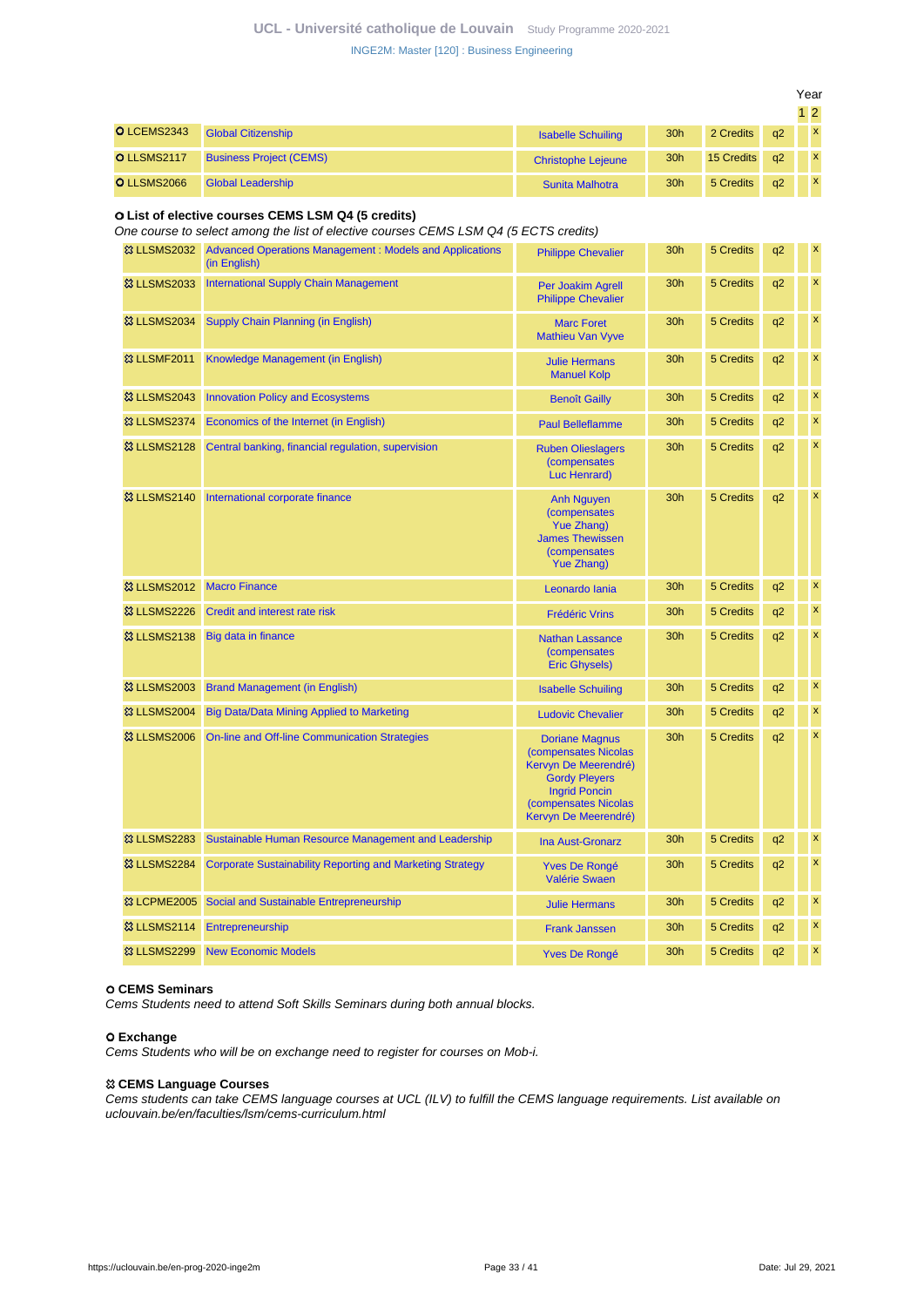#### **Professional Focus (30 credits)**

 **Content:**

# <span id="page-33-0"></span>**Course prerequisites**

There are no prerequisites between course units (CUs) for this programme, i.e. the programme activity (course unit, CU) whose learning outcomes are to be certified and the corresponding credits awarded by the jury before registration in another CU.

# <span id="page-33-1"></span>**The programme's courses and learning outcomes**

For each UCLouvain training programme, a [reference framework of learning outcomes](https://uclouvain.be/en-prog-2020-inge2m-competences_et_acquis.html) specifies the competences expected of every graduate on completion of the programme. You can see the contribution of each teaching unit to the programme's reference framework of learning outcomes in the document "In which teaching units are the competences and learning outcomes in the programme's reference framework developed and mastered by the student?"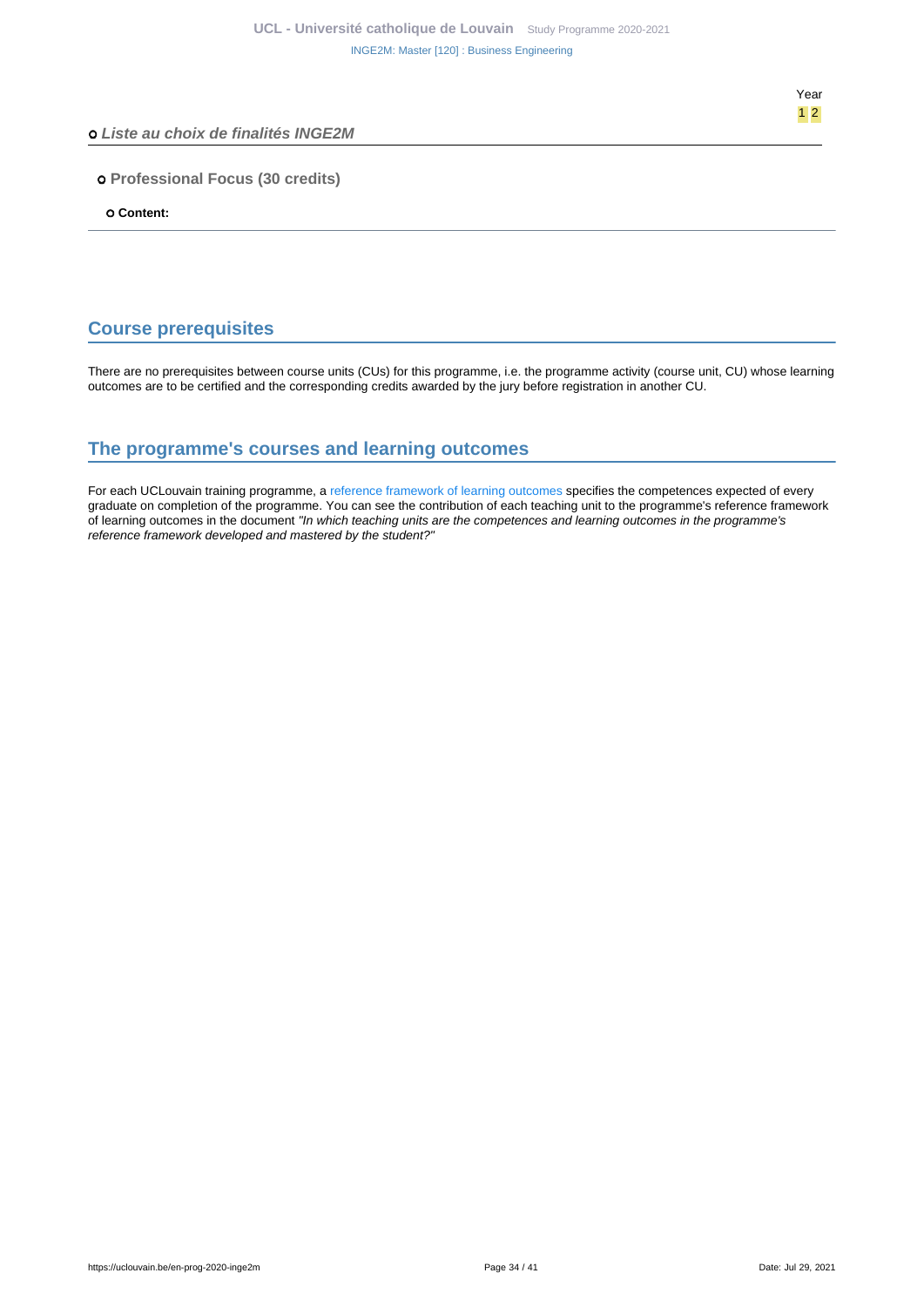# **INGE2M - Information**

# <span id="page-34-1"></span><span id="page-34-0"></span>**Access Requirements**

In the event of the divergence between the different linguistic versions of the present conditions, the French version shall prevail Decree of 7 November 2013 defining the landscape of higher education and the academic organization of studies. The admission requirements must be met prior to enrolment in the University.

### **SUMMARY**

- [> Specific access requirements](#page-34-2)
- [> University Bachelors](#page-34-3)
- [> Non university Bachelors](#page-35-0)
- [> Holders of a 2nd cycle University degree](#page-35-1)
- [> Holders of a non-University 2nd cycle degree](#page-36-0)
- [> Access based on validation of professional experience](#page-36-1)
- [> Access based on application](#page-36-2)
- [> Admission and Enrolment Procedures for general registration](#page-36-3)

### <span id="page-34-2"></span>**Specific access requirements**

### **DEADLINE TO SUBMIT A UCLOUAVIN ONLINE REQUEST**

- 30 April for Non-EU citizens not living in Belgium
- 31 August for EU citizens not living in Belgium
- 15 September for any nationality residing in Belgium

---------------------------- **[Tuition fees 2020-2021](https://uclouvain.be/en/study/inscriptions/tuition-fees.html)**

#### ----------------------------

### **DIRECT ACCESS OR ACCESS ON FILE? CHECK THE TABLE HERE BELOW**

# <span id="page-34-3"></span>**University Bachelors**

| <b>Diploma</b>                                                         | <b>Special Requirements</b>                                                                          | <b>Access</b>               | <b>Remarks</b>                                                                                                                                                                                                                            |
|------------------------------------------------------------------------|------------------------------------------------------------------------------------------------------|-----------------------------|-------------------------------------------------------------------------------------------------------------------------------------------------------------------------------------------------------------------------------------------|
| <b>UCLouvain Bachelors</b>                                             |                                                                                                      |                             |                                                                                                                                                                                                                                           |
| Bachelor: Business Engineering (site of Louvain-la-Neuve) -<br>INGE1BA |                                                                                                      | Direct access               | > Direct online registration<br>(https://uclouvain.be/en/<br>study/inscriptions/futurs-<br>etudiants.html)                                                                                                                                |
| Bachelor: Business Engineering (site of Mons) - INGM1BA                |                                                                                                      | Direct access               | > Direct online registration<br>(https://uclouvain.be/en/<br>study/inscriptions/futurs-<br>etudiants.html)                                                                                                                                |
| Bachelor in Engineering (site of<br>Louvain-la-Neuve) - FSA1BA         | . Have followed the minor in<br>management<br>. Meet the general and specific<br>access requirements | Access based on application | If general and specific<br>requirements are met ><br>possibility of access on file<br>with the possible addition of<br>a maximum of 60 additional<br>credits into the master's<br>programme > Submit a<br><b>UCLouvain online request</b> |
| Other UCLouvain bachelors                                              | Meet the general and specific<br>access requirements                                                 | Access based on application | If general and specific<br>requirements are met ><br>possibility of access on file<br>with the possible addition of<br>a maximum of 60 additional<br>credits into the master's<br>programme > Submit a<br><b>UCLouvain online request</b> |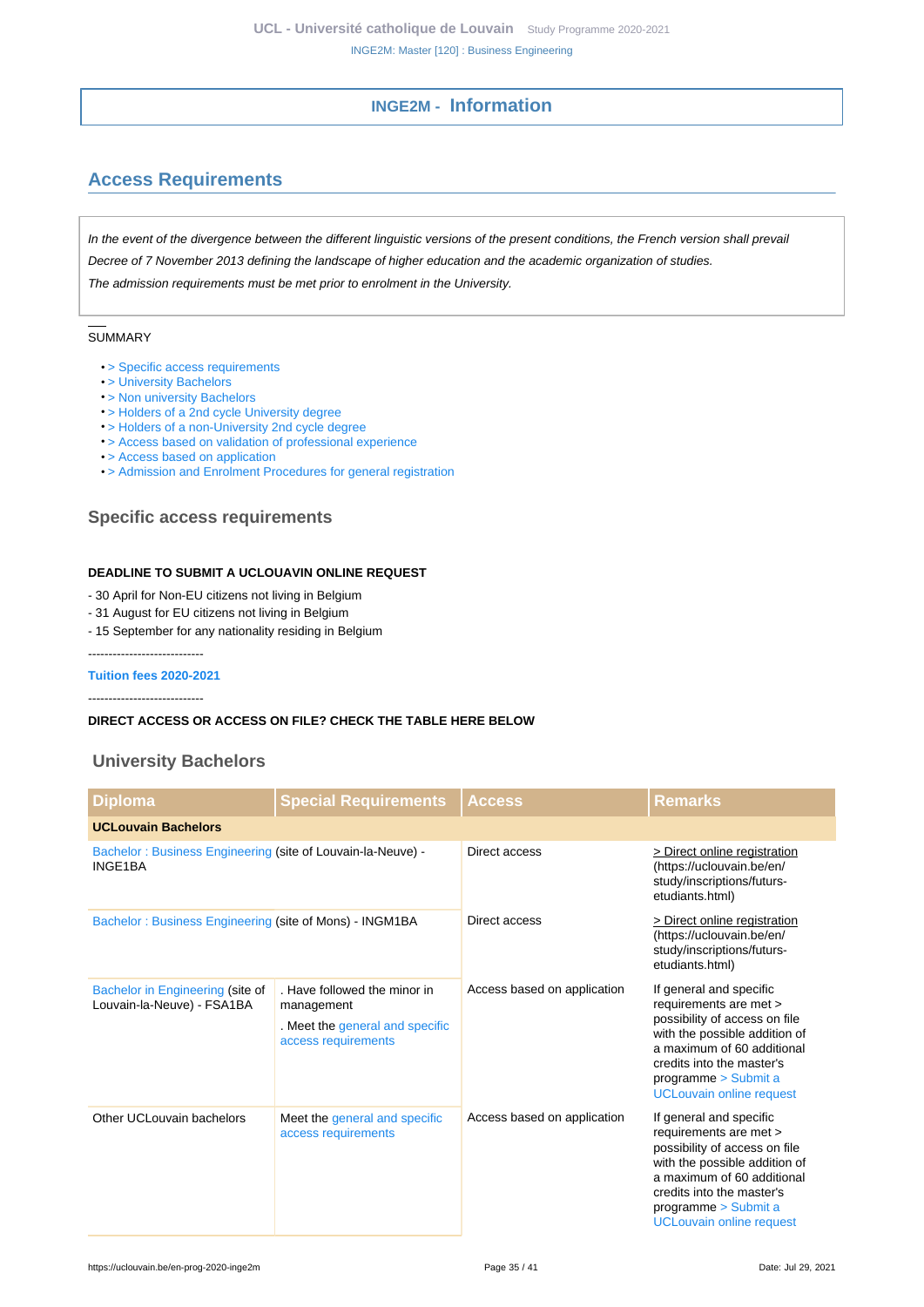| Others Bachelors of the French speaking Community of Belgium                                                                   |                                                      |                             |                                                                                                                                                                                                                                           |  |  |  |  |
|--------------------------------------------------------------------------------------------------------------------------------|------------------------------------------------------|-----------------------------|-------------------------------------------------------------------------------------------------------------------------------------------------------------------------------------------------------------------------------------------|--|--|--|--|
| Bachelier Ingénieur de gestion                                                                                                 |                                                      | Direct access               | > Direct online registration<br>(https://uclouvain.be/en/<br>study/inscriptions/futurs-<br>etudiants.html)                                                                                                                                |  |  |  |  |
| Other bachelors                                                                                                                | Meet the general and specific<br>access requirements |                             | If general and specific<br>requirements are met ><br>possibility of access on file<br>with the possible addition of<br>a maximum of 60 additional<br>credits into the master's<br>programme > Submit a<br><b>UCLouvain online request</b> |  |  |  |  |
| Bachelors of the Dutch speaking Community of Belgium                                                                           |                                                      |                             |                                                                                                                                                                                                                                           |  |  |  |  |
| Bachelor in handelsingenieur/Business Engineering/Ingénieur de<br>gestion                                                      |                                                      | Direct access               | > Direct online registration<br>(https://uclouvain.be/en/<br>study/inscriptions/futurs-<br>etudiants.html)                                                                                                                                |  |  |  |  |
| Non-engineering bachelor's<br>degree                                                                                           | Meet the general and specific<br>access requirements |                             | If general and specific<br>requirements are met ><br>possibility of access on file<br>with the possible addition of<br>a maximum of 60 additional<br>credits into the master's<br>programme > Submit a<br><b>UCLouvain online request</b> |  |  |  |  |
| <b>Foreign Bachelors</b>                                                                                                       |                                                      |                             |                                                                                                                                                                                                                                           |  |  |  |  |
| Non-belgian bachelor's<br>university degree in Business<br>Engineering or equivalent<br>issued by a recognised<br>universities | Meet the general and specific<br>access requirements | Access based on application | If general and specific<br>requirements are met > Submit<br>a UCLouvain online request                                                                                                                                                    |  |  |  |  |

# <span id="page-35-0"></span>**Non university Bachelors**

> Find out more about links (https://uclouvain.be/fr/etudier/passerelles) to the university

Holders of a **bachelor's degree from long type belgian non-university higher education** in commercial engineering may, after analysis of the file by the jury and only if they have an average of at least 67% for the 3 years of bachelor's degree, access the Master's degree in business engineering, with maybe an additional teaching unit (EU) in "mathématiques avancées et fondement d'économétrie". [> Submit a UCLouvain online request](https://uclouvain.be/en/study/inscriptions/futurs-etudiants.html)

# <span id="page-35-1"></span>**Holders of a 2nd cycle University degree**

| <b>Diploma</b>                                                                  | <b>Special Requirements</b>                                                                              | <b>Access</b>               | <b>Remarks</b>                                                                                                                                                                                                                            |
|---------------------------------------------------------------------------------|----------------------------------------------------------------------------------------------------------|-----------------------------|-------------------------------------------------------------------------------------------------------------------------------------------------------------------------------------------------------------------------------------------|
| "Licenciés"                                                                     |                                                                                                          |                             |                                                                                                                                                                                                                                           |
| Any licence                                                                     | Meet the general and specific<br>access requirements                                                     | Access based on application | If general and specific<br>requirements are met ><br>possibility of access on file<br>with the possible addition of<br>a maximum of 60 additional<br>credits into the master's<br>programme > Submit a<br><b>UCLouvain online request</b> |
| Non-belgian licence's university<br>degree issued by a recognised<br>university | Meet the general and specific<br>access requirements                                                     | Access based on application | If general and specific<br>requirements are met > Submit<br>a UCLouvain online request                                                                                                                                                    |
| <b>Masters</b>                                                                  |                                                                                                          |                             |                                                                                                                                                                                                                                           |
| Master in Engineering UCL                                                       | . Have followed the minor (1st<br>cycle) in management AND/<br>OR an option (2nd cycle) in<br>management | Access based on application | Content of the programme<br>depend on the students' prior<br>studies and their specialisation<br>need.                                                                                                                                    |
|                                                                                 | . Meet the general and specific<br>access requirements                                                   |                             | If general and specific<br>requirements are met ><br>possibility of access on file                                                                                                                                                        |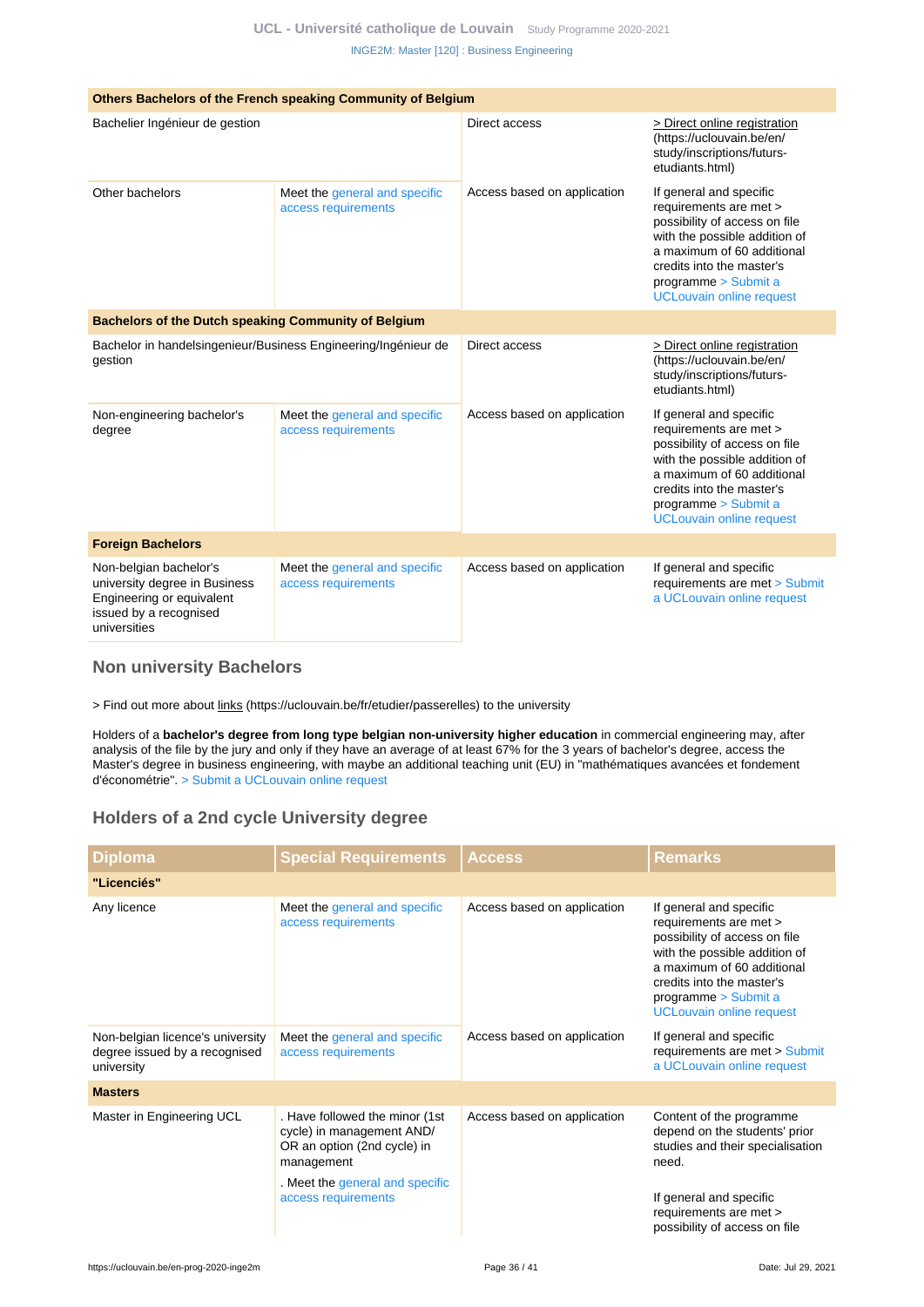|                                                                                                                                                                                                                                                        |                                                      |                             | with the possible addition of<br>a maximum of 60 additional<br>credits into the master's<br>programme > Submit a<br><b>UCLouvain online request</b>                                                                                       |
|--------------------------------------------------------------------------------------------------------------------------------------------------------------------------------------------------------------------------------------------------------|------------------------------------------------------|-----------------------------|-------------------------------------------------------------------------------------------------------------------------------------------------------------------------------------------------------------------------------------------|
| Master's university degree,<br>containing at least 45 credits<br>courses of equivalent to the<br>courses of the LSM master in<br>business engineering, giving<br>the possibility to obtain in one<br>year the master degree in<br>business engineering | Meet the general and specific<br>access requirements | Access based on application | If general and specific<br>requirements are met ><br>possibility to obtain, in one<br>year, the Master's degree 120<br>credits in Business Engineering<br>> Submit a UCLouvain online<br>request                                          |
| Any other belgian Master's                                                                                                                                                                                                                             | Meet the general and specific<br>access requirements | Access based on application | If general and specific<br>requirements are met ><br>possibility of access on file<br>with the possible addition of<br>a maximum of 60 additional<br>credits into the master's<br>programme > Submit a<br><b>UCLouvain online request</b> |
| Non-belgian Master's university<br>degree issued by a recognised<br>university                                                                                                                                                                         | Meet the general and specific<br>access requirements | Access based on application | If general and specific<br>requirements are met > Submit<br>a UCLouvain online request                                                                                                                                                    |
| Non-belgian master's university<br>degree (with at least 45<br>credits of equivalent master<br>courses of the master in<br>business engineering) given the<br>possibility to obtain in one year<br>the master degree in business<br>engineering        | Meet the general and specific<br>access requirements | Access based on application | If general and specific<br>requirements are met ><br>possibility to obtain, in one<br>year, the Master's degree 120<br>credits in Business Engineering<br>> Submit a UCLouvain online<br>request                                          |

# <span id="page-36-0"></span>**Holders of a non-University 2nd cycle degree**

> Find out more about [links](https://uclouvain.be/fr/etudier/passerelles) to the university

# <span id="page-36-1"></span>**Access based on validation of professional experience**

#### > See the website [Valorisation des acquis de l'expérience](https://uclouvain.be/fr/etudier/vae)

It is possible to gain admission to all masters courses via the validation of professional experience procedure.

Professionals who wish to have basic training in management science should consult: [Master in Management \[60\]](https://uclouvain.be/en-prog-2012-lgehd2m1.html)

To see what management courses are available in the continuing education programme, please refer to: [https://uclouvain.be/lsm](https://uclouvain.be/en-lsm-formation-continue)[formation-continue](https://uclouvain.be/en-lsm-formation-continue)

### <span id="page-36-2"></span>**Access based on application**

Reminder : all Masters (apart from Advanced Masters) are also accessible on file.

# <span id="page-36-3"></span>**Admission and Enrolment Procedures for general registration**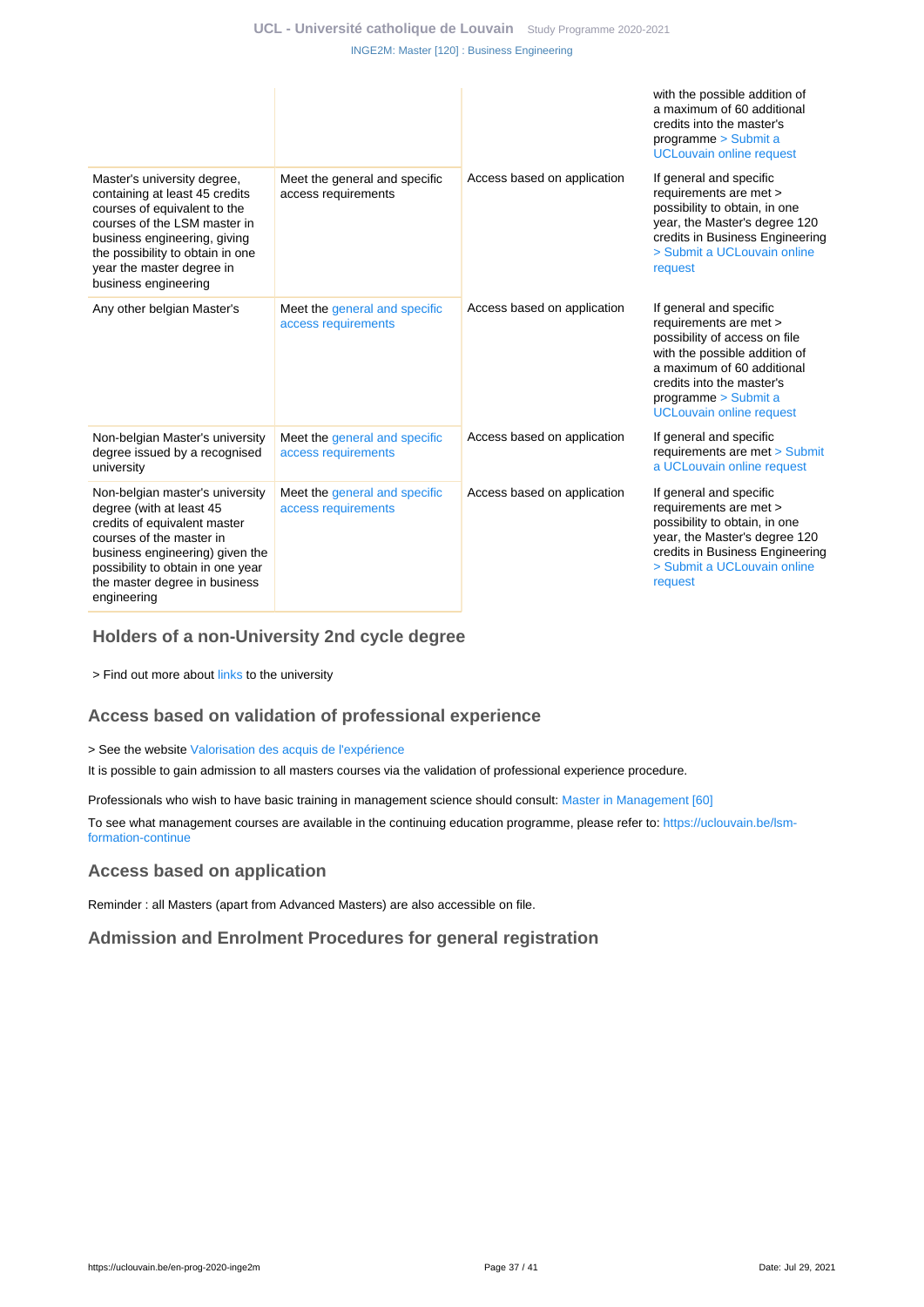# <span id="page-37-0"></span>**Supplementary classes**

**To access this Master, students must have a good command of certain subjects. If this is not the case, they must add supplementary classes at the beginning of their Master's programme in order to obtain the prerequisites for these studies.**

| <b>O</b> Mandatory                              |
|-------------------------------------------------|
| $\triangle$ Courses not taught during 2020-2021 |
| ⊕ Periodic courses taught during 2020-2021      |

<sup>8</sup> Optional Courses not taught during 2020-2021 Periodic courses not taught during 2020-2021  $\blacksquare$  Activity with requisites

Click on the course title to see detailed informations (objectives, methods, evaluation...)

 **Preparatory module (60 credits)**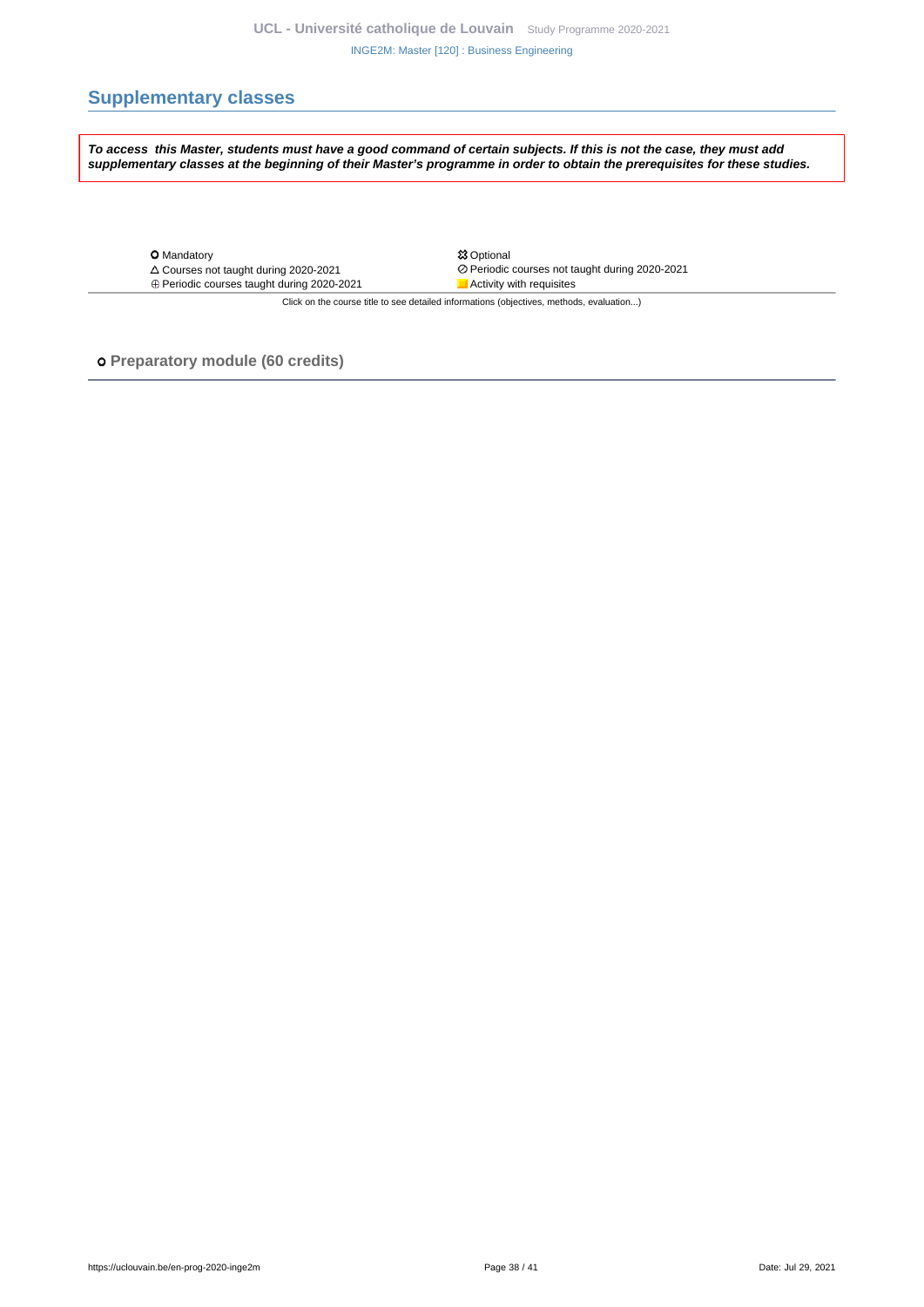# <span id="page-38-0"></span>**Teaching method**

#### **This programme, the quality of which has been recognized by external auditors in the EQUIS international accreditation procedure, has four main strengths:**

#### • **Extremely wide range of specialization options**

With access to over 30 optional courses (e.g. Supply Chain, Finance, Innovation, Sourcing & Procurement, ...), students can specialize in the most advanced areas. They tend to strengthen this specialization by completing their dissertation and internship in the same area. These option courses are available at both LSM campuses: Louvain-la-Neuve and Mons. For the majority of the option courses, classes are held on a single day in the week to aid mobility from one campus to another.

#### • **Training which links academic knowledge and professional practice**

Balanced training is provided by lecturers who are also active researchers in their fields and professionals specially selected for their experience and widely renowned expertise. All students have the opportunity to complete a 60-day internship in a company and to write their dissertation on an issue or task identified during this internship, in the form of a project dissertation. Links with business are very much a part of the course, both in formal lectures as well as the extra-curricular activities organised by the School's Corporate Unit.

#### • **Teaching methods based on active learning and development of multidisciplinary skills**

Teaching methods are almost always geared towards problem solving, collaborative learning (case studies, projects, problems, simulations) and independence. This is also reflected in the compulsory reading lists, theoretical work and lectures where there is a balance between continuous assessment and final assessment of a course and between individual and group assessments.

#### • **Strong international outlook**

The international outlook is mainly due to a particularly wide network of over 130 exchange partners, exclusive access in Belgium to the Master's degree in International Management organised by CEMS (https://uclouvain.be/en-204247.html) and the possibility of gaining a double degree (https://uclouvain.be/en-iag-international.html).

# <span id="page-38-1"></span>**Evaluation**

**The evaluation methods comply with the regulations concerning studies and exams (https://uclouvain.be/fr/decouvrir/ rgee.html). More detailed explanation of the modalities specific to each learning unit are available on their description sheets under the heading "Learning outcomes evaluation method".**

Various assessment methods are used on this programme:

- **Continuous assessment** of work/learning of each group of students: public presentations, debates, written reports;
- **The Individual assessment** : oral or written exams (after the six week-courses block or during the exam sessions), mission or internship report,... in which critical review and integration in a work group are assessed.

For additional information on assessment methods, see the course description by clicking on the title.

# <span id="page-38-2"></span>**Mobility and/or Internationalisation outlook**

This Master contains some strong international links:

- 1. The programme offers many courses in English and there is the **possibility** for a non-French speaker, to **follow the entire course in English**.
- 2. It is **possible to spend a semester abroad** (30 credits) (exchange programs (https://uclouvain.be/en-277597.html)) at a location from a list of more than 130 universities renowned throughout the world (https://uclouvain.be/en-280124.html) for their management programmes.
- 3. **Exclusive access** in Belgium to the Master's degree in International Management organized by the **[CEMS](http://cems.org) Global Alliance in Management Education**, as well **as exclusive access** to the **[PIM](http://www.pimnetwork.org) network** (Partnership in International Management - an international business school network).
- 4. The opportunity to spend the Annual Block 2 abroad
	- 1. with the IB (https://uclouvain.be/en-273691.html) (International Business) programme, an exchange programme in one of the LSM partner universities and a 6-month internship in a company in a non European Country,
	- 2. the possibility for selected students to gain a double degree (https://uclouvain.be/en-iag-international.html) by spending the first year of Master Studies at the LSM and another year at one of the LSM's partner Universities.

#### **CONTACT:**

International Affairs Office Building "Collège des Doyens", Office A009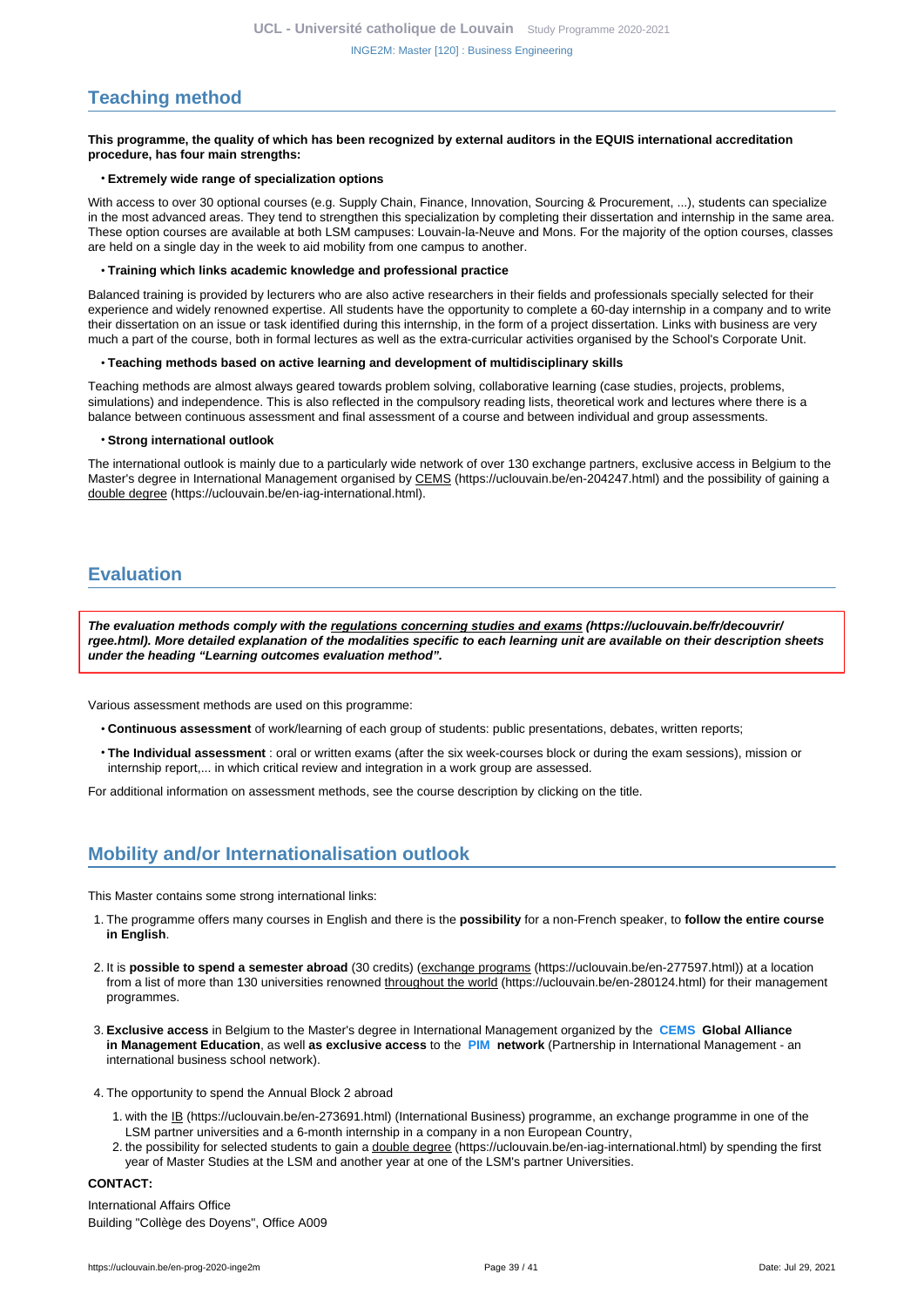Place des Doyens, 1 B-1348 Louvain-la-Neuve Phone: +32 (0) 10 47 83 22 / Fax: +32 (0) 10 47 83 24 Website (https://uclouvain.be/en-277591.html)

Professor Frank Janssen Vice-Dean for International Affairs

#### Mrs Catherine Maréchal

International Affairs Coordinator and CEMS Programme Manager

# <span id="page-39-0"></span>**Possible trainings at the end of the programme**

- Doctoral School in Management (Louvain-la-Neuve) (https://uclouvain.be/en/faculties/lsm/doctorat-en-sciences-economiques-et-degestion.html)
- [Master 120 in Environmental Science and Management \(Louvain-la-Neuve\)](https://uclouvain.be/prog-2019-envi2m)
- [Master 60 in Information and Communication \(Louvain-la-Neuve\)](https://uclouvain.be/prog-2019-comu2m1)
- [Master 60 in Information and Communication \(Mons\)](https://uclouvain.be/prog-2019-comm2m1)

# <span id="page-39-1"></span>**Contacts**

# **Curriculum Management**

Faculty

Structure entity Structure entity SSH/LSM Acronym LSM

Mandate(s)

- Dean : Per Joakim Agrell
- Administrative director : Isabelle De Keyzer

#### Commission(s) of programme

• Commission d'enseignement de la Louvain School of management [\(CLSM](https://uclouvain.be/fr/repertoires/entites/CLSM))

Academic supervisor: Paul Belleflamme

Jury

- President of the jury Prof. Benoît Gailly: president-jury-lln@uclouvain.be
- Paul Belleflamme

#### Useful Contact(s)

- Admissions of belgian's degrees Mrs Marie Lefevre: suivi-admissions-belges-lsm@uclouvain.be
- Admissions of candidates holders of a non-belgian's degree Mrs Estelle Tonon: admission-lsm@uclouvain.be
- Marie Lefevre

Denomination **Louvain School of Management** [\(LSM\)](https://uclouvain.be/repertoires/entites/lsm) Sector **Human Sciences** [\(SSH\)](https://uclouvain.be/repertoires/entites/ssh) Postal address **Place des Doyens 1 - bte L2.01.01** 1348 Louvain-la-Neuve

Website <http://www.uclouvain.be/lsm>